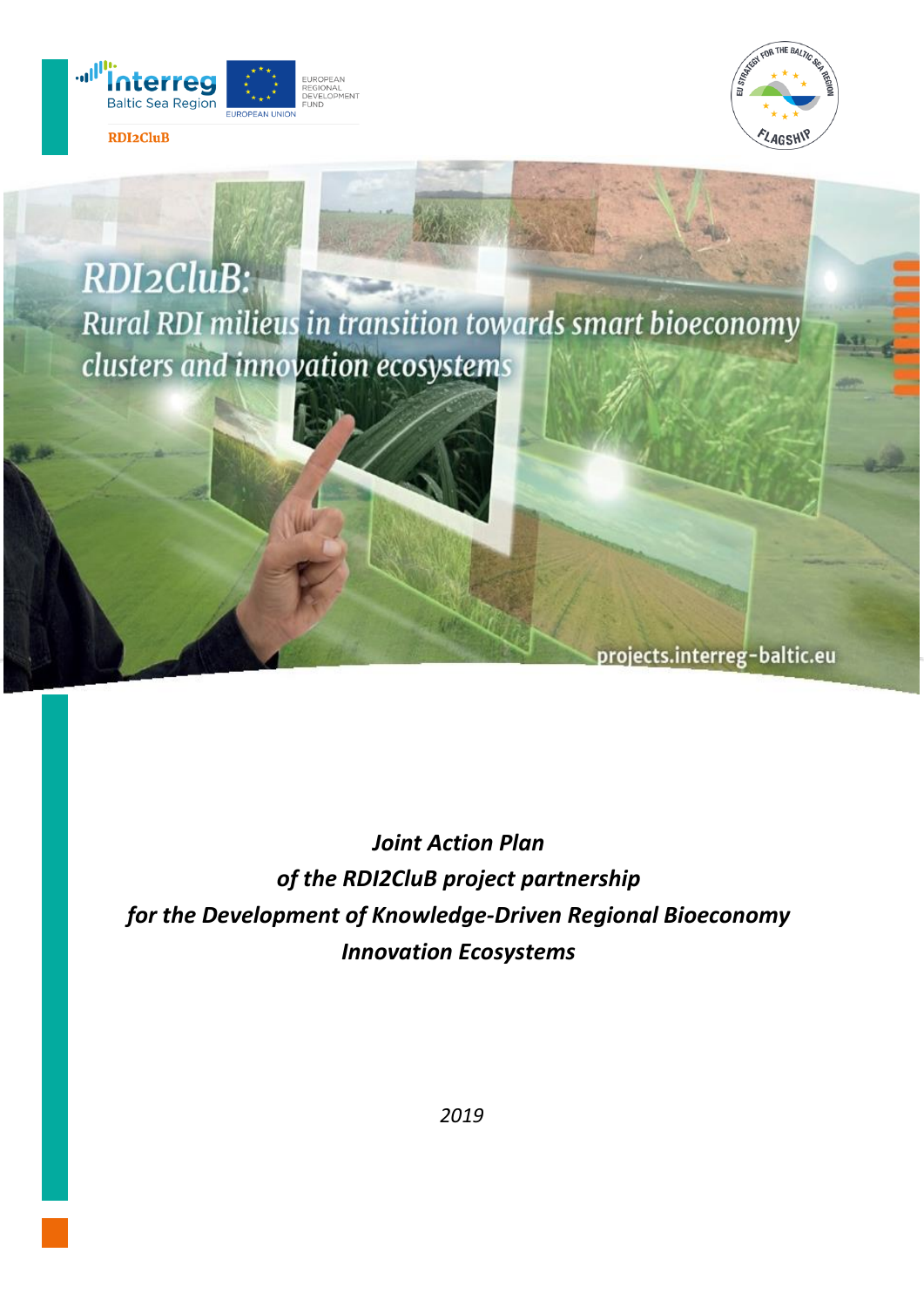



# *Table of Contents*

| 3.2. Objective No. 2 Development and renewing of services and tools used to upscale/improve |  |
|---------------------------------------------------------------------------------------------|--|
| 3.3. Objective No. 3 Raising the awareness of bioeconomy stakeholders and society on the    |  |
|                                                                                             |  |
|                                                                                             |  |
|                                                                                             |  |
|                                                                                             |  |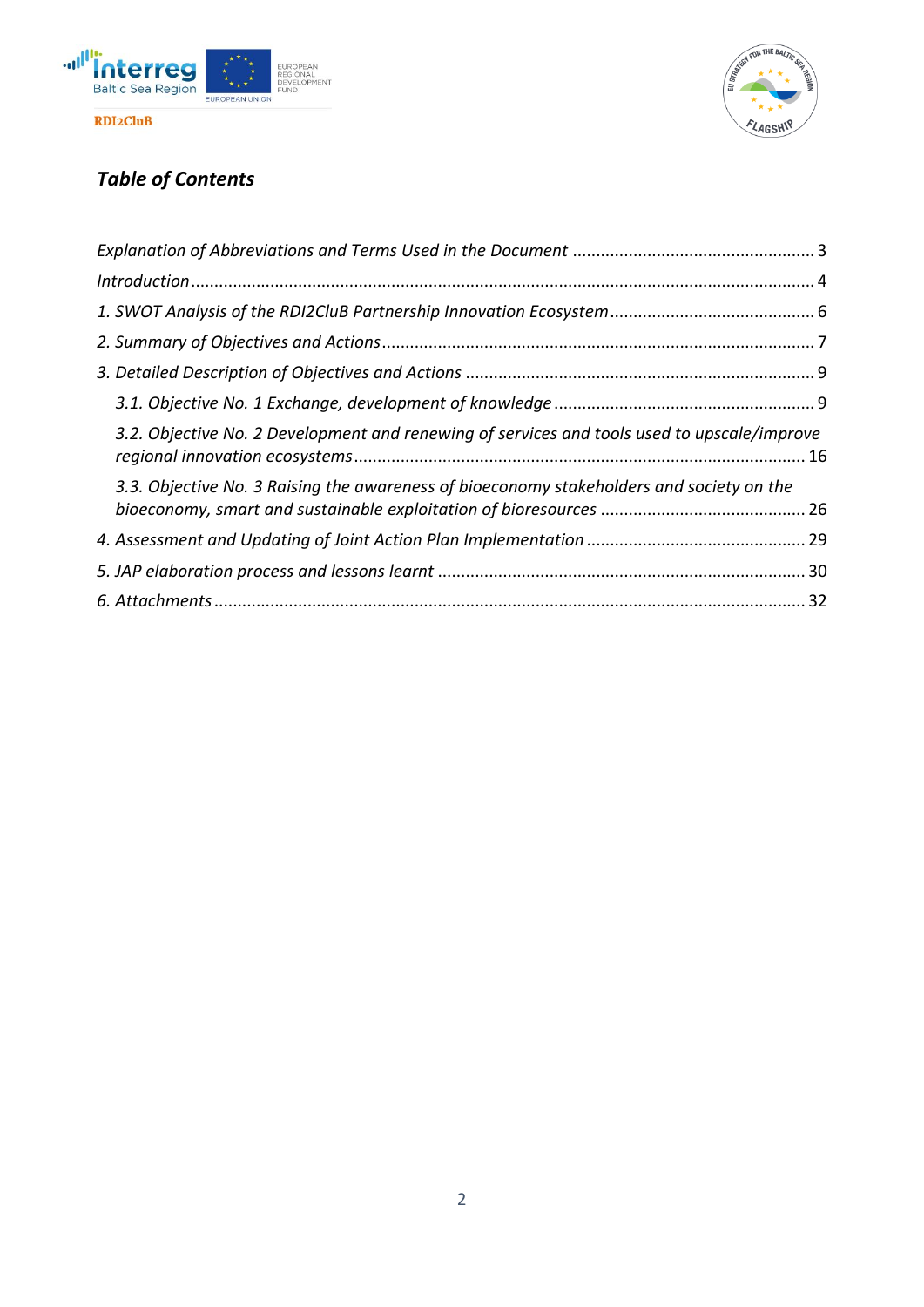



<span id="page-2-0"></span>

| Abiotic resources       | Resources available in nature, but not derived from living organisms, for example, soil                                                                                                                        |
|-------------------------|----------------------------------------------------------------------------------------------------------------------------------------------------------------------------------------------------------------|
| Biorefinery             | Use of biomass instead of oil for producing energy and chemicals                                                                                                                                               |
| <b>Bioresources</b>     | Non-fossil biogenic resources which can be used by humans for multiple purposes: to produce food,                                                                                                              |
|                         | substantial products, and/or energy carriers                                                                                                                                                                   |
| <b>Biotic resources</b> | Resources related to or resulting from living organisms, for example plants, animals                                                                                                                           |
| B <sub>2</sub> B        | <b>Business-to-business</b>                                                                                                                                                                                    |
| <b>BSR</b>              | <b>Baltic Sea Region</b>                                                                                                                                                                                       |
| ΕE                      | Estonia                                                                                                                                                                                                        |
| EU                      | <b>European Union</b>                                                                                                                                                                                          |
| <b>EUSBSR</b>           | The European Union Strategy for the Baltic Sea Region                                                                                                                                                          |
|                         | https://www.balticsea-region-strategy.eu/                                                                                                                                                                      |
| Farm                    | A farm or an agricultural holding, or holding is a single unit, both technically and economically,                                                                                                             |
|                         | operating under single management and which undertakes agricultural activities within the economic                                                                                                             |
|                         | territory of the European Union, either as its primary or secondary activity. Non-agricultural products<br>and services may also be provided by the holding                                                    |
|                         | https://ec.europa.eu/eurostat/statistics-explained/index.php/Glossary:Agricultural_holding                                                                                                                     |
| Farmer                  | An individual (or group of individuals e.g. partnerships, companies, and other legal structures through                                                                                                        |
|                         | which business is conducted) whose holding is situated within the territory of the European Union and                                                                                                          |
|                         | who exercises an agricultural activity                                                                                                                                                                         |
|                         | https://ec.europa.eu/agriculture/glossary_en#glossary-f                                                                                                                                                        |
| FI                      | Finland                                                                                                                                                                                                        |
| <b>Innovation</b>       | Innovation ecosystem is the term used to describe the large number and diverse nature of participants                                                                                                          |
| ecosystem               | and resources that are necessary for innovation. These include "entrepreneurs, investors, researchers,                                                                                                         |
|                         | university faculty, venture capitalists as well as business development and other technical service                                                                                                            |
|                         | providers such as accountants, designers, contract manufacturers and providers of skills training and<br>professional development                                                                              |
|                         | http://www.know-hub.eu/knowledge-base/videos/innovation-ecosystems-as-drivers-of-regional-                                                                                                                     |
|                         | innovation-validating-the-ecosystem.html                                                                                                                                                                       |
| Institutional           | The collective knowledge and learnt experience of a group. As turnover occurs among group members,                                                                                                             |
| memory                  | these concepts must be transitioned. Knowledge management tools aim to capture and preserve these                                                                                                              |
|                         | memories                                                                                                                                                                                                       |
| JAP                     | Joint Action Plan                                                                                                                                                                                              |
| KETs                    | Key enabling technologies, as defined in the EU Industrial policy                                                                                                                                              |
|                         | https://ec.europa.eu/growth/industry/policy/key-enabling-technologies/description en                                                                                                                           |
| Knowledge driven        | Knowledge-driven refers to the generation and use of knowledge, which will come to play a major part<br>in the creation of growth of the economy of the region, and the wealth of its society today and in the |
|                         | future                                                                                                                                                                                                         |
| LV                      | Latvia                                                                                                                                                                                                         |
| Maturity                | The state, fact, or period of being mature                                                                                                                                                                     |
| <b>NGO</b>              | Non-governmental organisation                                                                                                                                                                                  |
| NO                      | Norway                                                                                                                                                                                                         |
| PL                      | Poland                                                                                                                                                                                                         |
| PrA                     | Priority area                                                                                                                                                                                                  |
| PhD                     | Postgraduate doctoral degree                                                                                                                                                                                   |
| R&D                     | Research and development (abbreviation used in EUSBSR)                                                                                                                                                         |
| <b>RDI</b>              | Research, development and innovation                                                                                                                                                                           |
| RDI2CluB                | The project "Rural RDI milieus in transition towards smart Bioeconomy Clusters and Innovation                                                                                                                  |
|                         | Ecosystems", funded by the Interreg Baltic Sea Region Programme                                                                                                                                                |
| RTD                     | Research and technological development                                                                                                                                                                         |
| SMEs                    | Small and medium enterprises according to the definition stated in European Union recommendation                                                                                                               |
|                         | No. 2003/361                                                                                                                                                                                                   |
| SWOT                    | Strengths, weaknesses, opportunities and threats                                                                                                                                                               |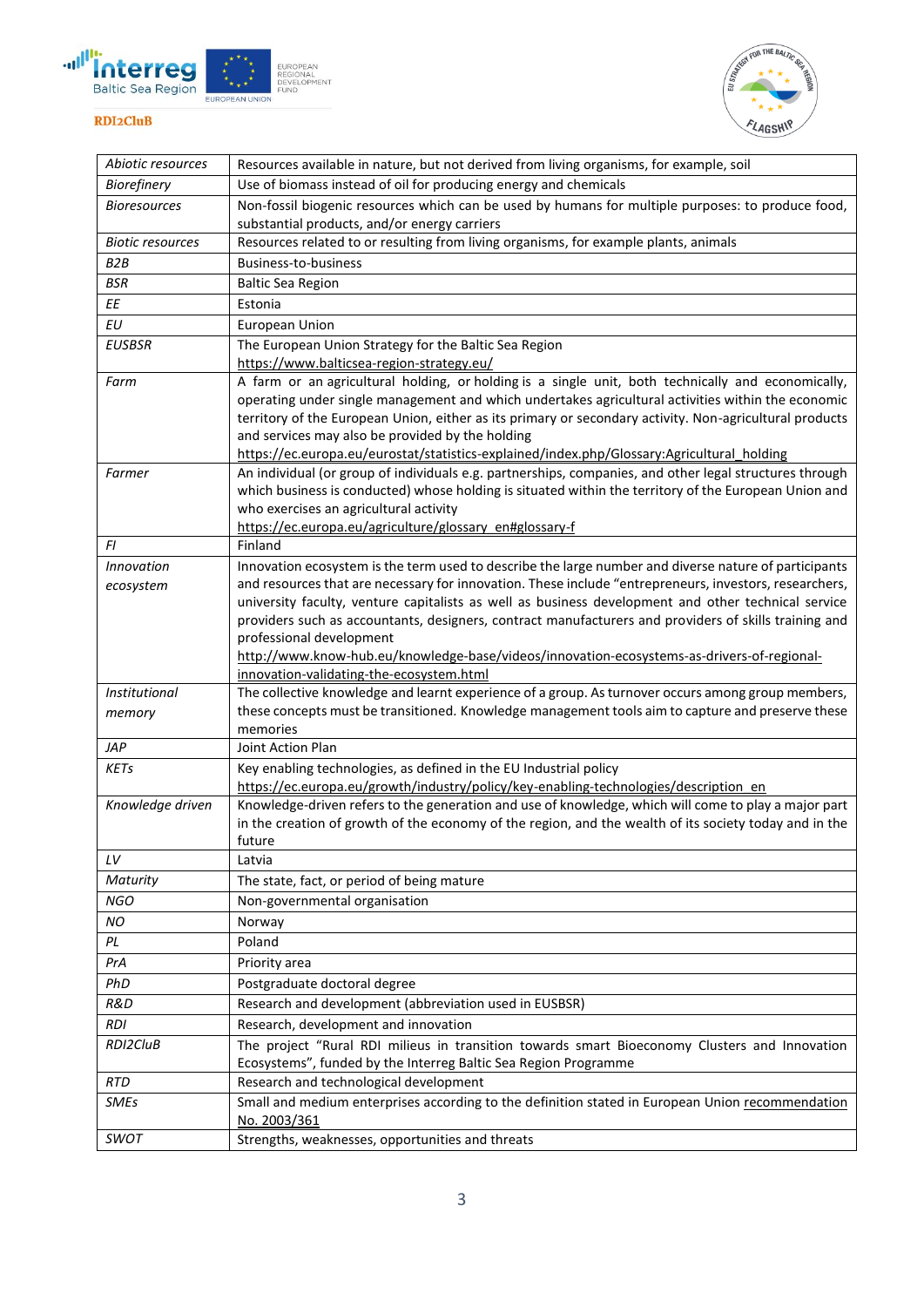

 $OR$  THE  $BA$ 

### <span id="page-3-0"></span>*Explanation of Abbreviations and Terms Used in the Document Introduction*

*The Joint Action Plan* (further in this document referred to as – JAP) aims to support the smart, sustainable and inclusive growth of the bioeconomy in five BSR countries' rural regions involved in the project "Rural RDI Milieus in Transition Towards Smart Bioeconomy Clusters and Innovation Ecosystems", funded by the Interreg Baltic Sea Region Programme 2014-2020. The project is under implementation from October 2017 till September 2020. More information about the project[: www.rdi2club.eu.](http://www.rdi2club.eu/)

*The JAP includes transnational actions and measures,* to be implemented in a cross-regional partnership of at least two partners from two regions.

The plan is elaborated as a roadmap and is connected to the European Union, EUSBSR, national and regional policies and strategies, aiming to promote regional development, innovation and bioeconomy in the partners' regions. This connection is described in regional action plans, provided in the attachment to the JAP. Actions planned in the JAP arise from a) regional action plans, b) joint interests and intentions identified by the partners during reciprocal meetings and benchmarking visits, c) SWOT analysis of the partners' innovation ecosystems, d) future potential of the bioeconomy in each region, identified after analysis of the regions' resources and described in the bioeconomy profiles (access to the profiles: [https://berst.databank.nl/dashboard\)](https://berst.databank.nl/dashboard).

- The partnership of the RDI2CluB project includes 12 partners, which are:
- P1 JAMK University of Applied Sciences (Finland)
- P2 Regional Council of Central Finland (Finland)
- P3 SSYP Kehitys Oy, Ltd (Finland)
- P4 Inland Norway University of Applied Sciences (Norway)
- P5 Hedmark County Council (Norway)
- P6 Tretorget AS (Norway)
- P7 Regional Science and Technology Centre (Poland)
- P8 Świętokrzyskie Voivodeship (Poland)
- P9 Foundation for Education and Social Dialogue Pro Civis (Poland)
- P10 Institute for Environmental Solutions (Latvia)
- P11 Vidzeme Planning Region (Latvia)
- P12 Stockholm Environment Institute Tallinn Centre (Estonia)

Regional and national stakeholders of involved partners' countries, working with the aim to implement a national smart specialisation strategy, such as universities, RDI institutes, business support institutions, clusters, SMEs in bioeconomy fields, public authorities and other stakeholders, have been involved in the definition of the SWOT, objectives and actions in each region. Their potential participation in implementation of the JAP is indicated at the level of planned actions. Special attention will be paid towards engagement of the youth, as youth engagement has been set as a priority in the recently adopted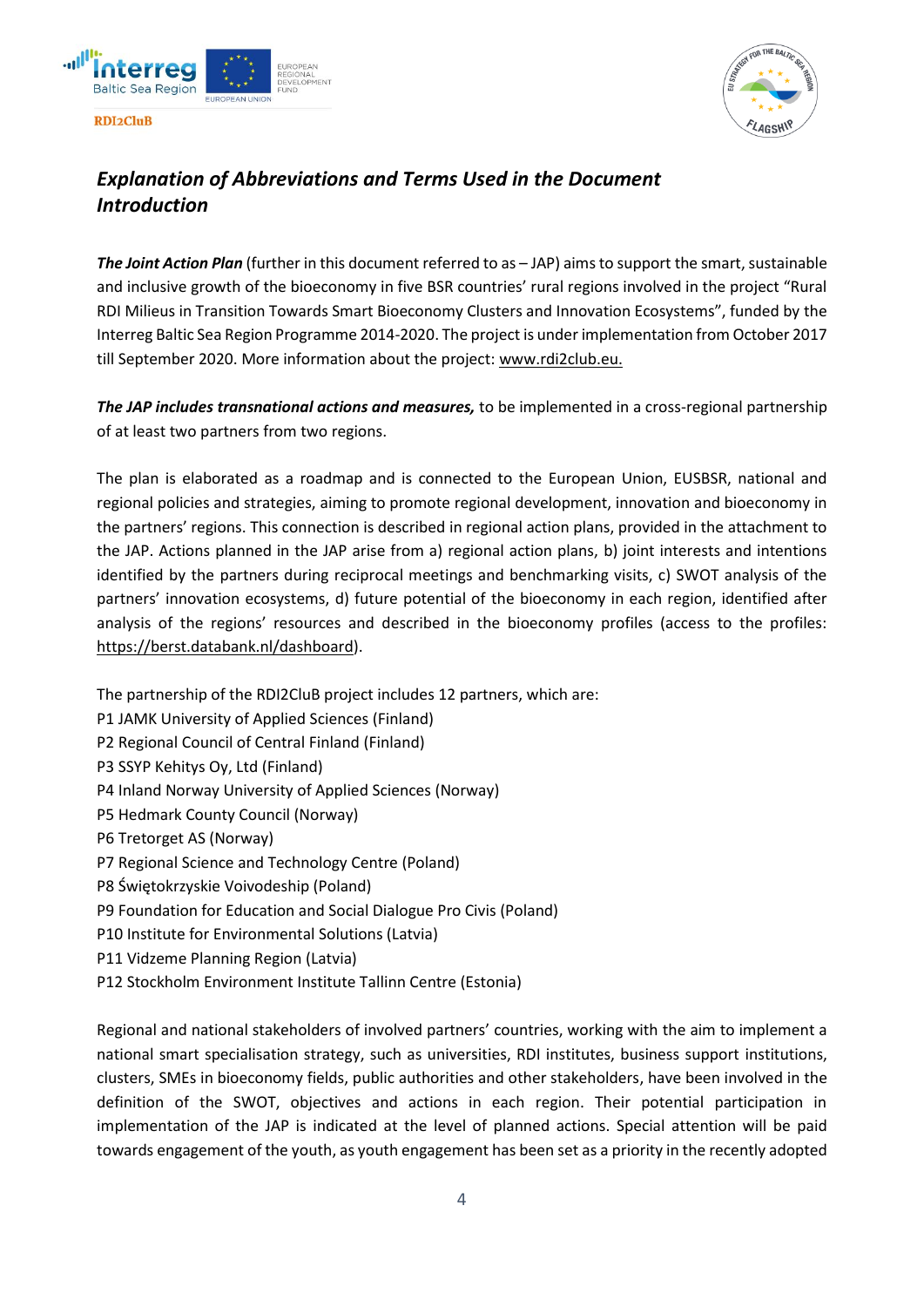

EU Youth Strategy for 2019-2027 and the partners see young people as development potential and a driving force. The opinion of civil society is considered in this process.

### *The JAP contains the following sections:*

- 1. SWOT analysis, considering strengths, weaknesses, opportunities and threats of the partners' innovation ecosystems.
- 2. Summary of joint objectives and actions.
- 3. Description of actions, results to be achieved, indicators to be used for measuring the progress and results, stakeholders to be addressed and/or involved and potential funding instruments to be used.
- 4. Measures foreseen for monitoring, revision and updating of the JAP.

JAP implementation starts in 2019. Three types of actions are foreseen:

- *Short term actions – for 3 years* (immediate actions to be implemented in the time period 2019-2021, inter alia those to be implemented within the RDI2CluB project);
- *Medium term actions –* to be implemented in the nearest future, the indicative year of starting *–* 2022);
- *Long term actions* (foreseen to start from 2024, however, earlier initiatives will be promoted).

Continuation of actions is foreseen after the completion of the RDI2CluB project in September 2020.

A list of abbreviations and terms used is inserted behind the introduction in order to provide explanations, thus easing the reading of the document for stakeholders who are not familiar with the project.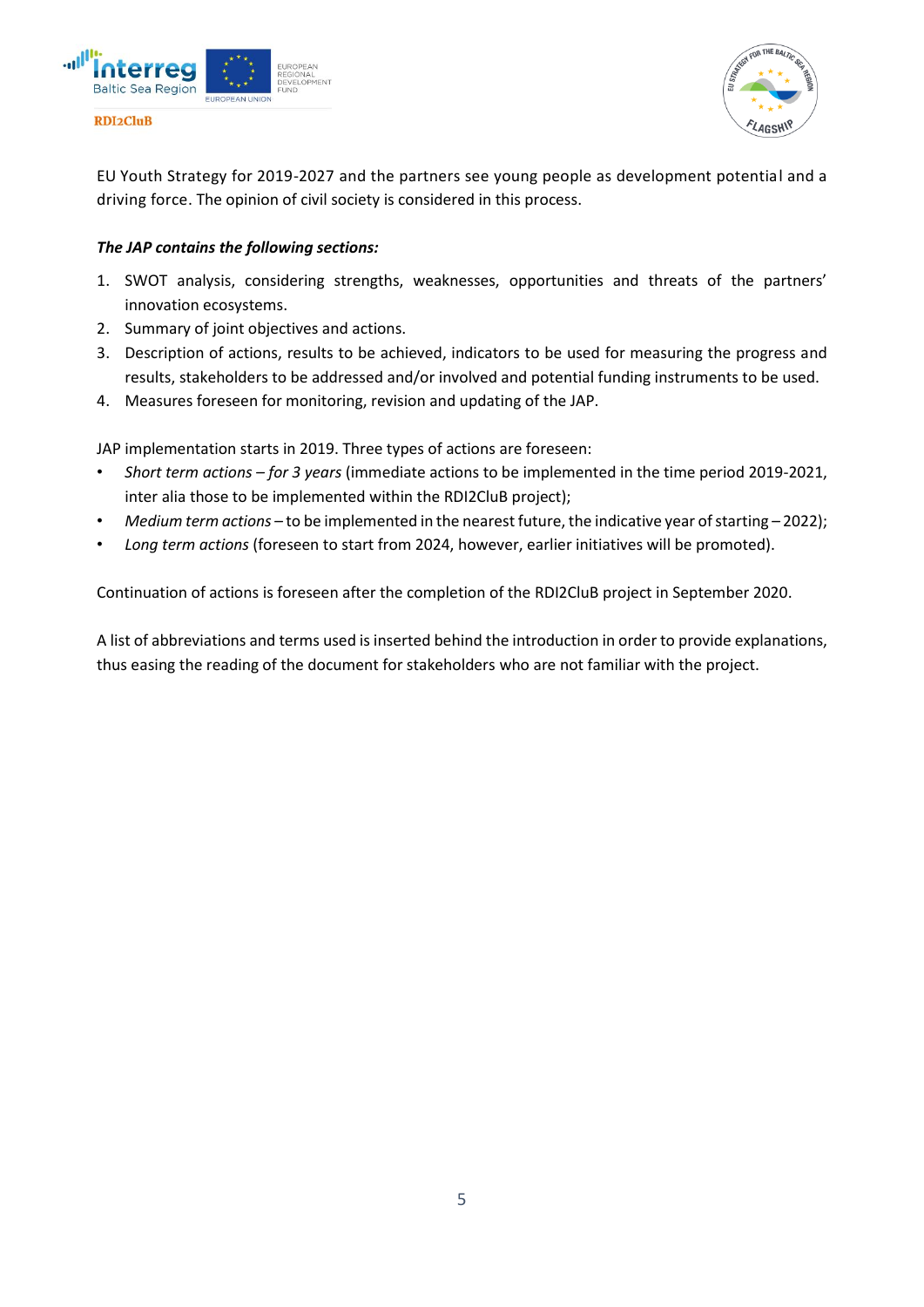



### <span id="page-5-0"></span>*1. SWOT Analysis of the RDI2CluB Partnership Innovation Ecosystem*

Statements included in the SWOT analysis derive from similar analysis, carried out by partners at the regional level, and cover key issues either to be addressed as challenges or explored as opportunities.

| <b>Strengths</b>                                       | Weaknesses                                                |
|--------------------------------------------------------|-----------------------------------------------------------|
| Existing high activity in the bioeconomy;              | · Insufficient cooperation between stakeholders:          |
| forestry, agriculture serve as a good base to          | companies; companies and RTDs; business and public        |
| continue further development                           | actors                                                    |
| Reasonable volume of agricultural and forestry         | • Low RDI activity in novel sectors                       |
| bioresources in all involved regions                   | . Lack of transnational cooperation among existing        |
| Good quality of the biomass                            | bioeconomy related clusters                               |
| New potential sectors, especially in the area of       | . Lack of knowledge, skills at the company level to       |
| construction                                           | innovate and implement efficient business models          |
| Large number and wide range of actors in               | - Limited access to knowledge, not knowing where it       |
| bioeconomy in all involved regions                     | can be obtained                                           |
| Already developed and available bioeconomy             | · Traditional mindset in development, lack of             |
| knowledge and best practices with transnational        | companies' capacity to utilise emerging bioeconomy        |
| value                                                  | opportunities                                             |
| RDI2CluB Finland and Norway partners have              | . Existing regional innovation support tools often        |
| strong research and education sectors                  | remain behind the scope and speed of business sector      |
| Strong clusters and world-class experts in             | development trends, and do not respond to companies'      |
| Norway                                                 | needs                                                     |
| High level of awareness of society for                 | • Lack of pilot infrastructure for development, piloting, |
| sustainability and use of nature                       | testing of bioeconomy products and services, lack of      |
| Already created RDI2CluB network as a                  | information and limited access to the existing ones       |
| platform for further transnational initiatives         | . Low attractiveness of involved regions to new           |
|                                                        | bioeconomy initiatives                                    |
| <b>Opportunities</b>                                   | <b>Threats</b>                                            |
| • Change of paradigm of EU and Member states           | • Narrow interpretation of the bioeconomy                 |
| towards a smart and sustainable, not intensive         | • Globalisation and climate change are causing new        |
| economy                                                | challenges, for which bioeconomy stakeholders are not     |
| the<br>• Increasing<br>interest<br>of<br>society<br>in | prepared                                                  |
| sustainability, climate change, efficient use of       | • Slow change of policies and their implementation        |
| natural resources                                      | mechanisms<br>targeting<br>bioeconomy,<br>innovation,     |
| · Increase of societal demand for products and         | education, business development                           |
| services, produced with respect and observation of     | · Insufficient availability of human resources, holding   |
| quality, safety, sustainability principles             | specific knowledge, at all levels and all types of        |
| . Interest/need of existing companies to stay          | stakeholders                                              |
| competitive, develop and grow faster                   | • Negative demographics is causing the lack of a skilled, |
| . Knowledge and best practices of external             | knowledgeable workforce                                   |
| stakeholders                                           | · Insufficient political commitment on a national         |
| . Existing funding instruments for innovation,         | and/or regional level endangers further development of    |
| business development                                   | the bioeconomy                                            |
| • Already ongoing collaboration and cooperation        |                                                           |
| initiatives between RDIs and business                  |                                                           |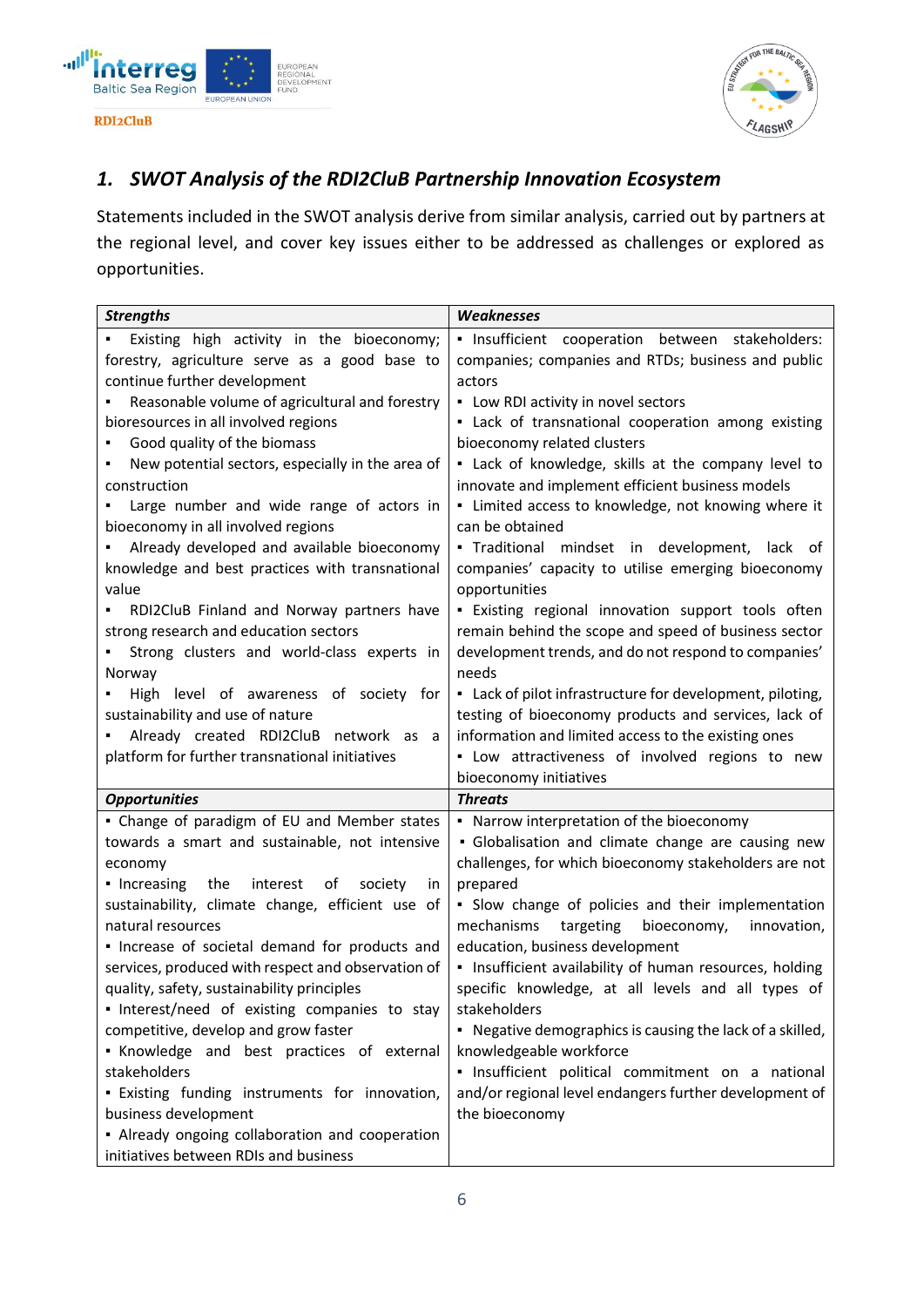



### <span id="page-6-0"></span>*2. Summary of Objectives and Actions*

Each of the five involved regions has developed the bioeconomy related innovation ecosystem development action plan, where objectives and actions are adapted to regional targets and are discussed and agreed with regional stakeholders. The regional action plans differ from region to region. The JAP includes objectives, actions and measures, where partners agreed to interact, to work in synergy, thus empowering each other with the capacities needed to improve and develop regional bioeconomy innovation ecosystems. The definitions of objectives and actions in the JAP are not the same as used in the regional action plans, however, they derive from these plans.

One of the important audiences that the RDI2CluB partnership will work on for strengthening comprehension of the bioeconomy and circular bioeconomy is the youth. Young people need to be encouraged to participate actively in the political and development processes having a direct or indirect impact on the bioeconomy, regional development, including how to fight climate change. Representatives of JAMK University of Applied Sciences (Finland) and Vidzeme Planning Region (Latvia) have already given an input for integrating the youth perspective into EUSBSR within the "Youth & Bioeconomy" leadership programme, organised by the Swedish Institute. By contributing to the development of guidelines for youth involvement in bioeconomy, RDI2CluB partners are stepping into a good network of policy makers, education and research institutes, entrepreneurs for raising these issues to a higher agenda in the BSR. During implementation of the JAP, partners will pay special attention to the involvement of youth and development of awareness and comprehension on the significance and impact of the bioeconomy on the socio-economic development of society in the present and from a longer perspective.

Partners understand and are aware that any activity involved in the use of bioresources has an impact on the availability and quality of these resources in the present and in the future. Therefore, any action that is implemented within the framework of this plan, will integrate and use approaches that contribute to the prudent use, renewal and, if necessary, protection of bioresources.

| <b>Objective No. 1</b> | <b>Exchange, development of KNOWLEDGE</b>                                           |
|------------------------|-------------------------------------------------------------------------------------|
| Sub-objective          | <b>Exchange, development of TECHNOLOGICAL KNOWLEDGE</b>                             |
| SO <sub>1.1</sub>      |                                                                                     |
| Action No. 1.1.1       | Digitalisation for sustainability and productivity                                  |
| Action No. 1.1.2       | Technologies for natural resources management                                       |
| Action No. 1.1.3       | Technologies for bioenergy production                                               |
| Action No. 1.1.4       | Technologies for low emission building                                              |
| Sub-objective          | <b>Exchange, development of KNOWLEDGE STREAMLINING INNOVATIVE BUSINESS</b>          |
| SO <sub>1.2</sub>      |                                                                                     |
| Action No. 1.2.1       | Renewing operations of traditional bio-based SMEs with new business and cooperation |
|                        | models                                                                              |
| Action No. 1.2.2       | Increase of knowledge on the bioeconomy of bioresource owners, managers and RTDs    |
| Action No. 1.2.3       | Exchange of knowledge and experience for the development of natural resource-based  |
|                        | services in tourism, well-being and other areas                                     |

Overview of the JAP objectives and measures planned: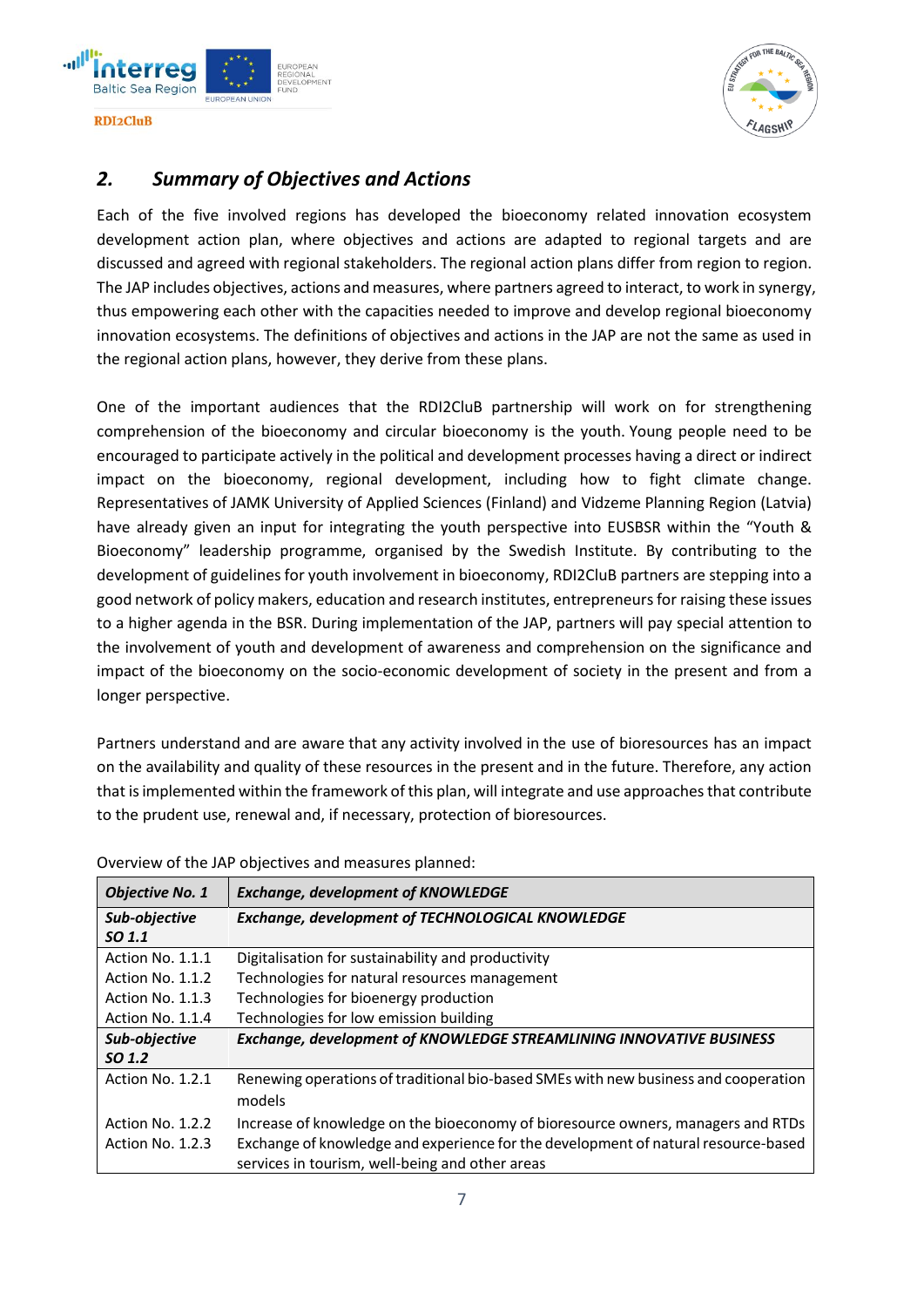



| <b>Objective No. 2</b> | Development and renewing of SERVICES and TOOLS used to upscale/improve<br>regional INNOVATION ECOSYSTEMS |
|------------------------|----------------------------------------------------------------------------------------------------------|
| Sub-objective          | Establishment of an active network of bioeconomy innovation hubs with a joint                            |
| SO 2.1                 | model and platform for innovation management                                                             |
| Action No. 2.1.1       | Developing and testing a joint innovation management model for the network of                            |
|                        | bioeconomy innovation hubs in the BSR                                                                    |
| Action No. 2.1.2       | Connecting the bioeconomy innovation ecosystem actors around the Baltic Sea                              |
|                        | Region via the network                                                                                   |
| Sub-objective          | Increased efficiency and relevance of innovation support tools                                           |
| SO 2.2                 |                                                                                                          |
| Action No. 2.2.1       | Availability of highly qualified and experienced innovation and change promoters                         |
| Action No. 2.2.2       | Development of tools ensuring transnational knowledge, skills brokerage and access                       |
|                        | to RDI facilities                                                                                        |
| Sub-objective          | <b>Transnational cooperation and networking of business environment stakeholders</b>                     |
| SO <sub>2.3</sub>      |                                                                                                          |
| Action No. 2.3.1       | Networking of clusters                                                                                   |
| Action No. 2.3.2       | Cooperation of bioeconomy SMEs                                                                           |
| Sub-objective          | Access to skilled workforce for rural SMEs                                                               |
| SO <sub>2.4</sub>      |                                                                                                          |
| Action No. 2.4.1       | Development of smart lifelong learning paths to support bioeconomy SMEs                                  |
| Action No. 2.4.2       | Digitalisation connecting rural entrepreneurs, services and workforce                                    |

| <b>Objective No. 3</b> | Raising awareness of bioeconomy stakeholders and society on bioeconomy, smart            |
|------------------------|------------------------------------------------------------------------------------------|
|                        | and sustainable exploitation of bioresources                                             |
| Action No. 3.1.1       | Development and dissemination of a joint online knowledge base for awareness-<br>raising |
| Action No. 3.1.2       | Raising awareness of stakeholders and society                                            |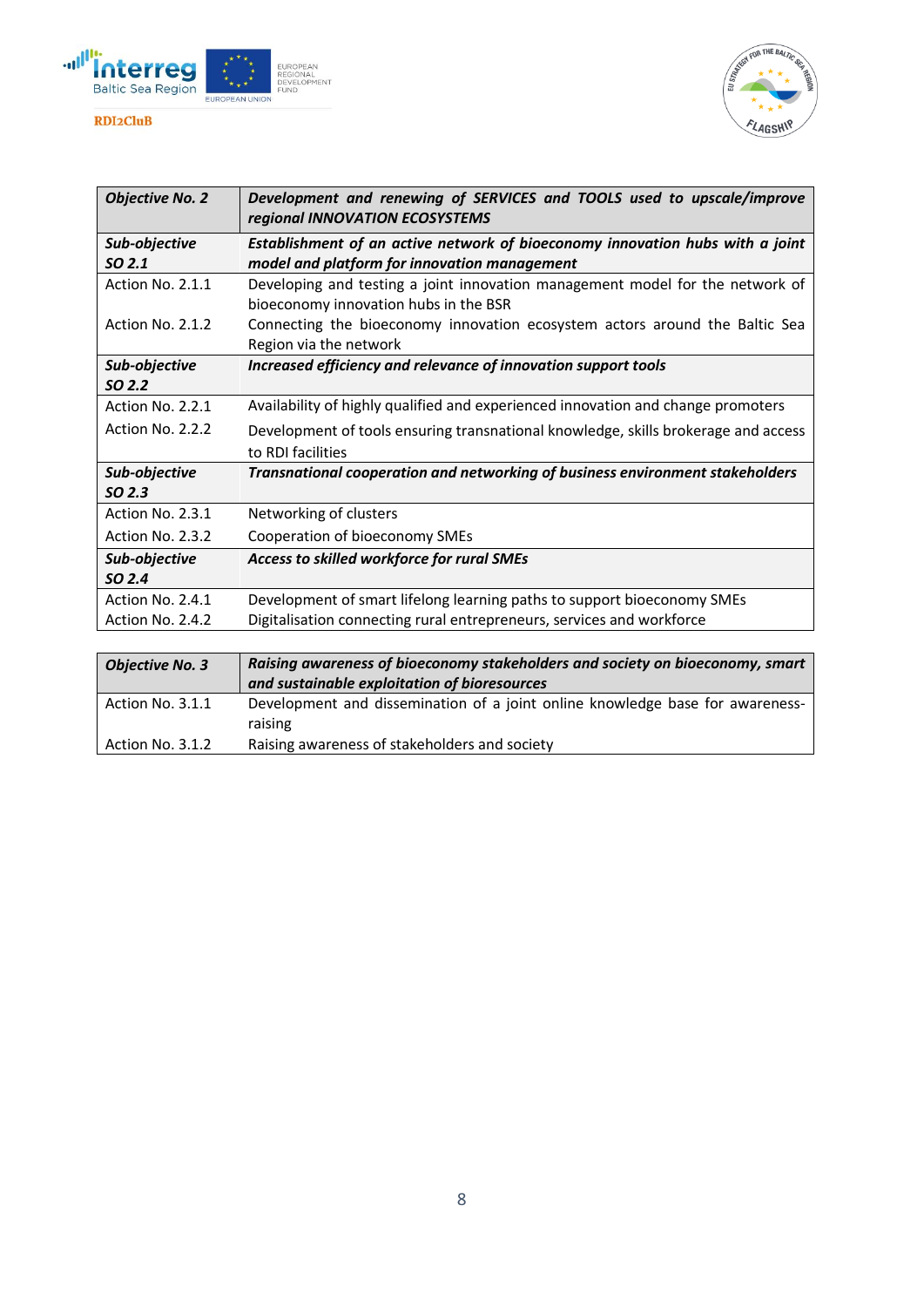



# <span id="page-8-0"></span>*3. Detailed Description of Objectives and Actions*

# <span id="page-8-1"></span>*3.1. Objective No. 1 Exchange, development of knowledge*

| <b>Objective No. 1</b>                                                                                                                            | <b>Exchange, development of KNOWLEDGE</b>                                                                                                                                                                                                                                                                                                                                                                                                                                                                                                                                          |
|---------------------------------------------------------------------------------------------------------------------------------------------------|------------------------------------------------------------------------------------------------------------------------------------------------------------------------------------------------------------------------------------------------------------------------------------------------------------------------------------------------------------------------------------------------------------------------------------------------------------------------------------------------------------------------------------------------------------------------------------|
| Sub-objectives                                                                                                                                    | SO 1.1 Exchange, development of TECHNOLOGICAL KNOWLEDGE.<br>SO 1.2 Exchange, development of KNOWLEDGE STREAMLINING INNOVATIVE                                                                                                                                                                                                                                                                                                                                                                                                                                                      |
|                                                                                                                                                   | <b>BUSINESS.</b>                                                                                                                                                                                                                                                                                                                                                                                                                                                                                                                                                                   |
| Sub-objectives of EUBSR<br>policy<br>Strategy<br>area<br>"Bio-economics"<br>addressed<br>https://www.balticsea-region-<br>strategy.eu/action-plan | Improved recycling of nutrients in agriculture.<br>٠<br>Added value through cooperation within Baltic fisheries and aquaculture.<br>٠<br>Involvement of the business community, increase of knowledge on sustainable<br>٠<br>forest management.<br>Cooperation: increased coordination and synergy in the Baltic Sea Region among<br>٠<br>public sector and NGO cooperation initiatives, projects and stakeholders dealing<br>with the bioeconomy.<br>Realising the bioeconomy in the Baltic Sea Region: development of a sustainable<br>п<br>bioeconomy in the Baltic Sea Region. |
| <b>EUSBSR</b><br>sustainability<br>principles addressed                                                                                           | Sustainable bio-resource management and circular bioeconomy<br>٠<br>Healthy, nutritious locally-produced food and food security<br>٠<br>Resilient and diverse ecosystems (climate proofing, biodiversity)<br>٠<br>Inclusive rural economic development<br>٠                                                                                                                                                                                                                                                                                                                        |

| Sub-objective | <b>Exchange, development of TECHNOLOGICAL KNOWLEDGE</b> |
|---------------|---------------------------------------------------------|
| SO 1.1        |                                                         |

| <b>Action No. 1.1.1</b> | Digitalisation for sustainability and productivity.                                                                                                                                                                                                                                                                                                                                                                                                                                                                                                                                                                                                                                                                                           |
|-------------------------|-----------------------------------------------------------------------------------------------------------------------------------------------------------------------------------------------------------------------------------------------------------------------------------------------------------------------------------------------------------------------------------------------------------------------------------------------------------------------------------------------------------------------------------------------------------------------------------------------------------------------------------------------------------------------------------------------------------------------------------------------|
|                         | The action covers issues related to digitalisation for sustainability and productivity in<br>agriculture, forestry and wildlife management - connecting the latest digitalisation<br>innovations to farming for e.g. improved nutrient management.                                                                                                                                                                                                                                                                                                                                                                                                                                                                                            |
| Measures agreed         | Promotion of RDI cooperation in sensor, automation, robotics and other new<br>technologies for agriculture, forestry and wildlife management by:<br>1. Initiating project planning for a joint RDI project on the topic; agreed steps<br>include mapping related expertise and references and relevant calls to focus the<br>approach and aims of the project.<br>2. Organising cross-border study visits, meetings, workshops.<br>3. Exchange of knowledge and experience in the development and introduction of<br>digital innovation solutions to sustainable farming and forestry, protection and<br>management of the environment. P1, P10.<br>4. Joint initiatives for detecting weeds & agriculture from drown based data. P4,<br>P10. |
| Partners/partnerships   | Responsible partner: P1 JAMK will facilitate the project planning discussion on the<br>Biobord.eu platform. Each partner initiates measures and can address other<br>partners and/or stakeholders to contribute with knowledge and experience.<br>Interested partners:<br>P1 JAMK University of Applied Sciences (FI)<br>P4 Inland Norway University of Applied Sciences (NO)                                                                                                                                                                                                                                                                                                                                                                 |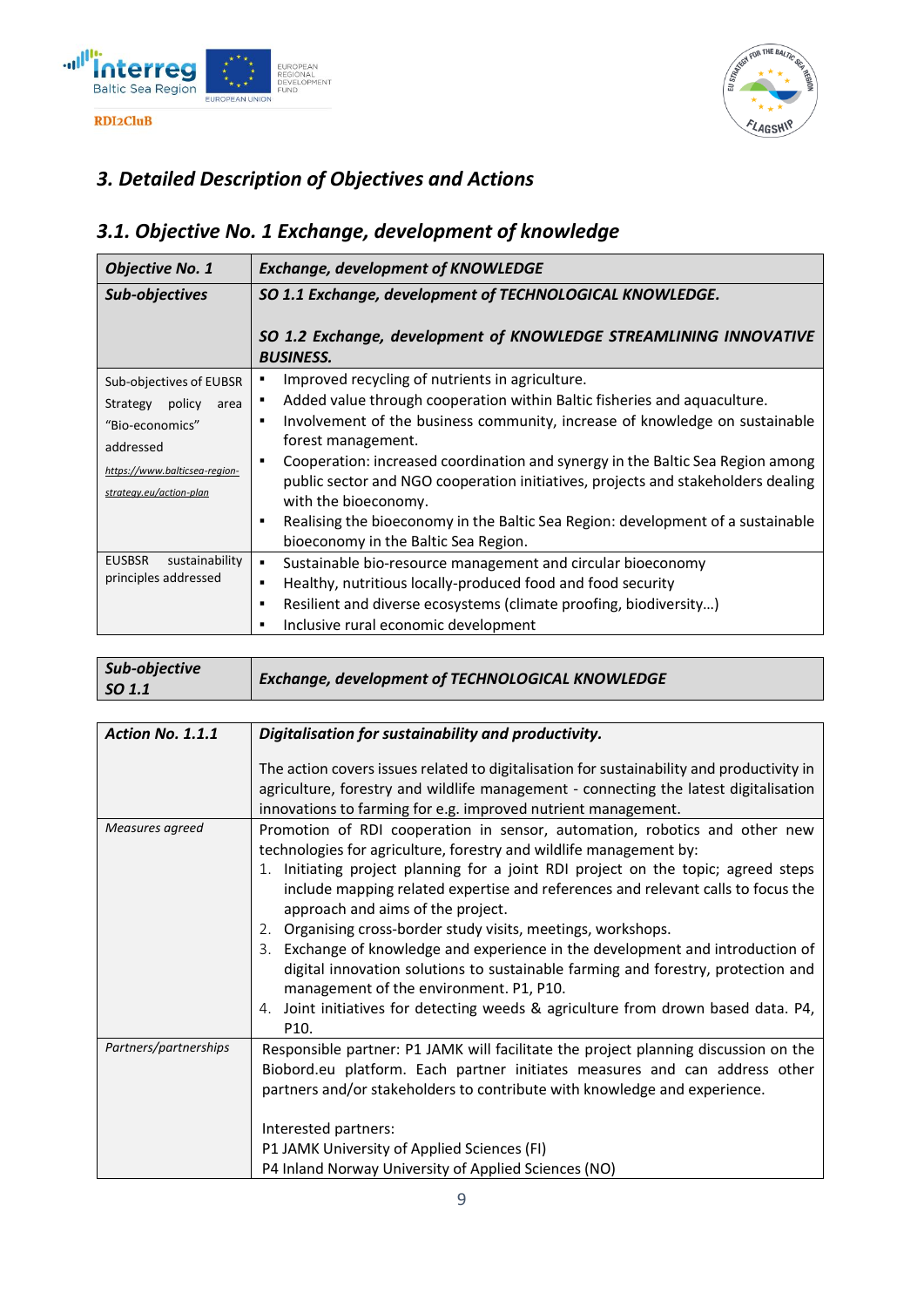



|                                                    | P9 Foundation for Education and Social Dialogue Pro Civis (PL)                      |
|----------------------------------------------------|-------------------------------------------------------------------------------------|
|                                                    | P10 Institute for Environmental Solutions (LV)                                      |
| Other stakeholders to be                           | RTD institutions - knowledge holders, providers and developers:                     |
| involved                                           | - Vidzeme University of Applied Sciences (LV)                                       |
|                                                    | - Latvia University of Life Sciences and Technologies (LV)                          |
|                                                    | - Forest and Wood Products Research and Development Institute MEKA (LV)             |
|                                                    | - Institute of Agricultural Resources and Economics (LV)                            |
| Type<br>per<br>implementation period               | Short term action                                                                   |
| Results to be achieved                             | Increased competence level of RDI institutions.                                     |
|                                                    | New initiatives in the development, testing and application of new technologies for |
|                                                    | agriculture, forestry and wildlife management, realised in or resulting from        |
|                                                    | partnership.                                                                        |
| Indicators for measuring<br>achievements           | Number and increase of specific weight of newly identified and ongoing initiatives. |
| Mechanisms, tools to be                            | Feedback from RDI2CluB partners and other stakeholders (to be obtained via the      |
| used for measuring                                 | Biobord.eu platform).                                                               |
| achievements                                       | Public reports of RDI institutions.                                                 |
| Potential<br>funding                               | H2020 digitalisation sub-programmes                                                 |
| <i>instruments</i><br>and<br>mechanisms to be used | Eurostars                                                                           |
|                                                    | LIFE programme (synergy with the project LIFE CRAFT)                                |
| Priority<br>bioeconomy<br>areas relevant to the    | PrA No. 1 Agriculture, forestry and fisheries                                       |
|                                                    | PrA No. 9 Bio-based services                                                        |
| Action                                             |                                                                                     |
| Cross sectoral priorities<br>addressed             | Digitalisation, education, sustainable development.                                 |

| <b>Action No. 1.1.2</b> | Technologies for natural resource management.                                                                                                                                                                                                                                                                                                                                                                                                                                                                                                                                                                                      |
|-------------------------|------------------------------------------------------------------------------------------------------------------------------------------------------------------------------------------------------------------------------------------------------------------------------------------------------------------------------------------------------------------------------------------------------------------------------------------------------------------------------------------------------------------------------------------------------------------------------------------------------------------------------------|
| Measures agreed         | Bilateral or multilateral cross-border study visits, meetings, workshops for the<br>exchange of knowledge and experience in the development and introduction of<br>technologies applied in forest management, wild animal management and<br>ecosystem services.                                                                                                                                                                                                                                                                                                                                                                    |
|                         | Identification of joint interest areas for transnational development projects and<br>further information exchange on knowledge-building on carbon farming and climate<br>positive forestry practices. P1, P4, P6, P10.                                                                                                                                                                                                                                                                                                                                                                                                             |
|                         | P10 will pilot the application of the latest drone technologies for the accurate and<br>effective evaluation of biomass resources, forest and wild animal population count.<br>Concept of a new bioeconomy service and a step-by-step instruction of how it was<br>created (output from environmental resource assessments using the latest drone<br>technology) will be elaborated and shared with interested partners. P4 and P10 have<br>agreed to collaborate in the field of biodiversity management: chips in fish & animals;<br>bio-smart management: understand species to perform management, biodiversity<br>assessment. |
|                         | The results will be openly accessible on the Biobord.eu platform.                                                                                                                                                                                                                                                                                                                                                                                                                                                                                                                                                                  |
| Partners/partnerships   | Responsible partner: Each partner initiates measures and can address other partners<br>and/or stakeholders to contribute with knowledge/experience.                                                                                                                                                                                                                                                                                                                                                                                                                                                                                |
|                         | Interested partners:                                                                                                                                                                                                                                                                                                                                                                                                                                                                                                                                                                                                               |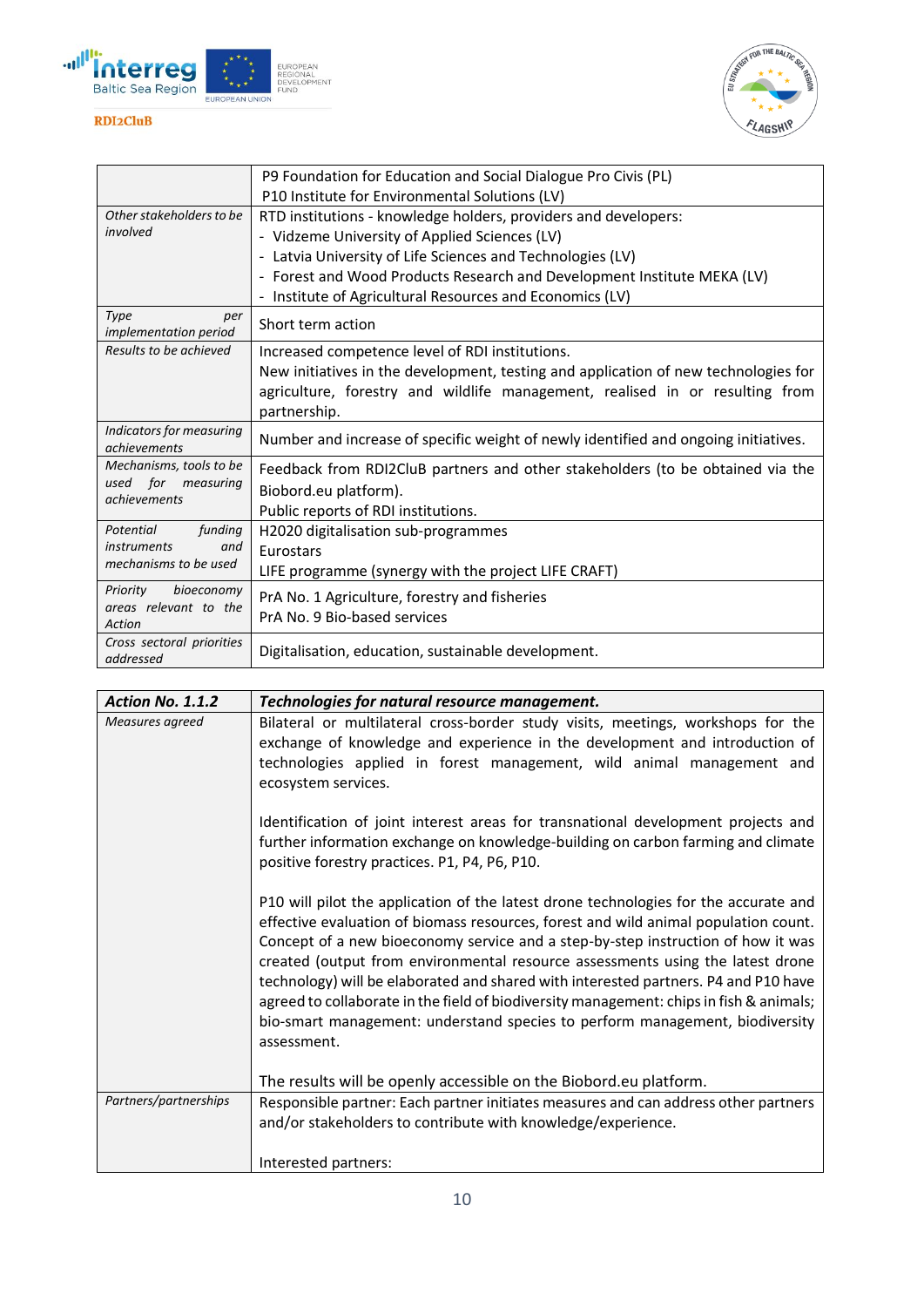



|                                                 | P1 JAMK University of Applied Sciences (FI)                                         |
|-------------------------------------------------|-------------------------------------------------------------------------------------|
|                                                 | P4 Inland Norway University of Applied Sciences (NO)                                |
|                                                 | P6 Tretorget AS (NO)                                                                |
|                                                 | P10 Institute for Environmental Solutions (LV)                                      |
| Other stakeholders to be                        | - RTD institutions – knowledge holders, providers and developers                    |
| involved                                        | - Latvia University of Life Sciences and Technologies (LV)                          |
| Type<br>per<br><i>implementation period</i>     | Medium term action.                                                                 |
| Results to be achieved                          | Increased competence level of RDI institutions.                                     |
|                                                 | New initiatives in the development, testing and application of new technologies.    |
| Indicators for measuring                        | Number and increase of specific weight of newly identified and ongoing initiatives. |
| achievements                                    | Number of new technologies developed/implemented in or resulting from               |
|                                                 | partnership.                                                                        |
| Mechanisms, tools to be                         |                                                                                     |
| used for measuring                              | Feedback from involved RDI2CluB partners.                                           |
| achievements<br>Potential<br>funding            | H2020 - Innovation in SMEs                                                          |
| <i>instruments</i><br>and                       |                                                                                     |
| mechanisms to be used                           | H2020 – Societal challenges                                                         |
|                                                 | LIFE programme                                                                      |
| Priority<br>bioeconomy<br>areas relevant to the | PrA No. 1 Agriculture, forestry and fisheries                                       |
| Action                                          | PrA No. 9 Bio-based services                                                        |
| Cross sectoral priorities                       | Digitalisation, education, sustainable development.                                 |
| addressed                                       |                                                                                     |

| Action No. 1.1.3                      | Technologies for bioenergy production.                                           |
|---------------------------------------|----------------------------------------------------------------------------------|
| Measures agreed                       | Cooperation will be promoted by the exchange of knowledge and experience in the  |
|                                       | development and introduction of technologies necessary for bioenergy production. |
|                                       |                                                                                  |
|                                       | Events foreseen:                                                                 |
|                                       | Finnish partners' visit to Norway in February 2019.                              |
| Partners/partnerships                 | Responsible partner: P6 Tretorget AS (NO)                                        |
|                                       |                                                                                  |
|                                       | Interested partners:                                                             |
|                                       | P1 JAMK University of Applied Sciences (FI)                                      |
|                                       | P4 Inland Norway University of Applied Sciences (NO)                             |
| Other stakeholders to be              | RTD institutions - knowledge holders, providers and developers.                  |
| involved                              | SMEs - technologies users.                                                       |
|                                       | Forest and Wood Products Research and Development Institute MEKA (LV)            |
|                                       | Latvia University of Life Sciences and Technologies (LV)                         |
| Type<br>per                           | Short term action                                                                |
| implementation period                 |                                                                                  |
| Results to be achieved                | Increased competence level of RDI institutions.                                  |
|                                       | New initiatives in bioenergy production technologies.                            |
| Indicators for measuring              | Number of events organised.                                                      |
| achievements                          | Number of stakeholders participating in events.                                  |
|                                       | Number of new initiatives, implemented in or resulting from partnership.         |
| Mechanisms, tools to be               | Feedback from involved RDI2CluB partners.                                        |
| used for<br>measuring<br>achievements |                                                                                  |
|                                       |                                                                                  |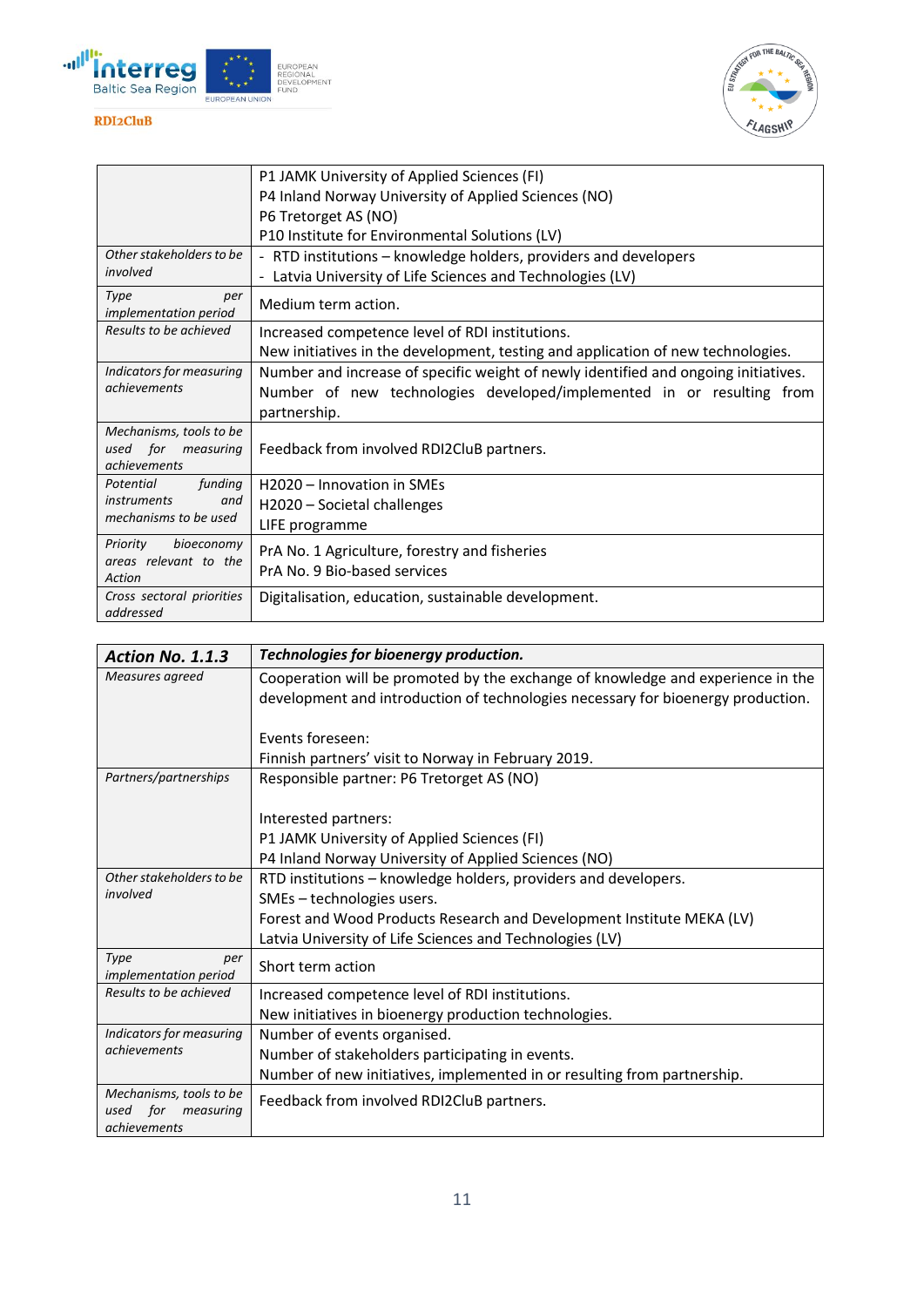



| funding<br>Potential<br><i>instruments</i><br>and<br>mechanisms to be used | H2020 - Innovation in SMEs<br>Intelligent Energy Europe                                      |
|----------------------------------------------------------------------------|----------------------------------------------------------------------------------------------|
| Priority<br>bioeconomy<br>areas relevant to the<br>Action                  | PrA No. 1 Agriculture, forestry and fisheries<br>PrA No. 7 Bio-based energy, incl. transport |
| Cross sectoral priorities<br>addressed                                     | Sustainable development.                                                                     |

| Action No. 1.1.4                                                    | Technologies for low-emission building.                                                                                                                                                                                                                                                                                                                                                                                                                                                                                                                                                                                                                                                                                                                                                                                                                                                        |
|---------------------------------------------------------------------|------------------------------------------------------------------------------------------------------------------------------------------------------------------------------------------------------------------------------------------------------------------------------------------------------------------------------------------------------------------------------------------------------------------------------------------------------------------------------------------------------------------------------------------------------------------------------------------------------------------------------------------------------------------------------------------------------------------------------------------------------------------------------------------------------------------------------------------------------------------------------------------------|
| Measures agreed                                                     | Cooperation will be promoted by the exchange of knowledge and experience in the<br>development and introduction of technologies necessary for low-emission buildings.<br>Transfer of Norwegian technology to Świętokrzyskie Voivodeship for the<br>1.<br>construction of low-emission wooden buildings.<br>Cooperation of the wood construction sector stakeholders among regions. The<br>2.<br>first webinar is foreseen in April 2019.<br>P8, P9 will assess innovative technologies that reduce emissions and will<br>3.<br>elaborate a new model based on the quintuple helix for managing innovative<br>solutions. New concepts of applying mobile devices (drones) for measuring near<br>ground emissions from rural residential houses heated by fossil fuel will be<br>shared with the RDI2CluB project partners.<br>The results will be openly accessible on the Biobord.eu platform. |
| Partners/partnerships                                               | Responsible partner: Each partner initiates measures and can address other partners<br>and/or stakeholders to contribute with knowledge/experience.                                                                                                                                                                                                                                                                                                                                                                                                                                                                                                                                                                                                                                                                                                                                            |
| Other stakeholders to be                                            | Interested partners:<br>P1 JAMK University of Applied Sciences (FI)<br>P2 Regional Council of Central Finland (FI)<br>P3 SSYP Kehitys Oy, Ltd (FI)<br>P4 Inland Norway University of Applied Sciences (NO)<br>P5 Hedmark County Council (NO)<br>P6 Tretorget AS (NO)<br>P8 Świętokrzyskie Voivodeship (PL)<br>P9 Foundation for Education and Social Dialogue Pro Civis (PL)<br>P11 Vidzeme Planning Region (LV)                                                                                                                                                                                                                                                                                                                                                                                                                                                                               |
| involved<br>Type<br>per                                             | Forest and Wood Products Research and Development Institute MEKA (LV)<br>Latvia University of Life Sciences and Technologies (LV)                                                                                                                                                                                                                                                                                                                                                                                                                                                                                                                                                                                                                                                                                                                                                              |
| implementation period                                               | Medium term action                                                                                                                                                                                                                                                                                                                                                                                                                                                                                                                                                                                                                                                                                                                                                                                                                                                                             |
| Results to be achieved                                              | Increased knowledge and competence level of public sector institutions.<br>New initiatives in low emission technologies.                                                                                                                                                                                                                                                                                                                                                                                                                                                                                                                                                                                                                                                                                                                                                                       |
| Indicators for measuring<br>achievements                            | Number of events organised, stakeholders addressed.<br>Number of initiatives realised.<br>Results of realised initiatives - scope, impact, follow up.                                                                                                                                                                                                                                                                                                                                                                                                                                                                                                                                                                                                                                                                                                                                          |
| Mechanisms, tools to be<br>for<br>measuring<br>used<br>achievements | Feedback from involved partners.                                                                                                                                                                                                                                                                                                                                                                                                                                                                                                                                                                                                                                                                                                                                                                                                                                                               |
| Potential<br>funding<br>instruments<br>and<br>mechanisms to be used | Norway grants - Norwegian financial instrument<br>Intelligent Energy Europe                                                                                                                                                                                                                                                                                                                                                                                                                                                                                                                                                                                                                                                                                                                                                                                                                    |
| Priority<br>bioeconomy<br>areas relevant to the<br>Action           | PrA No. 3 Bio-based construction and building materials<br>PrA No. 7 Bio-based energy, incl. transport                                                                                                                                                                                                                                                                                                                                                                                                                                                                                                                                                                                                                                                                                                                                                                                         |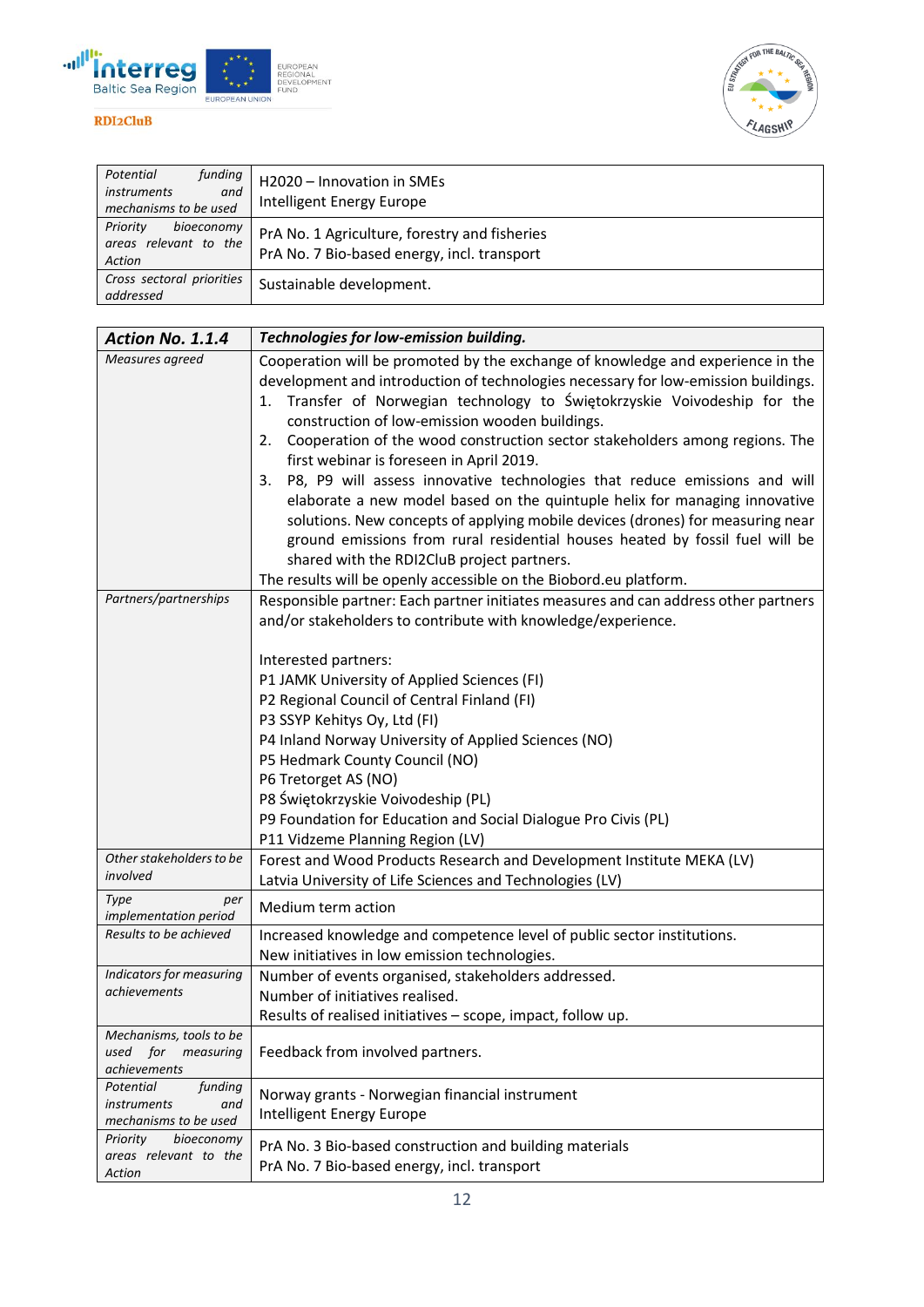



| Cross sectoral priorities<br>addressed | Sustainable development.                                                                                                                                                                                                                                                                                                                                                                                                                                                                                                                                                                                                                                                                                                                                                                                                                                                                                                                                                                                                                                                                                                                                                                                                                                                                                                                                                          |
|----------------------------------------|-----------------------------------------------------------------------------------------------------------------------------------------------------------------------------------------------------------------------------------------------------------------------------------------------------------------------------------------------------------------------------------------------------------------------------------------------------------------------------------------------------------------------------------------------------------------------------------------------------------------------------------------------------------------------------------------------------------------------------------------------------------------------------------------------------------------------------------------------------------------------------------------------------------------------------------------------------------------------------------------------------------------------------------------------------------------------------------------------------------------------------------------------------------------------------------------------------------------------------------------------------------------------------------------------------------------------------------------------------------------------------------|
| Sub-objective<br>SO 1.2                | development of KNOWLEDGE STREAMLINING INNOVATIVE<br>Exchange,<br><b>BUSINESS</b>                                                                                                                                                                                                                                                                                                                                                                                                                                                                                                                                                                                                                                                                                                                                                                                                                                                                                                                                                                                                                                                                                                                                                                                                                                                                                                  |
| Action No. 1.2.1                       | Renewing operations of traditional bio-based SMEs with new business and<br>cooperation models.<br>The action aims to share experience and knowledge on the business and cooperation                                                                                                                                                                                                                                                                                                                                                                                                                                                                                                                                                                                                                                                                                                                                                                                                                                                                                                                                                                                                                                                                                                                                                                                               |
| Measures agreed                        | models, necessary for bio-based SMEs' successful, sustainable performance.<br>Transnational benchmarking, collection and sharing of new business and<br>1.<br>cooperation models for agriculture and other traditional bioeconomy<br>businesses. P4, P6, P11.<br>Sharing knowledge and experience of business models applied at knowledge<br>2.<br>transfer organisations (KTOs) and technology transfer organisations (TTOs). P1,<br>P2, P3, P4, P6.<br>Development and implementation of a model for promoting and receiving ideas<br>3.<br>and projects between RTD and businesses. P6, P11.<br>Sharing knowledge, experience and best practices on methods used for the<br>4.<br>development and sustaining of networks and clusters, especially those<br>established for the promotion of rural development. P1, P2, P3, P9, P12.<br>P6 will test and evaluate responsible, sustainable business models that maintain<br>5.<br>and improve the ecological, social and cultural resources at the same time as the<br>business increases its market value. The models will maintain cooperation<br>between a network of value chains in the forest environment such as timber<br>production, tourism and hunting activity, and the production of forest-based<br>food. The results and lessons learnt will be shared with the RDI2Club partners on<br>the Biobord.eu platform. |

|                       | The results will be openly accessible on the Biobord.eu platform.                   |
|-----------------------|-------------------------------------------------------------------------------------|
| Partners/partnerships | Responsible partner: Each partner initiates measures and can address other partners |

|                                                 | and/or stakeholders to contribute with knowledge/experience.                                                                                                                                                                                                                                                                      |
|-------------------------------------------------|-----------------------------------------------------------------------------------------------------------------------------------------------------------------------------------------------------------------------------------------------------------------------------------------------------------------------------------|
|                                                 | Interested partners:<br>P1 JAMK University of Applied Sciences (FI)<br>P2 Regional Council of Central Finland (FI)<br>P3 SSYP Kehitys Oy, Ltd (FI)<br>P4 Inland Norway University of Applied Sciences (NO)<br>P6 Tretorget AS (NO)<br>P11 Vidzeme Planning Region (LV)<br>P12 Stockholm Environment Institute Tallinn Centre (EE) |
| Other stakeholders to be<br>involved            | RTD institutions – interested in taking part in shaping and testing of the models:<br>Vidzeme University of Applied Sciences (LV)<br>Latvia University of Life Sciences and Technologies (LV)<br>$\overline{\phantom{a}}$                                                                                                         |
| Type<br>per<br><i>implementation period</i>     | Short term action                                                                                                                                                                                                                                                                                                                 |
| Results to be achieved                          | Increased knowledge of partners to develop and introduce effective business and<br>cooperation models.                                                                                                                                                                                                                            |
| Indicators for measuring<br><i>achievements</i> | Number of events organised.                                                                                                                                                                                                                                                                                                       |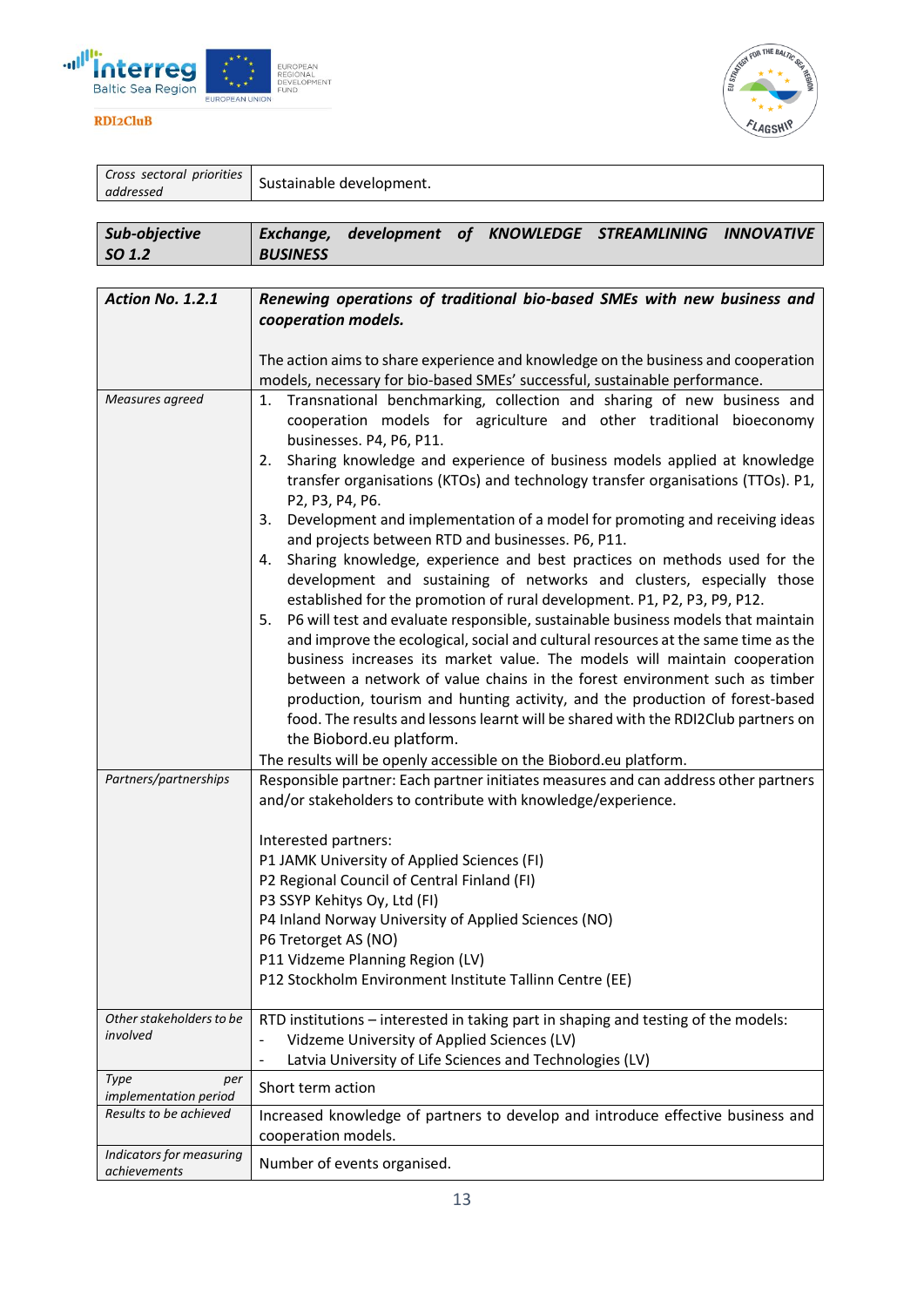



|                                                                            | Number and scope of new/updated business and cooperation models introduced by<br>partners and stakeholders.                                                                                                                                                                                    |
|----------------------------------------------------------------------------|------------------------------------------------------------------------------------------------------------------------------------------------------------------------------------------------------------------------------------------------------------------------------------------------|
| Mechanisms, tools to be<br>used for measuring<br>achievements              | Reports of partners.                                                                                                                                                                                                                                                                           |
| funding<br>Potential<br><i>instruments</i><br>and<br>mechanisms to be used | RDI2CluB project funding                                                                                                                                                                                                                                                                       |
| bioeconomy<br>Priority<br>areas relevant to the<br>Action                  | PrA No. 1 Agriculture, forestry and fisheries<br>PrA No. 2 Food and feed production<br>PrA No. 3 Bio-based construction and building materials<br>PrA No. 5 Pulp and paper<br>PrA No. 7 Bio-based energy, incl. transport<br>PrA No. 8 R&D services in biomass<br>PrA No. 9 Bio-based services |
| Cross sectoral priorities<br>addressed                                     | Education, sustainable development.                                                                                                                                                                                                                                                            |

| Action No. 1.2.2      | Increase of knowledge on bioeconomy of bioresource owners, managers and<br>RTDs.                                                                                                                                                                                                                                                                                                                                                                                                                                                                                                                                                                                                                                                                                                                                                                                                                                                                                                                                                                                                                                                                                                |
|-----------------------|---------------------------------------------------------------------------------------------------------------------------------------------------------------------------------------------------------------------------------------------------------------------------------------------------------------------------------------------------------------------------------------------------------------------------------------------------------------------------------------------------------------------------------------------------------------------------------------------------------------------------------------------------------------------------------------------------------------------------------------------------------------------------------------------------------------------------------------------------------------------------------------------------------------------------------------------------------------------------------------------------------------------------------------------------------------------------------------------------------------------------------------------------------------------------------|
|                       | The action aims to exchange and to acquire knowledge on bioresource value,<br>potential, possible application, effective and sustainable exploitation.                                                                                                                                                                                                                                                                                                                                                                                                                                                                                                                                                                                                                                                                                                                                                                                                                                                                                                                                                                                                                          |
| Measures agreed       | Exchange and acquisition of knowledge will be promoted by the organisation and<br>provision of bioeconomy related B2B events, seminars, workshops, innovation days,<br>hackathons, innovation days, master classes etc. aiming to:<br>1. Raise understanding and provide knowledge on the economic value of<br>bioresources, trends and possibilities for their exploitation, impact of<br>investments while looking from the cross sectoral perspective and other issues,<br>globalisation and climate change as opportunities for development.<br>Promote the development and application of knowledge for the production of<br>2.<br>high-quality, competitive and sustainable bioeconomy products and services.<br>Identification of joint interest areas for transnational development projects and<br>3.<br>further information exchange on promoting additional value for forest owners<br>from new forest-based products and services P1, P4, P6, P10.<br>4. Identification of joint interest areas for transnational development projects and<br>further information exchange on networking, peer learning and empowerment<br>of female forest owners P1, P4, P6, P10. |
|                       | Events foreseen:<br>1. Visit of the Latvia delegation at Norway and Sweden to acquire experience on<br>technologies used for the construction of smart wood construction buildings. P4,<br>P5, P6, P11, and Latvia's interested stakeholders. (2019)<br>Regional training programme for bioeconomy stakeholders in the Vidzeme<br>2.<br>region (March 2019 - June 2020). First workshop - forum for the Vidzeme region<br>(LV) SMEs and local public authorities on the bioeconomy: economic value of<br>bioresources, trends regarding their exploitation, globalisation and climate<br>change as opportunities for development. P10, P11, foreign bioeconomy and<br>innovation experts. (March 2019)                                                                                                                                                                                                                                                                                                                                                                                                                                                                          |
| Partners/partnerships | Responsible partner: Each partner initiates measures and can address other partners<br>and/or stakeholders to contribute with knowledge/experience.                                                                                                                                                                                                                                                                                                                                                                                                                                                                                                                                                                                                                                                                                                                                                                                                                                                                                                                                                                                                                             |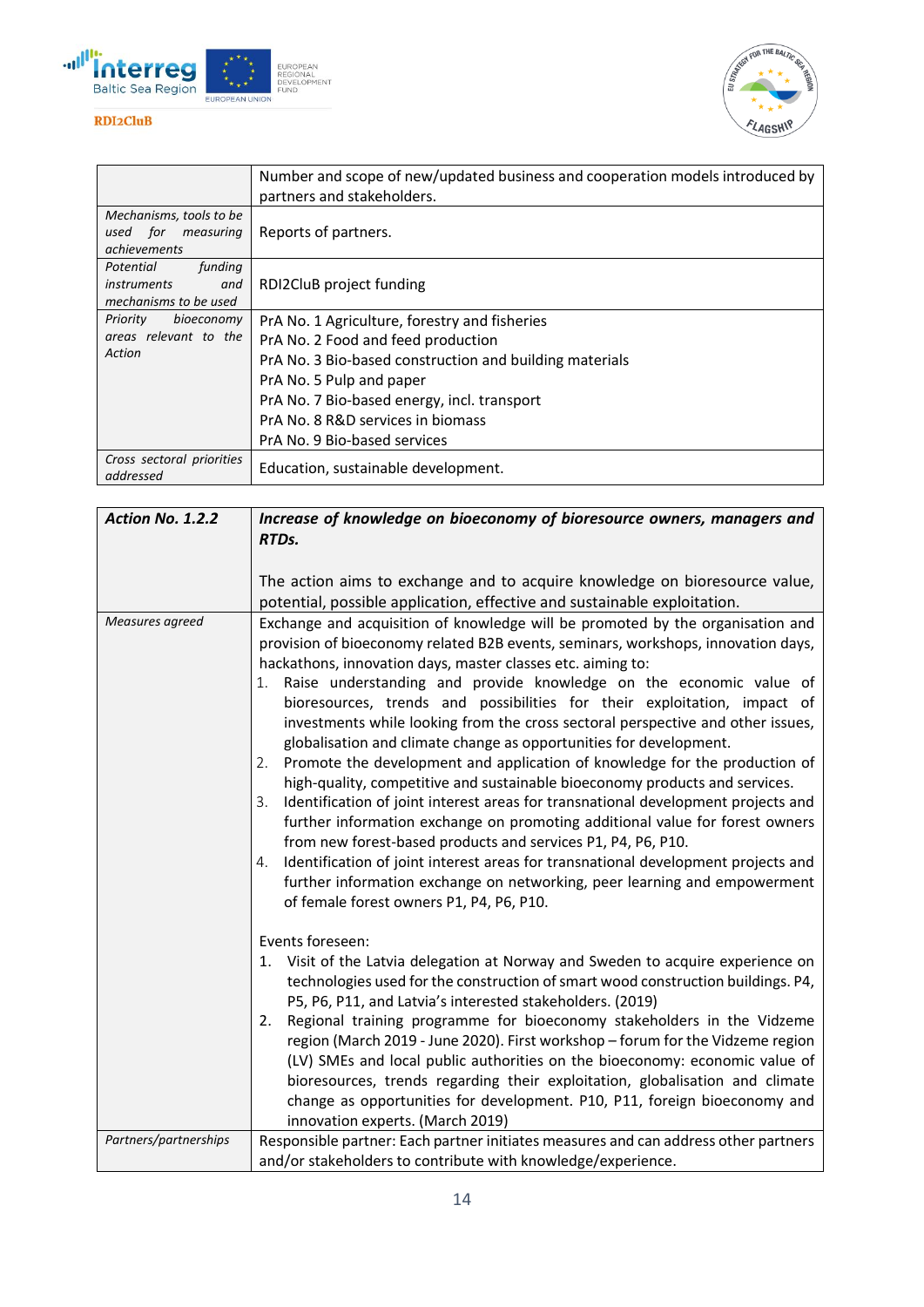



|                                             | Interested partners:                                                                                         |
|---------------------------------------------|--------------------------------------------------------------------------------------------------------------|
|                                             | P1 JAMK University of Applied Sciences (FI)                                                                  |
|                                             | P2 Regional Council of Central Finland (FI)                                                                  |
|                                             | P3 SSYP Kehitys Oy, Ltd (FI)                                                                                 |
|                                             | P4 Inland Norway University of Applied Sciences (NO)                                                         |
|                                             | P6 Tretorget (NO)                                                                                            |
|                                             | P9 Foundation for Education and Social Dialogue Pro Civis (PL)                                               |
|                                             | P10 Institute for Environmental Solutions (LV)                                                               |
|                                             | P11 Vidzeme Planning Region (LV)                                                                             |
| Other stakeholders to be                    | - SMEs - knowledge recipients                                                                                |
| involved                                    | - RTD institutions - knowledge providers and recipients                                                      |
|                                             | - Local public authorities - knowledge recipients                                                            |
| Type<br>per<br>implementation period        | Short term action.                                                                                           |
| Results to be achieved                      | Increased, extended knowledge of bioresource owners and managers and RTDs.                                   |
| Indicators for measuring                    | Number of events organised.                                                                                  |
| achievements                                | Numbers of stakeholders participating.                                                                       |
|                                             | Feedback from stakeholders.                                                                                  |
| Mechanisms, tools to be                     | Reports of partners.                                                                                         |
| used for<br>measuring                       | Questionnaires of stakeholders.                                                                              |
| <i>achievements</i><br>Potential<br>funding |                                                                                                              |
| <i>instruments</i><br>and                   | RDI2CluB project funding                                                                                     |
| mechanisms to be used                       | The Nordic Council of Ministers - Funding scheme for cooperation between Nordic<br>and Baltic civil servants |
| Priority<br>bioeconomy                      |                                                                                                              |
| areas relevant to the                       | PrA No. 1 Agriculture, forestry and fisheries                                                                |
| Action                                      | PrA No. 2 Food and feed production                                                                           |
|                                             | PrA No. 3 Bio-based construction and building materials                                                      |
|                                             | PrA No. 5 Pulp and paper                                                                                     |
|                                             | PrA No. 7 Bio-based energy, incl. transport<br>PrA No. 8 R&D services in biomass                             |
|                                             | PrA No. 9 Bio-based services                                                                                 |
| Cross sectoral priorities                   |                                                                                                              |
| addressed                                   | Education, sustainable development.                                                                          |

| Exchange of knowledge and experience for the development of natural                                                                                                                                                                                                                                                        |
|----------------------------------------------------------------------------------------------------------------------------------------------------------------------------------------------------------------------------------------------------------------------------------------------------------------------------|
| resource-based services in tourism, well-being and other areas.                                                                                                                                                                                                                                                            |
| The action aims to promote the development and exchange of knowledge<br>encouraging and supporting the development of services, which are developed or<br>provided through the use of biotic and abiotic natural resources. These services<br>mostly refer to tourism, well-being, but other services can possibly appear. |
| Identification of joint interest areas for transnational development projects and<br>further information exchange on the design and provision of nature, especially<br>forest-based, services promoting wellbeing and balance (e.g. stress-relief and<br>recovery) P1, P4, P6, P10.                                        |
| Responsible partner: Each partner initiates measures and can address other partners<br>and/or stakeholders to contribute with knowledge/experience.<br>Interested partners:<br>P1 JAMK University of Applied Sciences (FI)                                                                                                 |
|                                                                                                                                                                                                                                                                                                                            |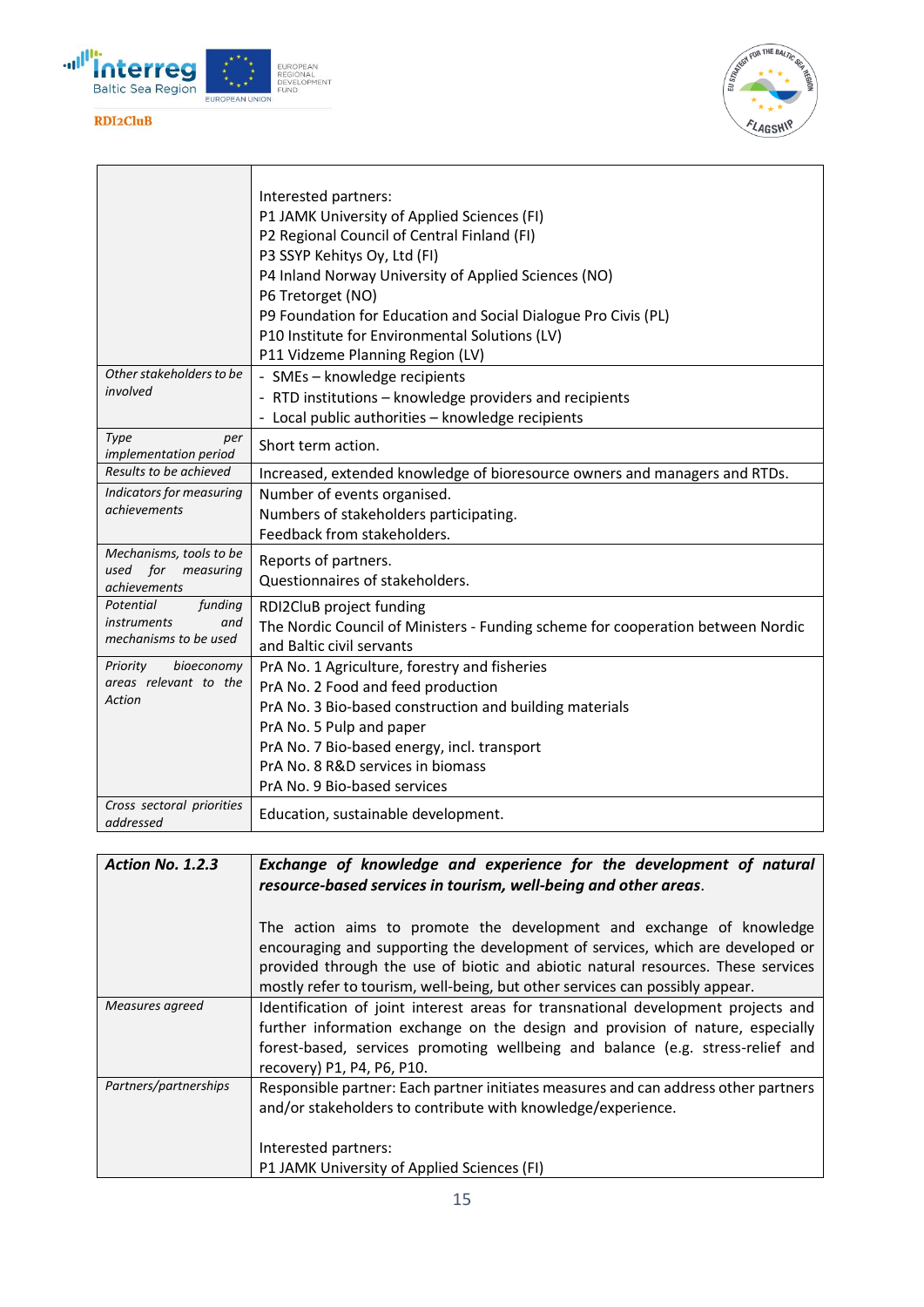



|                                                                            | P4 Inland Norway University of Applied Sciences (NO)                              |
|----------------------------------------------------------------------------|-----------------------------------------------------------------------------------|
|                                                                            | P6 Tretorget (NO)                                                                 |
|                                                                            | P10 Institute for Environmental Solutions (LV)                                    |
| Other stakeholders to be<br>involved                                       | - SMEs – knowledge holders, providers and developers                              |
|                                                                            | - RTD institutions – knowledge holders, providers and developers                  |
| Type<br>per<br>implementation period                                       | Medium term action                                                                |
| Results to be achieved                                                     | Increased competence level of partners and other stakeholders.                    |
| Indicators for measuring                                                   | Number and increase of specific weight of new identified and ongoing initiatives, |
| achievements                                                               | implemented in or resulting from partnership.                                     |
| Mechanisms, tools to be                                                    | Feedback from RDI2CluB partners and other stakeholders (to be obtained via the    |
| used for measuring                                                         | Biobord.eu platform)                                                              |
| achievements                                                               | Reports of regional/national innovation support bodies                            |
| <b>Stakeholders</b><br>be<br>to                                            | - SMEs – knowledge holders, providers and developers                              |
| involved                                                                   | - RTD institutions – knowledge holders, providers and developers                  |
| funding<br>Potential<br><i>instruments</i><br>and<br>mechanisms to be used | RDI2CluB project funding                                                          |
|                                                                            | H2020 – Societal challenges; H2020 – Innovation in SMEs                           |
|                                                                            | Eurostars                                                                         |
| Priority<br>bioeconomy                                                     | PrA No. 1 Agriculture, forestry and fisheries                                     |
| areas relevant to the                                                      | PrA No. 9 Bio-based services                                                      |
| Action                                                                     |                                                                                   |
| Cross sectoral priorities<br>addressed                                     | Digitalisation, education, sustainable development.                               |

# <span id="page-15-0"></span>*3.2. Objective No. 2 Development and renewing of services and tools used to upscale/improve regional innovation ecosystems*

| <b>Objective No. 2</b>                                                             | Development and renewing of SERVICES and TOOLS used to upscale/improve<br>regional INNOVATION ECOSYSTEMS                                                                                                                                                                          |
|------------------------------------------------------------------------------------|-----------------------------------------------------------------------------------------------------------------------------------------------------------------------------------------------------------------------------------------------------------------------------------|
| Sub-objectives                                                                     | SO 2.1 Establishment of an active network of bioeconomy innovation hubs with<br>a joint model and platform for innovation management.                                                                                                                                             |
|                                                                                    | SO 2.2 Increased efficiency and relevance of innovation support tools.                                                                                                                                                                                                            |
|                                                                                    | SO 2.3 Transnational cooperation and networking of business environment<br>stakeholders.                                                                                                                                                                                          |
|                                                                                    | SO 2.4 Access to skilled workforce for rural SMEs.                                                                                                                                                                                                                                |
| Sub-objectives of EUBSR<br>Strategy policy<br>area<br>"Bio-economics"<br>addressed | • Cooperation: increased coordination and synergy in the Baltic Sea Region among<br>the public sector and NGO cooperation initiatives, projects and stakeholders<br>dealing with bioeconomy.<br>. Realising the bioeconomy in the Baltic Sea Region: development of a sustainable |
| https://www.balticsea-region-<br>strategy.eu/action-plan                           | bioeconomy in the Baltic Sea Region.<br>• Contributions to the development of the European Bioeconomy: Baltic Sea Region<br>participation in wider EU efforts and projects to realise the bioeconomy.                                                                             |
| <b>EUSBSR</b><br>sustainability<br>principles addressed:                           | • Sustainable bio-resource management and circular bioeconomy<br>• Healthy, nutritious locally-produced food and food security<br>• Resilient and diverse ecosystems (climate proofing, biodiversity)<br>· Inclusive rural economic development                                   |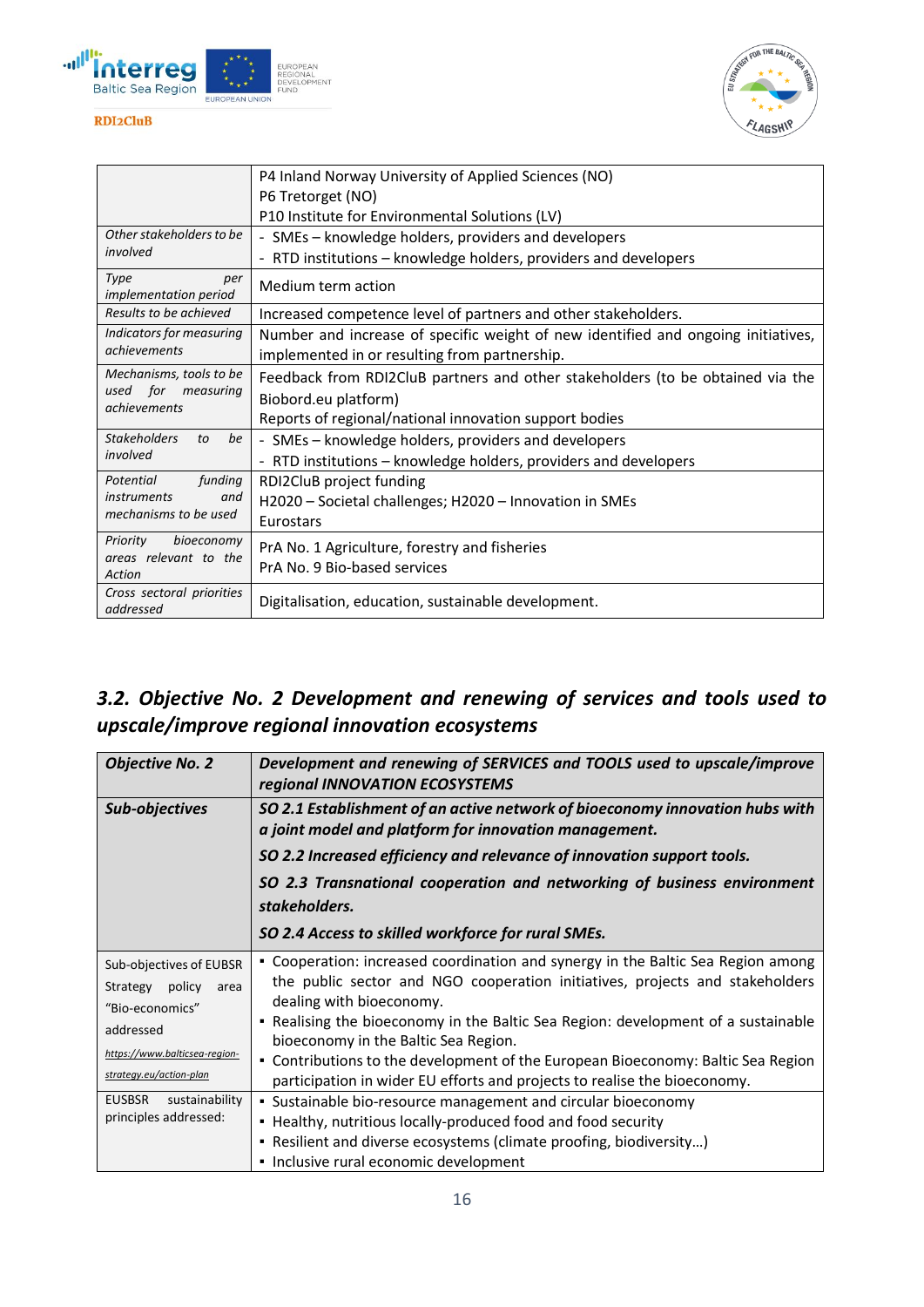



|                   | • Sustainable consumption                                                     |
|-------------------|-------------------------------------------------------------------------------|
|                   |                                                                               |
| Sub-objective     | Establishment of an active network of bioeconomy innovation hubs with a joint |
| SO <sub>2.1</sub> | model and platform for innovation management.                                 |
|                   |                                                                               |
|                   | The sub-objective aims to support sustainable bioeconomy business development |
|                   | across the rural regions of the Baltic Sea Region.                            |

| Action No. 2.1.1                                                    | Developing and testing a joint innovation management model for the network                                                                                                                                                                                                                                                                                                                                                                                                                                                                                                                                                                                                    |
|---------------------------------------------------------------------|-------------------------------------------------------------------------------------------------------------------------------------------------------------------------------------------------------------------------------------------------------------------------------------------------------------------------------------------------------------------------------------------------------------------------------------------------------------------------------------------------------------------------------------------------------------------------------------------------------------------------------------------------------------------------------|
|                                                                     | of bioeconomy innovation hubs in the BSR.                                                                                                                                                                                                                                                                                                                                                                                                                                                                                                                                                                                                                                     |
| Measures agreed                                                     | Establishment of an active network of national/regional bioeconomy innovation<br>hubs with a joint model and platform for innovation management will be developed<br>and tested during the time of the project.                                                                                                                                                                                                                                                                                                                                                                                                                                                               |
| Partners/partnerships                                               | Responsible partner: P6 Tretorget AS (NO)                                                                                                                                                                                                                                                                                                                                                                                                                                                                                                                                                                                                                                     |
|                                                                     | Interested partners:<br>All partners in the RDI2CluB partnership                                                                                                                                                                                                                                                                                                                                                                                                                                                                                                                                                                                                              |
| Other stakeholders to be<br>involved                                | Regional, national and international networks<br>Partners of the other bioeconomy projects, initiatives active in the BSR<br>SMEs: test users<br>RTD performers: universities, research institutes, technology and/or innovation<br>bodies: test users<br>Regional and local public authorities: test users                                                                                                                                                                                                                                                                                                                                                                   |
|                                                                     | Supporting and promotion bodies (agencies, BICs, clusters, etc.): test users                                                                                                                                                                                                                                                                                                                                                                                                                                                                                                                                                                                                  |
| Type<br>per<br>implementation period                                | Short and medium term actions                                                                                                                                                                                                                                                                                                                                                                                                                                                                                                                                                                                                                                                 |
| Results to be achieved                                              | A joint forum for planning international projects and for interregional online co-<br>working for project coordination and implementation. The forum enables the<br>sharing of information on open calls, project ideas for the calls and matchmaking<br>of potential partners.<br>A key performance index dashboard feature to Open Virtual Biobusiness Hub<br>(Biobord.eu platform) to showcase sectoral bioeconomy figures from open data<br>sources as a basis for assessing bioeconomy business potential.<br>An operational model for idea generation, sharing and assessment via the<br>Biobord.eu platform, as well as for accessing innovation services and support. |
| Indicators for measuring<br>achievements                            | Number of new RDI projects started + number of international projects<br>Number of ideas generated, shared and assessed<br>Number of SMEs utilising the innovation model<br>User feedback collected and analysed on the Forum                                                                                                                                                                                                                                                                                                                                                                                                                                                 |
| Mechanisms, tools to be<br>for<br>used<br>measuring<br>achievements | Forum administration and records<br>User feedback collection and analysis                                                                                                                                                                                                                                                                                                                                                                                                                                                                                                                                                                                                     |
| Potential<br>funding<br>instruments<br>and<br>mechanisms to be used | RDI2CluB project<br>Network agreement sustains the result for the post-project period                                                                                                                                                                                                                                                                                                                                                                                                                                                                                                                                                                                         |
| bioeconomy<br>Priority<br>areas relevant to the<br>Action           | PrA No. 1 Agriculture, forestry and fisheries<br>PrA No. 2 Food and feed production<br>PrA No. 3 Bio-based construction and building materials<br>PrA No. 4 Bio-based textile and clothing<br>PrA No. 5 Pulp and paper<br>PrA No. 6 Bio-based chemical industry<br>PrA No. 7 Bio-based energy, incl. transport                                                                                                                                                                                                                                                                                                                                                                |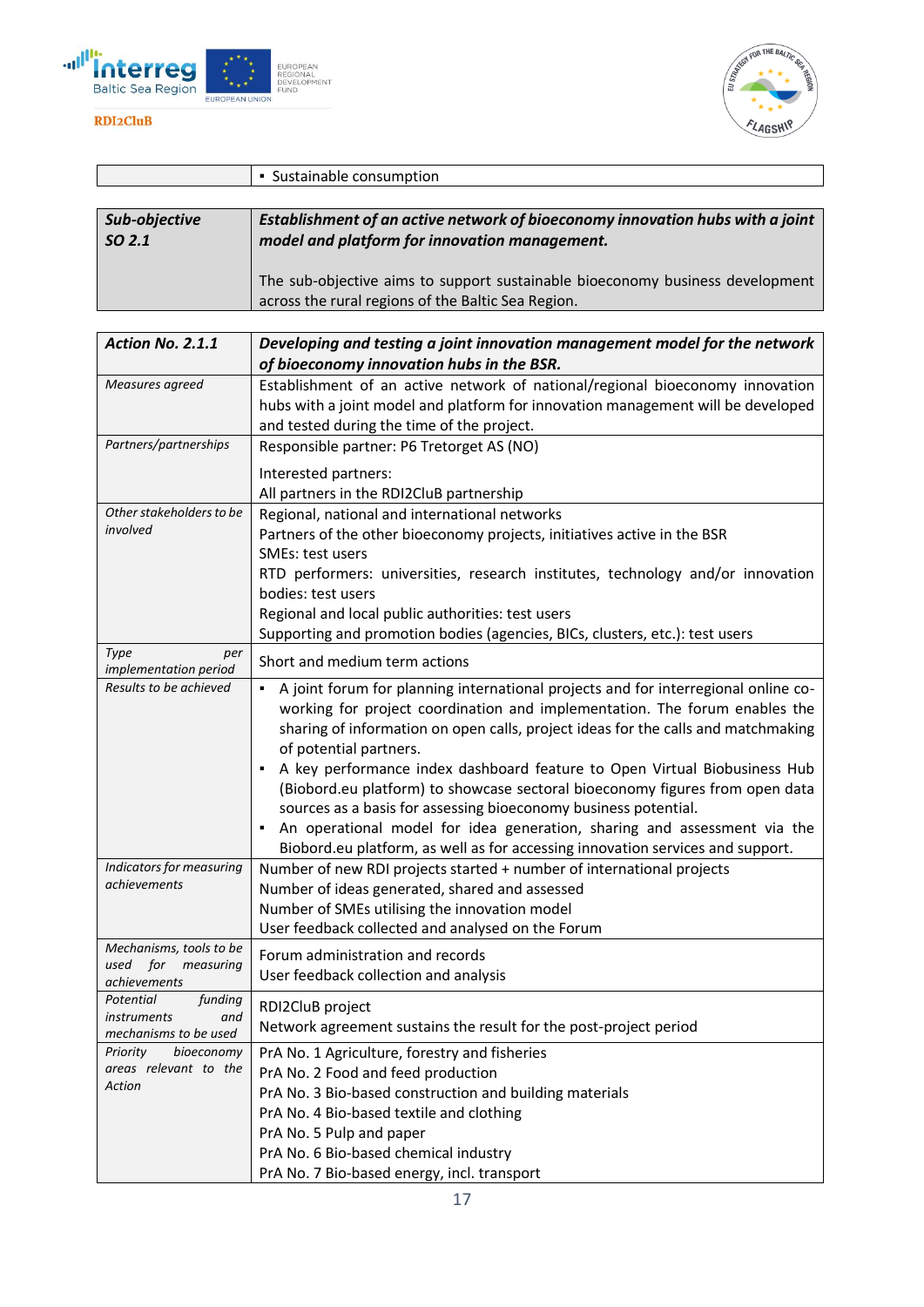



|                                        | PrA No. 8 R&D services in biomass                                                                                                                                                                                                                                                                                                                                                                                                                                                                                                                                                                                                                                                                                                                                                                                                                                                                                                                                                                                                                                                                                                                                                                                                                                                                                                                                                                                                                                                                                                                                                                                                                                                                                                                                                  |
|----------------------------------------|------------------------------------------------------------------------------------------------------------------------------------------------------------------------------------------------------------------------------------------------------------------------------------------------------------------------------------------------------------------------------------------------------------------------------------------------------------------------------------------------------------------------------------------------------------------------------------------------------------------------------------------------------------------------------------------------------------------------------------------------------------------------------------------------------------------------------------------------------------------------------------------------------------------------------------------------------------------------------------------------------------------------------------------------------------------------------------------------------------------------------------------------------------------------------------------------------------------------------------------------------------------------------------------------------------------------------------------------------------------------------------------------------------------------------------------------------------------------------------------------------------------------------------------------------------------------------------------------------------------------------------------------------------------------------------------------------------------------------------------------------------------------------------|
|                                        | PrA No. 9 Bio-based services                                                                                                                                                                                                                                                                                                                                                                                                                                                                                                                                                                                                                                                                                                                                                                                                                                                                                                                                                                                                                                                                                                                                                                                                                                                                                                                                                                                                                                                                                                                                                                                                                                                                                                                                                       |
| Cross sectoral priorities<br>addressed | Digitalisation, communication, education.                                                                                                                                                                                                                                                                                                                                                                                                                                                                                                                                                                                                                                                                                                                                                                                                                                                                                                                                                                                                                                                                                                                                                                                                                                                                                                                                                                                                                                                                                                                                                                                                                                                                                                                                          |
|                                        |                                                                                                                                                                                                                                                                                                                                                                                                                                                                                                                                                                                                                                                                                                                                                                                                                                                                                                                                                                                                                                                                                                                                                                                                                                                                                                                                                                                                                                                                                                                                                                                                                                                                                                                                                                                    |
| Action No. 2.1.2                       | Connecting the bioeconomy innovation ecosystem actors around the Baltic Sea                                                                                                                                                                                                                                                                                                                                                                                                                                                                                                                                                                                                                                                                                                                                                                                                                                                                                                                                                                                                                                                                                                                                                                                                                                                                                                                                                                                                                                                                                                                                                                                                                                                                                                        |
|                                        | Region via the network.                                                                                                                                                                                                                                                                                                                                                                                                                                                                                                                                                                                                                                                                                                                                                                                                                                                                                                                                                                                                                                                                                                                                                                                                                                                                                                                                                                                                                                                                                                                                                                                                                                                                                                                                                            |
|                                        | Connections will be built with the aim to boost innovation capacity for SMEs and<br>start-up development in the bioeconomy.                                                                                                                                                                                                                                                                                                                                                                                                                                                                                                                                                                                                                                                                                                                                                                                                                                                                                                                                                                                                                                                                                                                                                                                                                                                                                                                                                                                                                                                                                                                                                                                                                                                        |
| Measures agreed                        | To develop and test an easy-to-use search feature, matchmaking service and a<br>٠<br>connection tool for individuals, SMEs and RDI experts to find relevant RDI<br>expertise, infrastructures and services as well as knowledge resources around<br>the BSR as part of the development of the Biobord.eu platform.<br>To connect, involve and engage relevant networks and target groups of the<br>bioeconomy innovation hubs to the Open Virtual Biobusiness Hub as registered<br>users. The registered users will benefit from the network connection, new<br>information to increase competitiveness as well as opportunities for content<br>creation and sharing in the forum and knowledge base for RDI support,<br>promotion and team building. Network building will be conducted with a joint<br>marketing strategy with the possibility of identifying specific regional focus<br>groups for the pilot phase.<br>To connect the innovation infrastructures and services of the hubs to the map-<br>٠<br>based search tool of the Biobord.eu platform.<br>Create regional hub forums under the Biobord.eu platform for strengthening<br>٠<br>regional co-operation and co-working between the actors of the Bioeconomy<br>Innovation Ecosystem. The regional hubs are run in local languages, but the hub<br>administrators meet regularly to exchange information and learn from each<br>other's approaches in the local hubs.<br>To develop models for connecting bioeconomy students and student groups in<br>٠<br>higher education with SMEs and the innovation processes of the Biobord.eu<br>platform with the aim to help with idea generation, sharing and assessment.<br>Students will gain contacts to companies and experts as well as practical<br>experience. |
| Partners/partnerships                  | Responsible partner: P6 Tretorget AS (NO)                                                                                                                                                                                                                                                                                                                                                                                                                                                                                                                                                                                                                                                                                                                                                                                                                                                                                                                                                                                                                                                                                                                                                                                                                                                                                                                                                                                                                                                                                                                                                                                                                                                                                                                                          |
|                                        | Interested partners:<br>All partners in the RDI2CluB partnership<br>Regional, national and international networks<br>Other bioeconomy projects, initiatives active in the BSR                                                                                                                                                                                                                                                                                                                                                                                                                                                                                                                                                                                                                                                                                                                                                                                                                                                                                                                                                                                                                                                                                                                                                                                                                                                                                                                                                                                                                                                                                                                                                                                                      |
| Other stakeholders to be               | <b>SMEs: Users</b>                                                                                                                                                                                                                                                                                                                                                                                                                                                                                                                                                                                                                                                                                                                                                                                                                                                                                                                                                                                                                                                                                                                                                                                                                                                                                                                                                                                                                                                                                                                                                                                                                                                                                                                                                                 |
| involved                               | RTD performers: universities, research institutes, technology and/or innovation                                                                                                                                                                                                                                                                                                                                                                                                                                                                                                                                                                                                                                                                                                                                                                                                                                                                                                                                                                                                                                                                                                                                                                                                                                                                                                                                                                                                                                                                                                                                                                                                                                                                                                    |
|                                        | bodies: Users                                                                                                                                                                                                                                                                                                                                                                                                                                                                                                                                                                                                                                                                                                                                                                                                                                                                                                                                                                                                                                                                                                                                                                                                                                                                                                                                                                                                                                                                                                                                                                                                                                                                                                                                                                      |
|                                        | Regional and local public authorities: Users<br>Supporting and promotion bodies (agencies, BICs, clusters, etc): Users                                                                                                                                                                                                                                                                                                                                                                                                                                                                                                                                                                                                                                                                                                                                                                                                                                                                                                                                                                                                                                                                                                                                                                                                                                                                                                                                                                                                                                                                                                                                                                                                                                                             |
|                                        | <b>Students: Users</b>                                                                                                                                                                                                                                                                                                                                                                                                                                                                                                                                                                                                                                                                                                                                                                                                                                                                                                                                                                                                                                                                                                                                                                                                                                                                                                                                                                                                                                                                                                                                                                                                                                                                                                                                                             |
| Type<br>per<br>implementation period   | Short and medium term actions                                                                                                                                                                                                                                                                                                                                                                                                                                                                                                                                                                                                                                                                                                                                                                                                                                                                                                                                                                                                                                                                                                                                                                                                                                                                                                                                                                                                                                                                                                                                                                                                                                                                                                                                                      |
| Results to be achieved                 | • Easy-to-use search feature, matchmaking service and a connection tool                                                                                                                                                                                                                                                                                                                                                                                                                                                                                                                                                                                                                                                                                                                                                                                                                                                                                                                                                                                                                                                                                                                                                                                                                                                                                                                                                                                                                                                                                                                                                                                                                                                                                                            |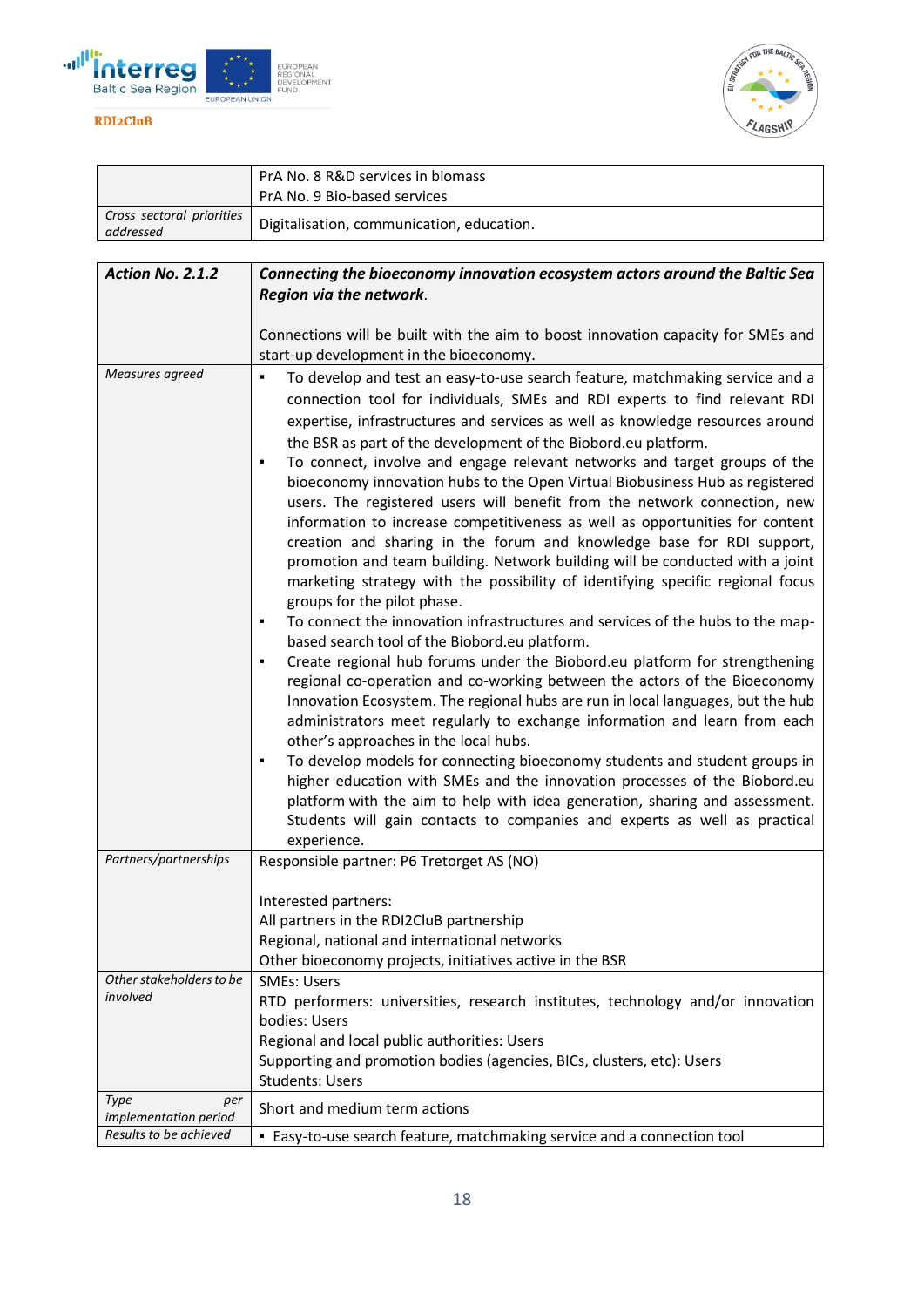



|                                                                            | - Relevant networks and target groups of the bioeconomy innovation hubs<br>connected to, involved and engaged in the Open Virtual Biobusiness Hub as<br>registered users.<br>• The map of test-beds.<br>. Regional hub forums created and functioning.<br>. Models for connecting bioeconomy students and student groups in higher<br>education with SMEs and the innovation processes. |
|----------------------------------------------------------------------------|-----------------------------------------------------------------------------------------------------------------------------------------------------------------------------------------------------------------------------------------------------------------------------------------------------------------------------------------------------------------------------------------|
| Indicators for measuring<br>achievements                                   | Number of registered users<br>Number of connected hubs and RDI infrastructures<br>User feedback on connection and matchmaking services of the Biobord.eu platform                                                                                                                                                                                                                       |
| Mechanisms, tools to be<br>used for measuring<br><i>achievements</i>       | Biobord.eu platform user data analysis<br>User feedback collection and analysis                                                                                                                                                                                                                                                                                                         |
| funding<br>Potential<br><i>instruments</i><br>and<br>mechanisms to be used | RDI2CluB project; network agreement sustains the result for the post-project<br>period.                                                                                                                                                                                                                                                                                                 |
| Priority<br>bioeconomy<br>areas relevant to the<br>Action                  | PrA No. 1 Agriculture, forestry and fisheries<br>PrA No. 2 Food and feed production<br>PrA No. 3 Bio-based construction and building materials<br>PrA No. 4 Bio-based textile and clothing<br>PrA No. 5 Pulp and paper<br>PrA No. 6 Bio-based chemical industry<br>PrA No. 7 Bio-based energy, incl. transport<br>PrA No. 8 R&D services in biomass<br>PrA No. 9 Bio-based services     |
| Cross sectoral priorities<br>addressed                                     | Digitalisation, communication, education.                                                                                                                                                                                                                                                                                                                                               |

| Sub-objective           | Increased efficiency and relevance of innovation support tools.              |
|-------------------------|------------------------------------------------------------------------------|
|                         |                                                                              |
| $\overline{SO 2.2}$     |                                                                              |
|                         |                                                                              |
|                         |                                                                              |
| <b>Action No. 2.2.1</b> | Availability of highly qualified and experienced promoters of innovation and |
|                         |                                                                              |
|                         |                                                                              |

|                       | change.                                                                                                                                                                                                                                                                                                                                         |
|-----------------------|-------------------------------------------------------------------------------------------------------------------------------------------------------------------------------------------------------------------------------------------------------------------------------------------------------------------------------------------------|
| Measures agreed       | Definition of innovation and change related knowledge needs in interested<br>1.<br>regions.                                                                                                                                                                                                                                                     |
|                       | Identification of institutions and experts (within partnership and external) being<br>2.<br>holders of knowledge necessary for innovation and change.                                                                                                                                                                                           |
|                       | 3. Creation and implementation of clear, transparent mechanisms providing<br>possibilities to attract top level (world-class) experts and to explore their<br>knowledge, especially for the effective scaling of potential and emerging<br>products and technologies (one of the mechanisms would be the Biobord.eu<br>platform).               |
| Partners/partnerships | Responsible partner: P1 JAMK University of Applied Sciences (FI) for Biobord.eu<br>platform. Each partner initiates measures and can address other partners and/or<br>stakeholders to contribute with knowledge/experience.<br>Involved partners:<br>P1 JAMK University of Applied Sciences (FI)<br>P2 Regional Council of Central Finland (FI) |
|                       | P3 SSYP Kehitys Oy, Ltd (FI)                                                                                                                                                                                                                                                                                                                    |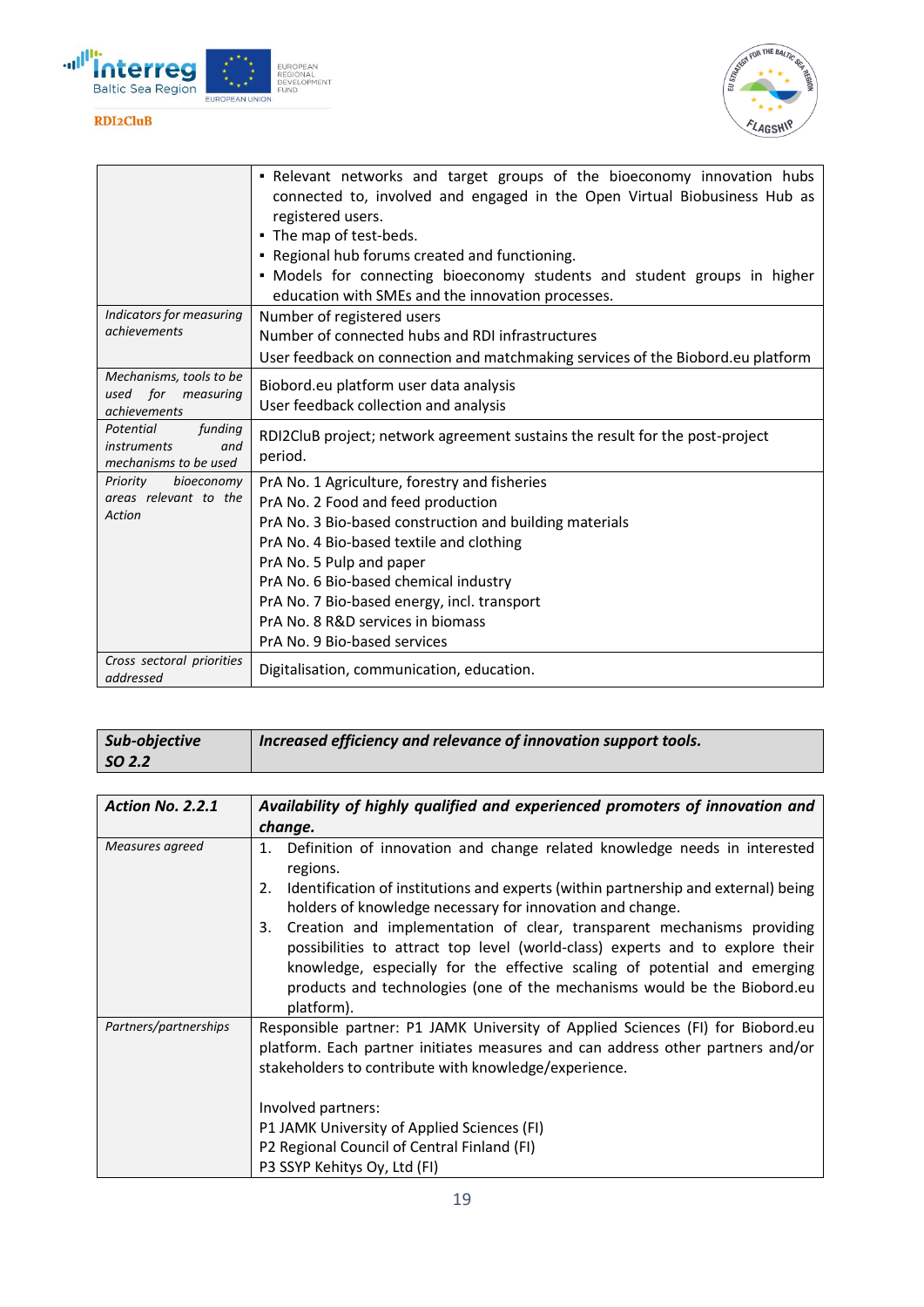



|                                        | P6 Tretorget AS (NO)                                                           |
|----------------------------------------|--------------------------------------------------------------------------------|
|                                        | P10 Institute for Environmental Solutions (LV)                                 |
|                                        | P11 Vidzeme Planning Region (LV)                                               |
| Other stakeholders to be               | SMEs - knowledge users directly or via associations and clusters:              |
| involved                               | - Latvia High Added Value and Healthy Food Cluster (LV)                        |
|                                        | RTDs - knowledge developers and providers:<br>٠                                |
|                                        | - Vidzeme University of Applied Sciences (LV)                                  |
|                                        | Forest and Wood Products Research and Development Institute MEKA (LV)          |
|                                        | Institute of Agricultural Resources and Economics (LV)                         |
|                                        | Latvia University of Life Sciences and Technologies (LV)                       |
| Type<br>per<br>implementation period   | Short term action.                                                             |
| Results to be achieved                 | Access to highly qualified and experienced innovation and change promoters     |
|                                        | ensured                                                                        |
|                                        | Expertise of innovation and change promoters used by SMEs                      |
| Indicators for measuring               | Number and scope of cases when top level experts are attracted by SMEs or RTDs |
| achievements                           | Number of cases, when the knowledge provided has led to innovation and change  |
| Mechanisms, tools to be                | Feedback from SMEs' attracted experts                                          |
| used for<br>measuring<br>achievements  | Reports of partners                                                            |
| Potential<br>funding                   | RDI2CluB project funding                                                       |
| <i>instruments</i><br>and              | Erasmus+                                                                       |
| mechanisms to be used                  | COSME                                                                          |
|                                        | Interreg programme (ERDF)                                                      |
| bioeconomy<br>Priority                 | PrA No. 1 Agriculture, forestry and fisheries                                  |
| areas relevant to the                  | PrA No. 2 Food and feed production                                             |
| Action                                 | PrA No. 3 Bio-based construction and building materials                        |
|                                        | PrA No. 5 Pulp and paper                                                       |
|                                        | PrA No. 7 Bio-based energy, incl. transport                                    |
|                                        | PrA No. 8 R&D services in biomass                                              |
|                                        | PrA No. 9 Bio-based services                                                   |
| Cross sectoral priorities<br>addressed | Education.                                                                     |

| <b>Action No. 2.2.2</b> | Development of tools ensuring transnational knowledge, skills brokerage and<br>access to RDI facilities.<br>The action aims to ensure the tools necessary for innovation: knowledge, skills,<br>facilities - infrastructure (labs, test-beds, pilot factories and other) in RDI2CluB<br>partner regions.                                                                                                                                                          |
|-------------------------|-------------------------------------------------------------------------------------------------------------------------------------------------------------------------------------------------------------------------------------------------------------------------------------------------------------------------------------------------------------------------------------------------------------------------------------------------------------------|
| Measures agreed         | Identification of institutions owning/maintaining RDI and innovation facilities<br>1.<br>used for research, experimentation, testing and piloting and agreeing on their<br>usage conditions. P6, P10, P11.<br>2. Identification of institutions and experts being brokers of innovation-related<br>knowledge and skills. P6, P10, P11.<br>Identification and exploration of existing test-beds for emerging bioeconomy<br>3.<br>production systems. P6, P10, P11. |
| Partners/partnerships   | Responsible partner: P11 Vidzeme Planning Region (LV)<br>Interested partners:                                                                                                                                                                                                                                                                                                                                                                                     |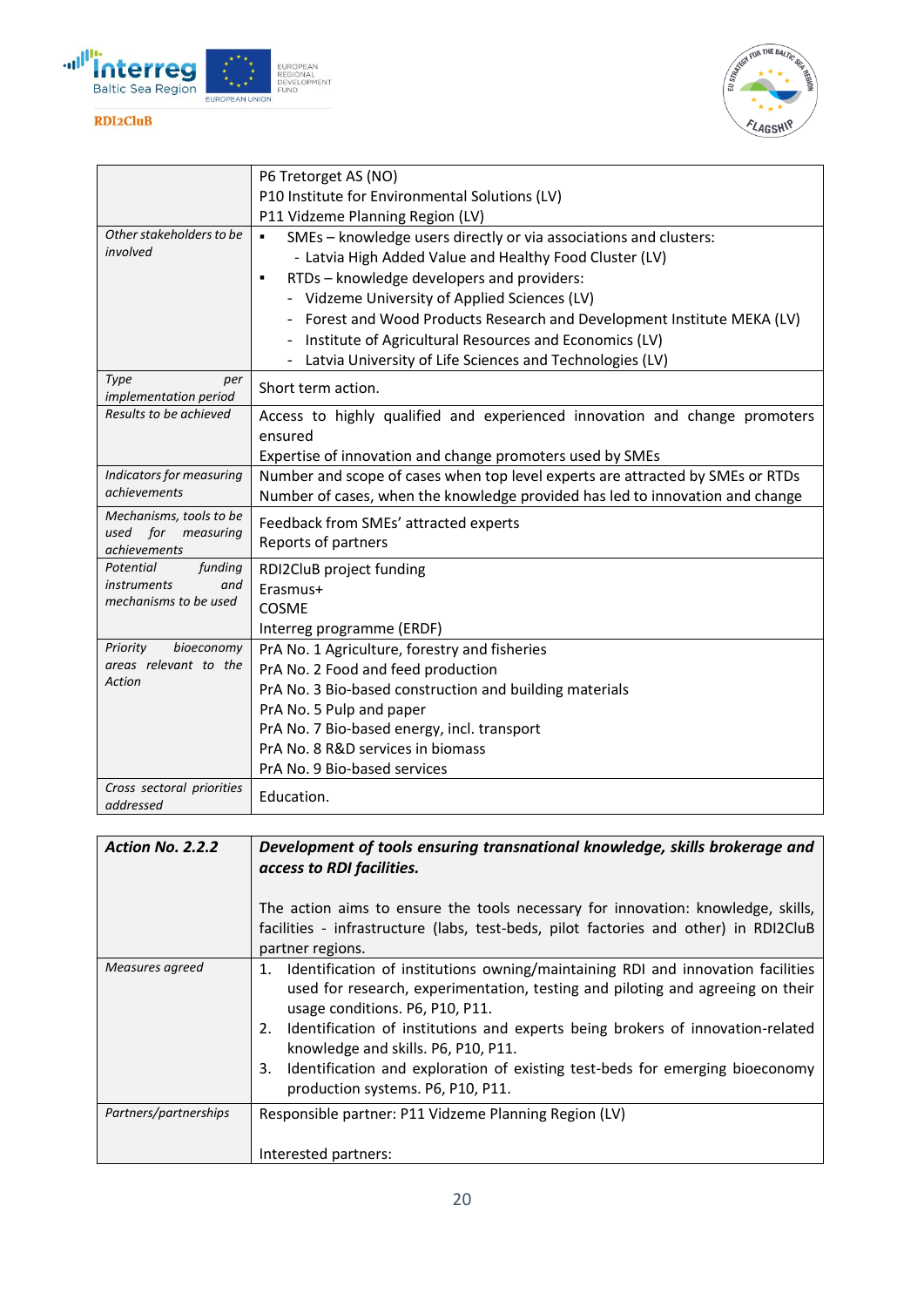



|                                          | P1 JAMK University of Applied Sciences (FI)                                                               |
|------------------------------------------|-----------------------------------------------------------------------------------------------------------|
|                                          | P4 Inland Norway University (NO)                                                                          |
|                                          | P6 Tretorget AS (NO)                                                                                      |
|                                          | P10 Institute for Environmental Solutions (LV)                                                            |
| Other stakeholders to be<br>involved     | - SMEs directly and via associations and clusters - users of knowledge, skills and<br>facilities          |
|                                          | - Latvia High Added Value and Healthy Food Cluster (LV)                                                   |
|                                          | - RTDs: research and innovation institutions                                                              |
| Type<br>per<br>implementation period     | Short term action.                                                                                        |
| Results to be achieved                   | Ensured access to knowledge, skills and facilities to be used for the development of<br>innovative ideas. |
| Indicators for measuring                 | Number of institutions and top-level experts involved.                                                    |
| achievements                             | Number of infrastructures made accessible.                                                                |
|                                          | Number and scope of services provided and acquired.                                                       |
|                                          | Initiatives ongoing as a result of received services.                                                     |
| Mechanisms, tools to be                  | Reports of partners.                                                                                      |
| for<br>used<br>measuring<br>achievements | Feedback from users of provided tools.                                                                    |
| Potential<br>funding                     | <b>COSME</b>                                                                                              |
| <i>instruments</i><br>and                | Interreg programme (ERDF)                                                                                 |
| mechanisms to be used                    | Erasmus+                                                                                                  |
| bioeconomy<br>Priority                   | PrA No. 1 Agriculture, forestry and fisheries                                                             |
| areas relevant to the                    | PrA No. 2 Food and feed production                                                                        |
| Action                                   | PrA No. 3 Bio-based construction and building materials                                                   |
|                                          | PrA No. 7 Bio-based energy, incl. transport                                                               |
|                                          | PrA No. 8 R&D services in biomass                                                                         |
|                                          | PrA No. 9 Bio-based services                                                                              |
| Cross sectoral priorities<br>addressed   | Communication, education, sustainable development.                                                        |

| Sub-objective<br>SO <sub>2.3</sub> | Transnational cooperation and networking of business environment stakeholders. |
|------------------------------------|--------------------------------------------------------------------------------|
|                                    | The sub-objective aims to develop purposeful transnational collaboration among |
|                                    | SMEs, their formal organisations, informal networks, and clusters.             |

| Action No. 2.3.1                            | <b>Networking of clusters.</b>                                                                                                                                                                                                                                                                                                                                                                                                                                                                                                                                                                                     |
|---------------------------------------------|--------------------------------------------------------------------------------------------------------------------------------------------------------------------------------------------------------------------------------------------------------------------------------------------------------------------------------------------------------------------------------------------------------------------------------------------------------------------------------------------------------------------------------------------------------------------------------------------------------------------|
| Measures agreed                             | Establishment and development of partnership among Latvia High Added Value<br>1.<br>and Healthy Food Cluster (LV) and Heidner cluster (NO) with the aim to acquire,<br>share and exchange competencies in food innovation, especially zero impact in<br>the food processing industry. http://heidner.no/ P4, P5, P6, P10, P11.<br>Establishment and development of partnership of Latvia's and Poland's<br>12.<br>stakeholders with Norwegian stakeholders: Swedish - Norwegian Living lab<br>project, Wooden houses cluster dealing with zero emission and zero impact<br>buildings. P4, P5, P6, P7, P8, P9, P11. |
| Partners/partnerships                       | Responsible partner: P11 Vidzeme Planning Region (LV)<br>Interested partners: All RDI2CluB project partners.                                                                                                                                                                                                                                                                                                                                                                                                                                                                                                       |
| <b>Stakeholders</b><br>be<br>to<br>involved | Networks of bioeconomy sector stakeholders.                                                                                                                                                                                                                                                                                                                                                                                                                                                                                                                                                                        |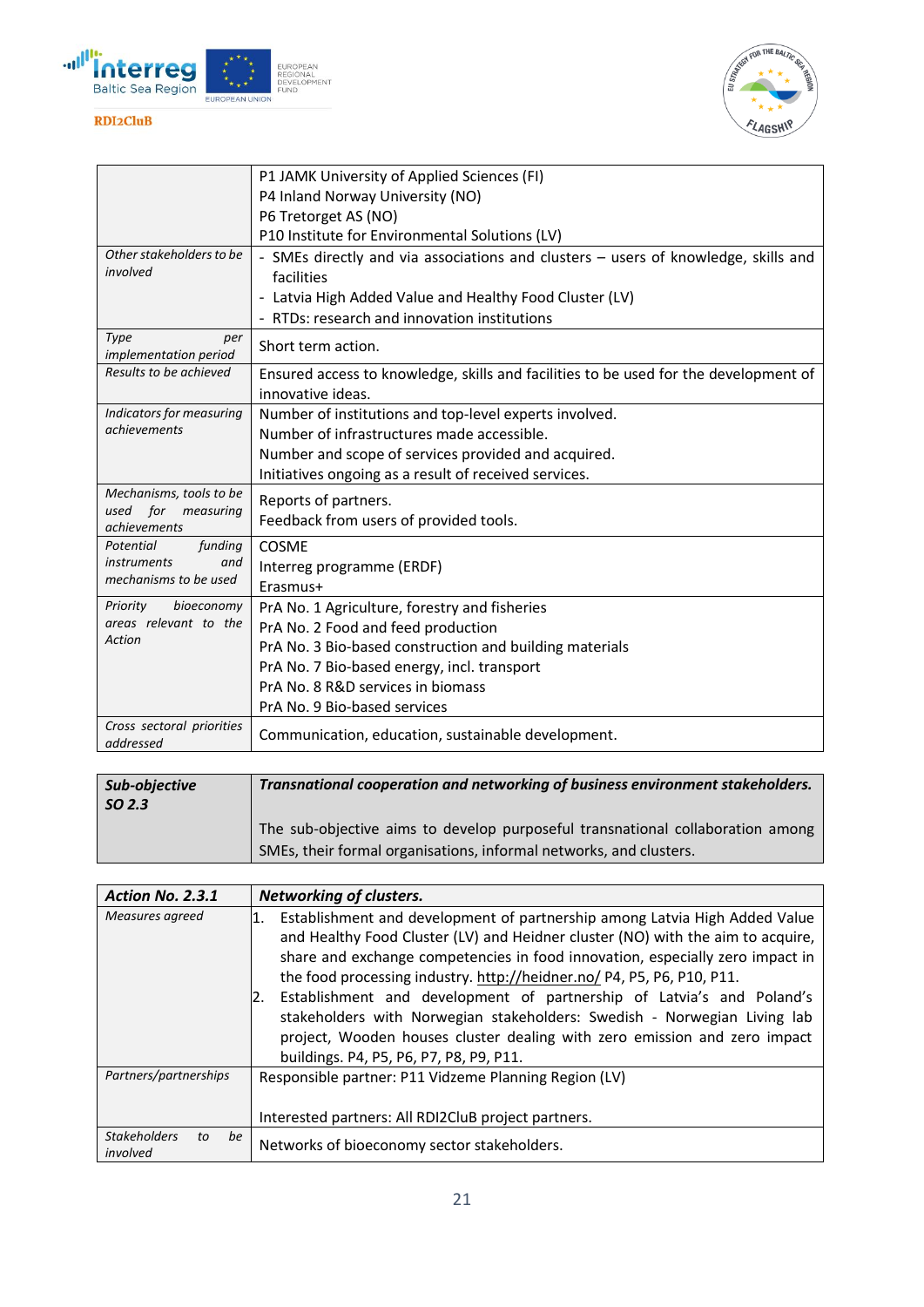



| Type<br>per<br><i>implementation period</i>       | Medium term action.                                                               |
|---------------------------------------------------|-----------------------------------------------------------------------------------|
| Results to be achieved                            | Transnational networking among clusters developed and ongoing.                    |
| Indicators for measuring                          | Agreements on partnership.                                                        |
| achievements                                      | Transnational activities provided within networking.                              |
| Mechanisms, tools to be                           | Agreements on partnership.                                                        |
| used for measuring                                | Transnational activities provided within partnerships.                            |
| achievements                                      | Baltic Sea Region's bioeconomy platform visible and recognised on a larger scale. |
| funding<br>Potential<br><i>instruments</i><br>and | COSME - European Cluster Excellence Programme                                     |
| mechanisms to be used                             | Interreg: Central Baltic, Baltic Sea Region.                                      |
| Priority<br>bioeconomy                            | PrA No. 1 Agriculture, forestry and fisheries                                     |
| areas relevant to the                             | PrA No. 2 Food and feed production                                                |
| Action                                            | PrA No. 3 Bio-based construction and building materials                           |
|                                                   | PrA No. 5 Pulp and paper                                                          |
|                                                   | PrA No. 7 Bio-based energy, incl. transport                                       |
|                                                   | PrA No. 8 R&D services in biomass                                                 |
|                                                   | PrA No. 9 Bio-based services                                                      |
| Cross sectoral priorities<br>addressed            | Communication, sustainable development.                                           |

| Action No. 2.3.2      | <b>Cooperation of bioeconomy SMEs.</b>                                                                                                                                                                                                                                                                                                                                                                                                                                                                                                                                                                                                                      |
|-----------------------|-------------------------------------------------------------------------------------------------------------------------------------------------------------------------------------------------------------------------------------------------------------------------------------------------------------------------------------------------------------------------------------------------------------------------------------------------------------------------------------------------------------------------------------------------------------------------------------------------------------------------------------------------------------|
| Measures agreed       | The measures are aimed at promoting targeted collaboration among relevant<br>industries' SMEs, already being in the bioeconomy sector or intending to become its<br>participants/stakeholders. Cooperation measures foreseen: B2B events, mutual<br>consultations and technological support, as well as larger events: workshops,<br>hackathons, etc. involving a greater number of companies and ensuring the sharing,<br>exchange and acquisition of knowledge and skills. Cooperation is envisaged<br>addressing companies directly or by and with the support of organisations,<br>representing their interests: associations, clusters, networks, etc. |
|                       | Events foreseen:<br>1. Selection of bioeconomy sectors, being in the joint interest of Estonia and Latvia,<br>planning and organisation of cross-border events for relevant bioeconomy sub-<br>sector companies with the aim to share and create high added value knowledge.<br>P10, P11, P12. (2021-2022)<br>2. Artisan food competition is arranged in Jyväskylä, Finland in September 2019.                                                                                                                                                                                                                                                              |
|                       | Plans have been made to organise visits to food sector companies etc. prior to<br>or after the competition for international guests. More specific plans will be<br>elaborated during spring 2019. P1, P2, P3, P11.                                                                                                                                                                                                                                                                                                                                                                                                                                         |
| Partners/partnerships | Responsible partner: Each partner initiates measures and can address other partners<br>and/or stakeholders to contribute with knowledge/experience.                                                                                                                                                                                                                                                                                                                                                                                                                                                                                                         |
|                       | Interested partners:                                                                                                                                                                                                                                                                                                                                                                                                                                                                                                                                                                                                                                        |
|                       | P1 JAMK University of Applied Sciences (FI)                                                                                                                                                                                                                                                                                                                                                                                                                                                                                                                                                                                                                 |
|                       | P2 Regional Council of Central Finland (FI)                                                                                                                                                                                                                                                                                                                                                                                                                                                                                                                                                                                                                 |
|                       | P3 SSYP Kehitys Oy, Ltd (FI)                                                                                                                                                                                                                                                                                                                                                                                                                                                                                                                                                                                                                                |
|                       | P10 Institute for Environmental Solutions (LV)<br>P11 Vidzeme Planning Region (LV)                                                                                                                                                                                                                                                                                                                                                                                                                                                                                                                                                                          |
|                       | P12 Stockholm Environment Institute Tallinn Centre (EE)                                                                                                                                                                                                                                                                                                                                                                                                                                                                                                                                                                                                     |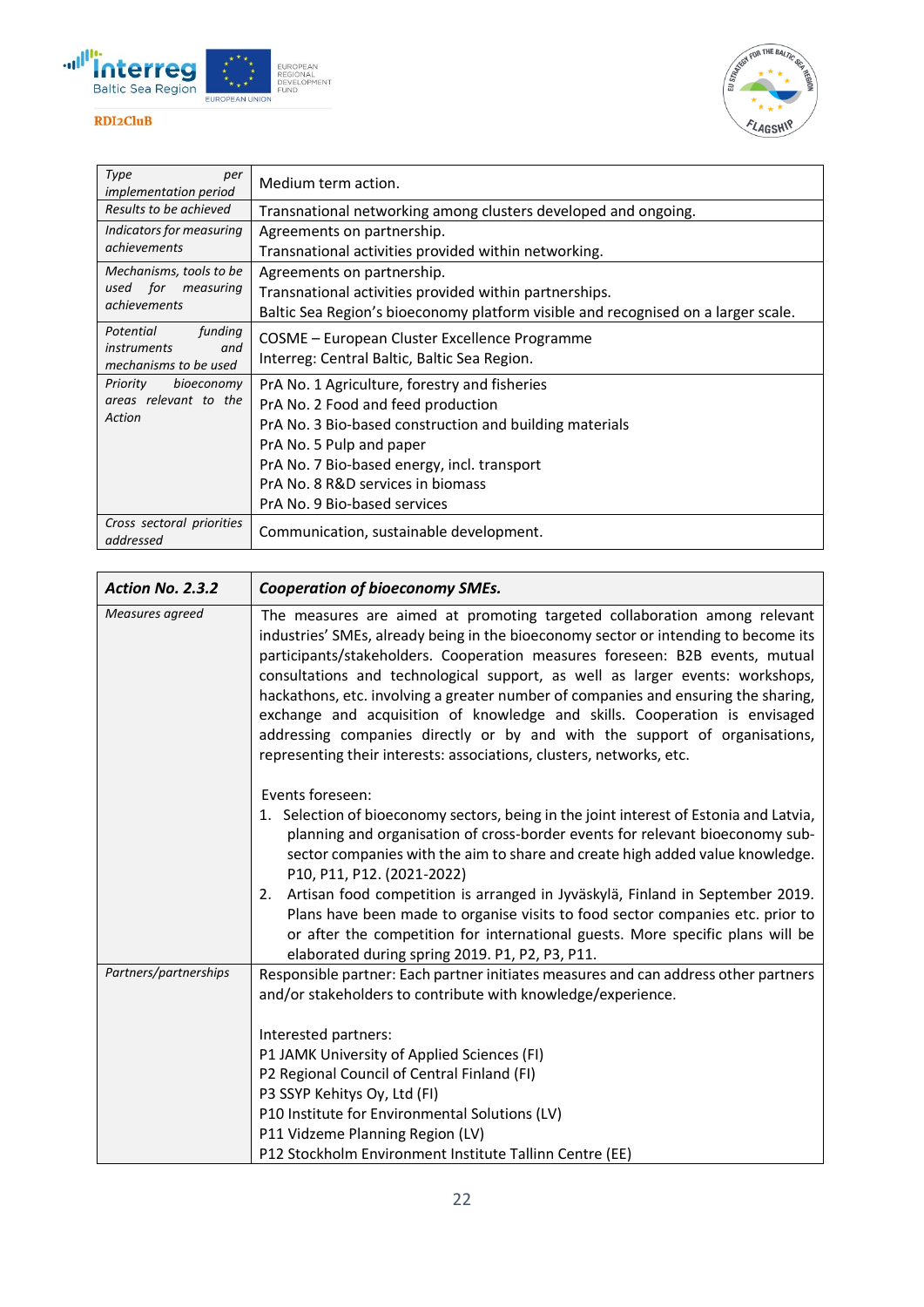



| Other stakeholders to be               | - SMEs in bioeconomy sectors.                                                         |  |  |  |
|----------------------------------------|---------------------------------------------------------------------------------------|--|--|--|
| involved                               | - Associations, clusters and other relevant organisations, representing the interests |  |  |  |
|                                        | of targeted bioeconomy SMEs.                                                          |  |  |  |
|                                        | - Organisations providing support to SMEs for innovation.                             |  |  |  |
| Type<br>per<br>implementation period   | Short and medium term action.                                                         |  |  |  |
| Results to be achieved                 | Increased long-term transnational cooperation among bioeconomy SMEs.                  |  |  |  |
|                                        | New product and service development initiatives started and ongoing.                  |  |  |  |
| Indicators for measuring               | Number of transnational initiatives of bioeconomy SMEs.                               |  |  |  |
| achievements                           | Number of SMEs and their representatives participating in transnational initiatives.  |  |  |  |
|                                        | Number and scope of innovation measures, resulting from joint initiatives.            |  |  |  |
| Mechanisms, tools to be                | Feedback from SMEs.                                                                   |  |  |  |
| used for measuring                     | Reports of partners.                                                                  |  |  |  |
| achievements                           | Reports of organisations, providing support to SMEs.                                  |  |  |  |
| Potential<br>funding                   | Interreg programme: Estonia Latvia Programme                                          |  |  |  |
| <i>instruments</i><br>and              | COSME                                                                                 |  |  |  |
| mechanisms to be used                  | <b>H2020 Innovation in SMEs</b>                                                       |  |  |  |
| Priority<br>bioeconomy                 | PrA No. 1 Agriculture, forestry and fisheries                                         |  |  |  |
| areas relevant to the<br>Action        | PrA No. 2 Food and feed production                                                    |  |  |  |
|                                        | PrA No. 3 Bio-based construction and building materials                               |  |  |  |
|                                        | PrA No. 5 Pulp and paper                                                              |  |  |  |
|                                        | PrA No. 7 Bio-based energy, incl. transport                                           |  |  |  |
|                                        | PrA No. 8 R&D services in biomass                                                     |  |  |  |
|                                        | PrA No. 9 Bio-based services                                                          |  |  |  |
| Cross sectoral priorities<br>addressed | Digitalisation, communication, education, sustainable development.                    |  |  |  |

| Sub-objective<br>SO 2.4 | Access to skilled workforce for rural SMEs                                                                                                                                                                                                                                                                                                                                                                                                                                                              |  |
|-------------------------|---------------------------------------------------------------------------------------------------------------------------------------------------------------------------------------------------------------------------------------------------------------------------------------------------------------------------------------------------------------------------------------------------------------------------------------------------------------------------------------------------------|--|
|                         |                                                                                                                                                                                                                                                                                                                                                                                                                                                                                                         |  |
| Action No. 2.4.1        | Development of smart lifelong learning paths to support bioeconomy SMEs.                                                                                                                                                                                                                                                                                                                                                                                                                                |  |
|                         | There is a need for flexible and continuous learning systems, ensuring knowledge<br>and skills for the SMEs to persist and grow. The action aims to encourage and to<br>promote the improvement of the lifelong learning pathways by the tailoring of<br>pathways aligned to the involved regions' smart specialisation and by the design of<br>lifelong learning mechanisms and methods, which ensure teaching and learning<br>methods and content relevant to the needs and trends of the bioeconomy. |  |
| Measures agreed         | 1. Tailoring of upskilling pathways with alignment to smart specialisation and with a                                                                                                                                                                                                                                                                                                                                                                                                                   |  |
|                         | future orientation. P1, P4, P5, P6, P9, P11.                                                                                                                                                                                                                                                                                                                                                                                                                                                            |  |
|                         | 2. Design of learning, teaching methods and concepts for effective, continuous and<br>work-life orientated lifelong learning. P4, P11.                                                                                                                                                                                                                                                                                                                                                                  |  |
| Partners/partnerships   | Responsible partner: P11 Vidzeme Planning Region (LV)                                                                                                                                                                                                                                                                                                                                                                                                                                                   |  |
|                         | Interested partners:<br>P1 JAMK University of Applied Sciences (FI)<br>P3 SSYP Kehitys Oy, Ltd (FI)<br>P4 Inland Norway University of Applied Sciences (NO)<br>P5 Hedmark County Council (NO)                                                                                                                                                                                                                                                                                                           |  |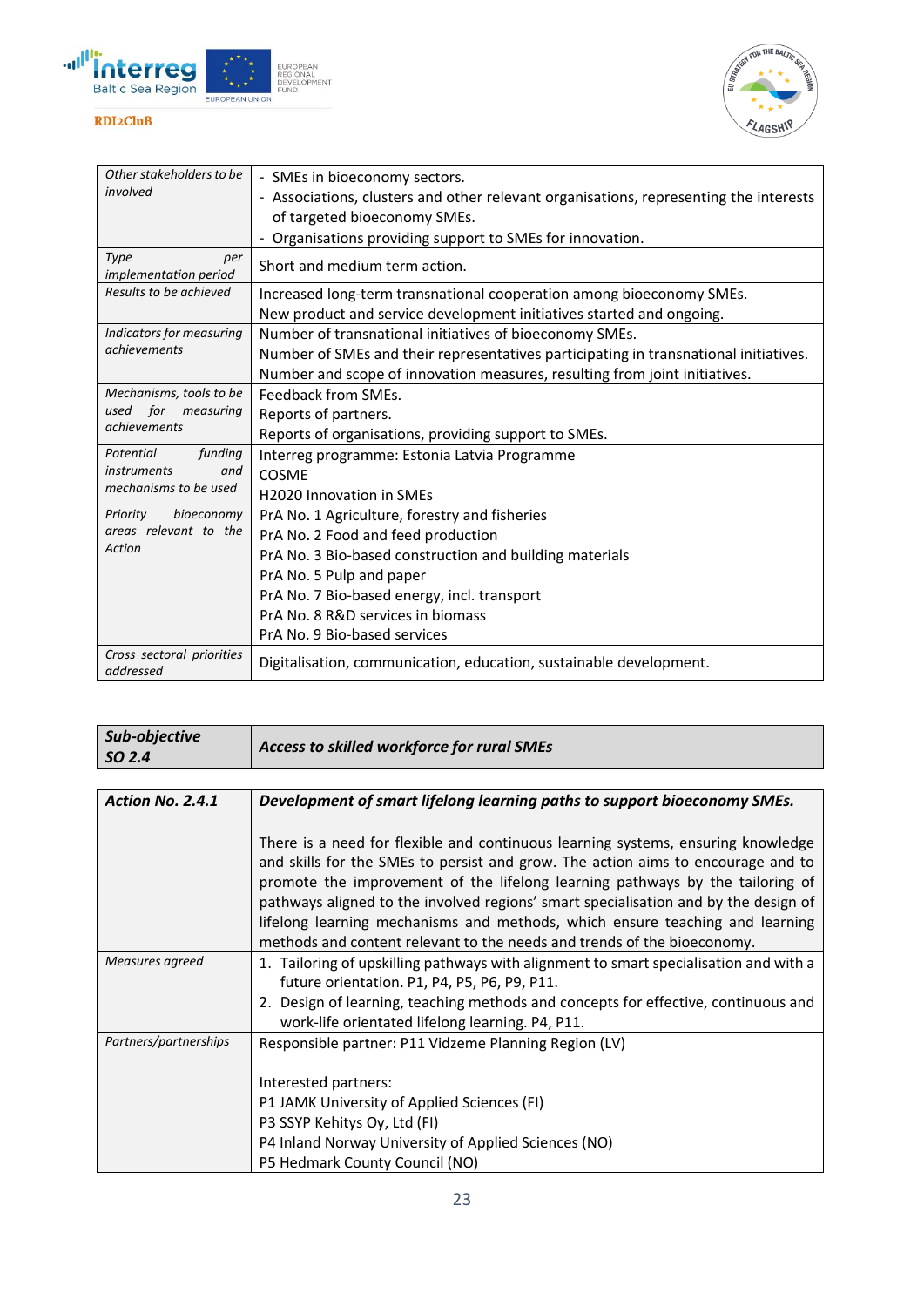



|                                                    | P6 Tretorget AS (NO)                                                                |
|----------------------------------------------------|-------------------------------------------------------------------------------------|
|                                                    | P9 Foundation for Education and Social Dialogue Pro Civis (PL)                      |
| <b>Stakeholders</b><br>to<br>be                    | Lifelong learning policy makers.                                                    |
| involved                                           | Public and private lifelong learning education providers.                           |
| Type<br>per<br>implementation period               | Medium term action                                                                  |
| Results to be achieved                             | Involved partners regional/national upskilling pathways are better aligned to smart |
|                                                    | specialisation (at the present and flexible for future changes)                     |
|                                                    | Lifelong learning mechanisms and methods respond to the needs and trends of the     |
|                                                    | bioeconomy                                                                          |
| Indicators for measuring                           | Compatibility/relevance of upskilling pathways with smart specialisation strategies |
| achievements                                       | Quality and relevance of lifelong learning mechanisms and methods to the needs and  |
|                                                    | trends of the bioeconomy                                                            |
| Mechanisms, tools to be                            | Analysis of changes of regional/national upskilling pathways implemented            |
| used for<br>measuring<br>achievements              | Feedback from the bioeconomy industries on the relevance and quality of lifelong    |
|                                                    | learning systems                                                                    |
| funding<br>Potential                               | Erasmus+ Strategic partnerships; Erasmus+ Knowledge Alliances                       |
| <i>instruments</i><br>and<br>mechanisms to be used | Interreg programme (ERDF)                                                           |
| bioeconomy<br>Priority                             | PrA No. 1 Agriculture, forestry and fisheries                                       |
| areas relevant to the<br>Action                    | PrA No. 2 Food and feed production                                                  |
|                                                    | PrA No. 3 Bio-based construction and building materials                             |
|                                                    | PrA No. 4 Bio-based textile and clothing                                            |
|                                                    | PrA No. 5 Pulp and paper                                                            |
|                                                    | PrA No. 6 Bio-based chemical industry                                               |
|                                                    | PrA No. 7 Bio-based energy, incl. transport                                         |
|                                                    | PrA No. 8 R&D services in biomass                                                   |
|                                                    | PrA No. 9 Bio-based services                                                        |
| Cross sectoral priorities<br>addressed             | Education.                                                                          |

| Action No. 2.4.2 | Digitalisation connecting rural entrepreneurs, services and the workforce.                                                                                                                                                                                                                                                                                                                                                                                                                                                                                                                                                                                                                                                                                          |
|------------------|---------------------------------------------------------------------------------------------------------------------------------------------------------------------------------------------------------------------------------------------------------------------------------------------------------------------------------------------------------------------------------------------------------------------------------------------------------------------------------------------------------------------------------------------------------------------------------------------------------------------------------------------------------------------------------------------------------------------------------------------------------------------|
| Measures agreed  | As a local pilot of Central Finland in the RDI2CluB project, a mobile application is<br>developed and tested with a farmer group in northern Saarijärvi. The farmer group<br>is currently co-operating in the procurement of products and materials. They have a<br>digital tool for listing their joint procurement needs and delivering a joint invitation<br>to bid for sellers. The opportunity to buy in bulk and coordinate logistics has<br>decreased the costs of operations for the farmers. However, mobile usability is<br>missing from the current system, which is hindering wider usability. Also, the farmer<br>group has identified a need for a system allowing the coordination of services,<br>seasonal help and temporary workers to the farms. |
|                  | To answer the need, a mobile application will be piloted with the farmer group in<br>2019-2020 with different service and worker needs. The application will have a<br>location-based map feature where the farmers can tag areas where external service<br>or temporary workers are needed. The map allows easy coordination between farms<br>located in the same area to procure a service or hire help jointly. The system also<br>allows the service providers and job seekers to get information on services needed.<br>This matchmaking feature is expected to make the workforce and services more<br>available to farmers as well as promote job creation in the rural region.                                                                              |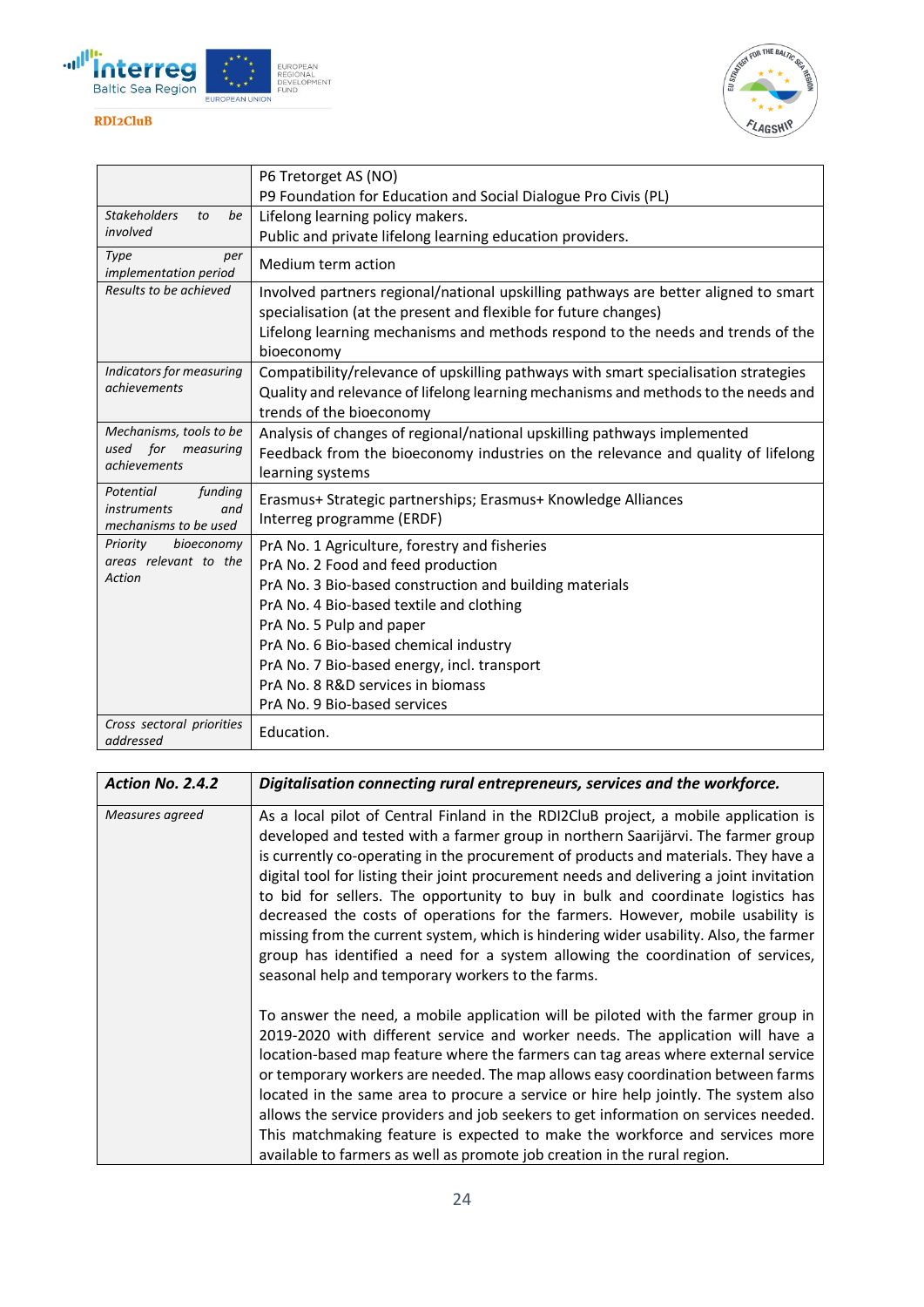



|                                                                            | The pilot case involves the design of the mobile application with iterative testing with<br>the farmer group on real-life needs. Besides the farmer group, SSYP, JAMK University<br>of Applied Sciences and a local co-operative, Värkkäys, are involved in the testing to<br>connect service providers, students and job seekers as users of the application, as<br>well as to analyse the results and the scalability potential to new regions, also at the<br><b>BSR</b> level.<br>The Central Finland team is looking to study the applicability of the concept to the<br>other RDI2CluB regions in 2020. Also, as a RDI2CluB local pilot, the results are<br>integrated on the Biobord.eu platform with the Impact report tool in spring 2020. |  |  |  |
|----------------------------------------------------------------------------|-----------------------------------------------------------------------------------------------------------------------------------------------------------------------------------------------------------------------------------------------------------------------------------------------------------------------------------------------------------------------------------------------------------------------------------------------------------------------------------------------------------------------------------------------------------------------------------------------------------------------------------------------------------------------------------------------------------------------------------------------------|--|--|--|
| Partners/partnerships                                                      | Responsible partner: P3 SSYP Kehitys Oy, Ltd (FI)                                                                                                                                                                                                                                                                                                                                                                                                                                                                                                                                                                                                                                                                                                   |  |  |  |
|                                                                            | Interested partners:<br>P1 JAMK University of Applied Sciences (FI)<br>P4 Inland Norway University of Applied Sciences (NO)<br>P11 Vidzeme Planning Region (LV)                                                                                                                                                                                                                                                                                                                                                                                                                                                                                                                                                                                     |  |  |  |
| <b>Stakeholders</b><br>to<br>be<br>involved                                | Farmer group (Farmer association of Koskenkylä)<br>Co-operative, Värkkäys                                                                                                                                                                                                                                                                                                                                                                                                                                                                                                                                                                                                                                                                           |  |  |  |
|                                                                            | Agrology students of JAMK University of Applied Sciences                                                                                                                                                                                                                                                                                                                                                                                                                                                                                                                                                                                                                                                                                            |  |  |  |
| Type<br>per<br><i>implementation period</i>                                | Short term action                                                                                                                                                                                                                                                                                                                                                                                                                                                                                                                                                                                                                                                                                                                                   |  |  |  |
| Results to be achieved                                                     | Mobile application operational and in use                                                                                                                                                                                                                                                                                                                                                                                                                                                                                                                                                                                                                                                                                                           |  |  |  |
|                                                                            | Reducing costs of logistics for farms and service providers<br>Increasing the availability of workforce and services to farms as well as increasing<br>job opportunities for rural residents                                                                                                                                                                                                                                                                                                                                                                                                                                                                                                                                                        |  |  |  |
| Indicators for measuring<br>achievements                                   | Feedback of users (farmer group, service providers, workers) on functionality and<br>perceived benefits (economic, social and environmental) and challenges<br>Number of users, type of use<br>Viability of the service after the pilot phase                                                                                                                                                                                                                                                                                                                                                                                                                                                                                                       |  |  |  |
| Mechanisms, tools to be<br>used for<br>measuring<br>achievements           | Mobile application available in app-stores<br>Feedback from users                                                                                                                                                                                                                                                                                                                                                                                                                                                                                                                                                                                                                                                                                   |  |  |  |
| Potential<br>funding<br><i>instruments</i><br>and<br>mechanisms to be used | RDI2CluB project in the short term; in the medium and long term, there is potential<br>for commercialisation of the concept. To introduce the concept to another region or<br>to scale-up the concept, EU funding instruments can be explored at a later stage.                                                                                                                                                                                                                                                                                                                                                                                                                                                                                     |  |  |  |
| Priority<br>bioeconomy<br>areas relevant to the<br>Action                  | PrA No. 1 Agriculture, forestry and fisheries<br>PrA No. 2 Food and feed production                                                                                                                                                                                                                                                                                                                                                                                                                                                                                                                                                                                                                                                                 |  |  |  |
| Cross sectoral priorities<br>addressed                                     | Digitalisation                                                                                                                                                                                                                                                                                                                                                                                                                                                                                                                                                                                                                                                                                                                                      |  |  |  |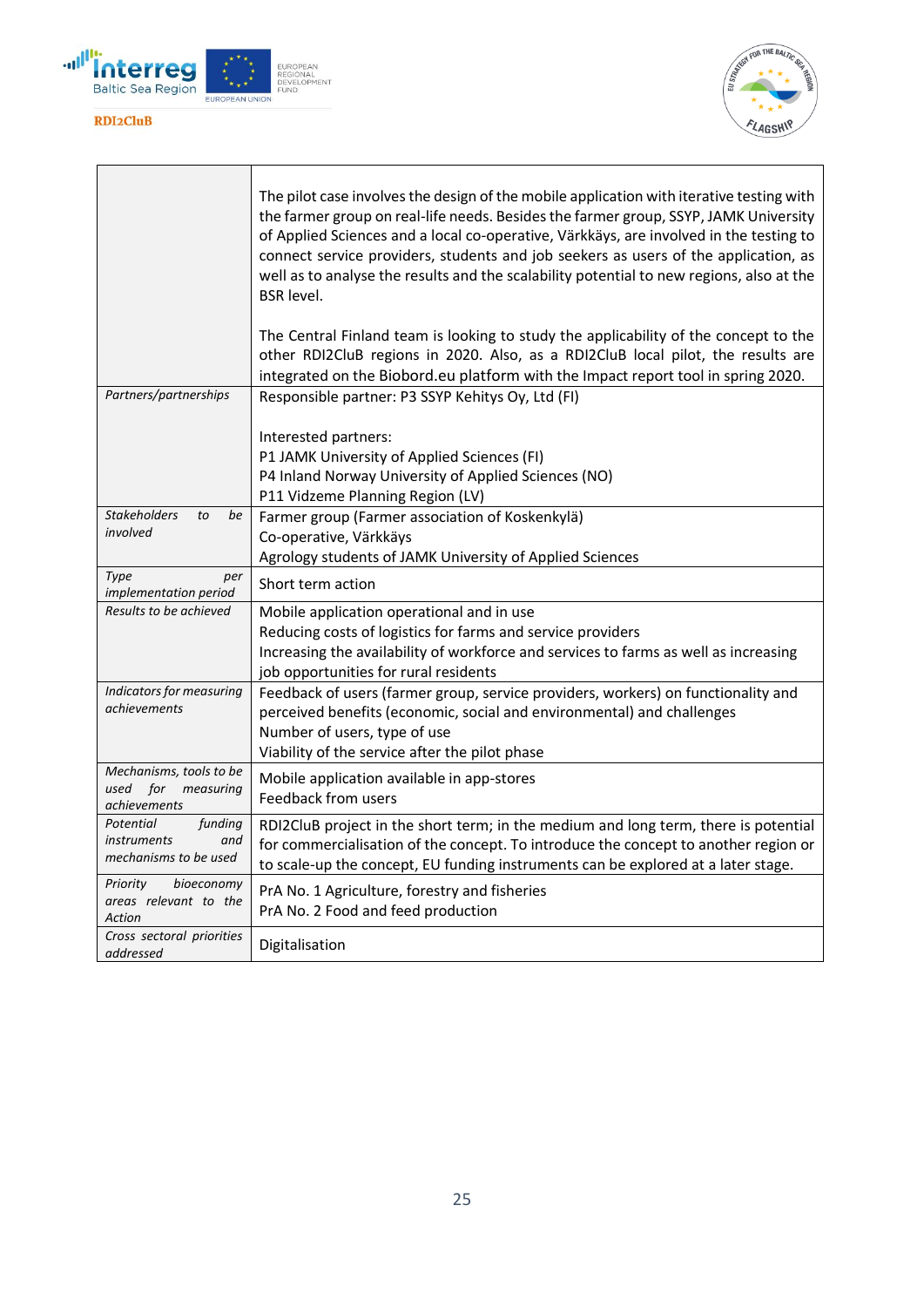

FOR THE BALTI ELAGSHIP

## <span id="page-25-0"></span>*3.3. Objective No. 3 Raising the awareness of bioeconomy stakeholders and society on the bioeconomy, smart and sustainable exploitation of bioresources*

| <b>Objective No. 3</b>          | Raising the awareness of bioeconomy stakeholders and society on the                                                                                           |  |  |  |
|---------------------------------|---------------------------------------------------------------------------------------------------------------------------------------------------------------|--|--|--|
|                                 | bioeconomy, smart and sustainable exploitation of bioresources.                                                                                               |  |  |  |
|                                 |                                                                                                                                                               |  |  |  |
|                                 | Achievement of the objective will mainly be promoted via the organisation of                                                                                  |  |  |  |
|                                 | measures integrated as a <i>horizontal principle</i> in other foreseen actions.                                                                               |  |  |  |
|                                 | Communication to society on events, results and achievements will be combined<br>with messages on what the bioeconomy is, why stakeholders and society should |  |  |  |
|                                 | think, talk and act responsibly towards the achievement of the EU's and each                                                                                  |  |  |  |
|                                 | country's bioeconomy targets.                                                                                                                                 |  |  |  |
| Sub-objectives                  | There are no sub-objectives.                                                                                                                                  |  |  |  |
| Sub-objectives of EUBSR         | • Cooperation: increased coordination and synergy in the Baltic Sea Region among                                                                              |  |  |  |
| Strategy policy<br>area         | the public sector and NGO cooperation initiatives, projects and stakeholders                                                                                  |  |  |  |
| "Bio-economics"                 | dealing with the bioeconomy.                                                                                                                                  |  |  |  |
| addressed                       | • Realising the bioeconomy in the Baltic Sea Region: development of a sustainable                                                                             |  |  |  |
| https://www.balticsea-region-   | bioeconomy in the Baltic Sea Region.                                                                                                                          |  |  |  |
| strategy.eu/action-plan         | - Contributions to the development of the European Bioeconomy: Baltic Sea Region                                                                              |  |  |  |
| <b>EUSBSR</b><br>sustainability | participation in wider EU efforts and projects to realise the bioeconomy.                                                                                     |  |  |  |
| principles addressed            | • Sustainable bioresource management and circular bioeconomy                                                                                                  |  |  |  |
|                                 | • Healthy, nutritious locally-produced food and food security                                                                                                 |  |  |  |
|                                 | • Resilient and diverse ecosystems (climate proofing, biodiversity)                                                                                           |  |  |  |
|                                 | · Inclusive rural economic development                                                                                                                        |  |  |  |
|                                 | • Sustainable consumption                                                                                                                                     |  |  |  |

| Action No. 3.1.1      | Development and dissemination of a joint online knowledge base for                                                                                                                                                                                                                                                                                                                                                                                                                                                                                                                            |
|-----------------------|-----------------------------------------------------------------------------------------------------------------------------------------------------------------------------------------------------------------------------------------------------------------------------------------------------------------------------------------------------------------------------------------------------------------------------------------------------------------------------------------------------------------------------------------------------------------------------------------------|
|                       | awareness-raising.                                                                                                                                                                                                                                                                                                                                                                                                                                                                                                                                                                            |
| Measures agreed       | The measure aims to raise the awareness of various stakeholders: bioeconomy SMEs,<br>who need inspiration and encouragement, owners and managers, who often have<br>limited knowledge and understanding of how to use values they own, potential<br>investors, who would help SMEs to realise valuable ideas, RTDs, who hold or have<br>the capacity to develop knowledge needed for businesses. The measure includes:<br>Selection and gathering of up to 25 bioeconomy success stories from RDI2CluB<br>1.<br>partner regions (up to 5 per involved region). Dissemination will be enhanced |
|                       | with a social media campaign.<br>Application of a sustainability measurement tool, impact report, for creating<br>2.<br>interactive stories on the sustainability impact of new technologies and business<br>models in the bioeconomy. Impact reports are published at Biobord.eu.<br>Development of a catalogue of bioeconomy products and services,<br>3.<br>demonstrating and explaining knowledge-driven value chain benefits and raising<br>awareness of the value of resources and possibilities for their exploitation on the<br>Bioboard.eu platform.                                 |
|                       | Promotion of the catalogue of bioeconomy products and services among<br>4.<br>bioresource owners and managers, and potential investors.                                                                                                                                                                                                                                                                                                                                                                                                                                                       |
| Partners/partnerships | Responsible partner: Each partner initiates measures and can address other partners<br>and/or stakeholders to contribute with knowledge/experience.<br>Interested partners:<br>P1 JAMK University of Applied Sciences (FI)                                                                                                                                                                                                                                                                                                                                                                    |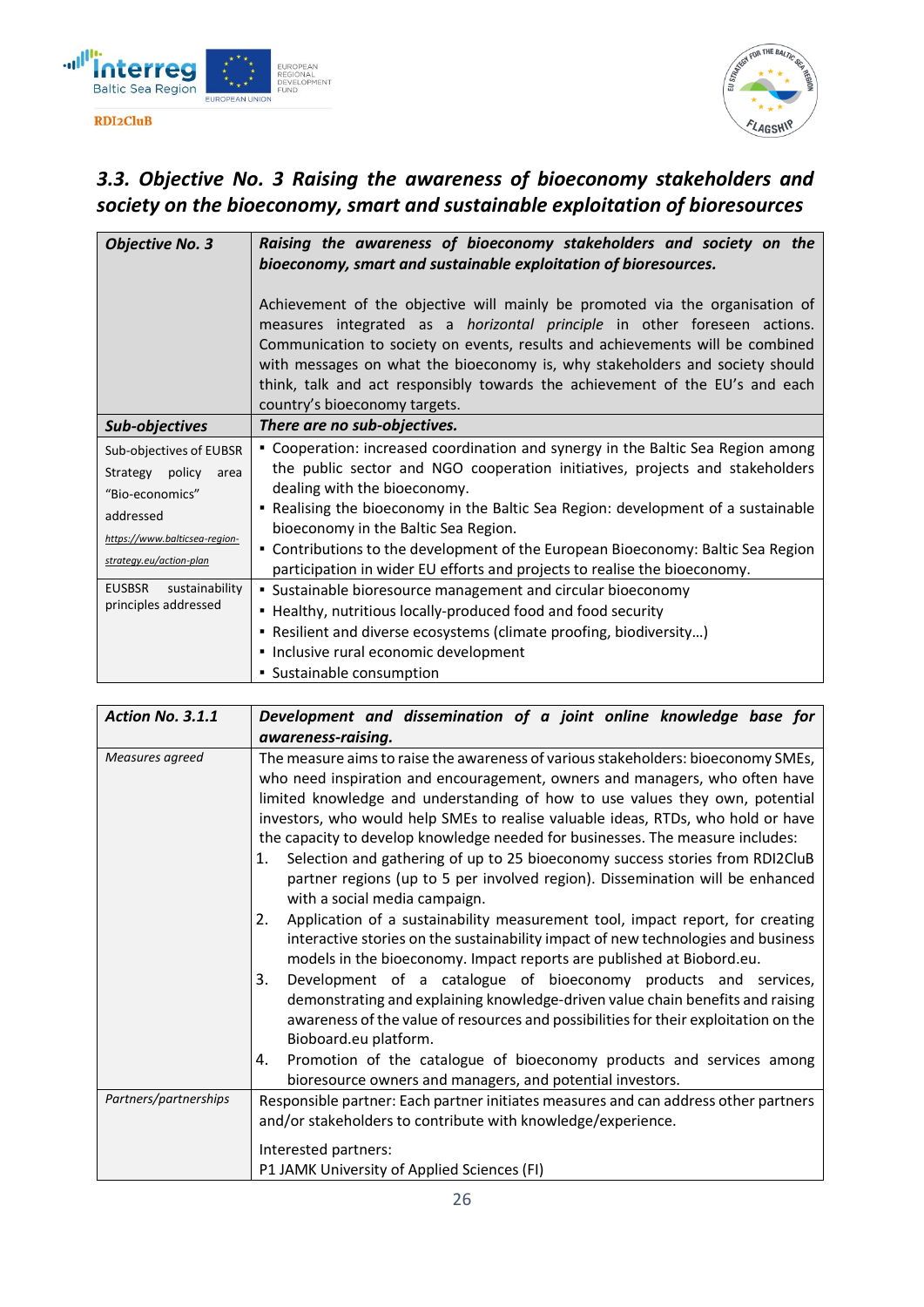



|                                       | P2 Regional Council of Central Finland (FI)                                           |
|---------------------------------------|---------------------------------------------------------------------------------------|
|                                       | P3 SSYP Kehitys Oy, Ltd (FI)                                                          |
|                                       | P4 Inland Norway University of Applied Sciences (NO)                                  |
|                                       | P5 Hedmark County Council (NO)                                                        |
|                                       | P6 Tretorget AS (NO)                                                                  |
|                                       | P8 Świętokrzyskie Voivodeship (PL)                                                    |
|                                       | P9 Foundation for Education and Social Dialogue Pro Civis (PL)                        |
|                                       | P10 Institute for Environmental Solutions (LV)                                        |
|                                       | P11 Vidzeme Planning Region (LV)                                                      |
|                                       | P12 Stockholm Environment Institute Tallinn Centre (EE)                               |
| Other stakeholders to be              | • Stakeholders, whose actions and achievements will be included in the catalogue      |
| involved                              | • SMEs, RTD performers: universities, research institutes, technology and/or          |
|                                       | innovation bodies as users                                                            |
|                                       | • Other – potential investors; individuals as owners or managers of existing          |
|                                       | bioresources                                                                          |
|                                       | - Regional and local public authorities as users                                      |
|                                       | • Supporting and promotion bodies (agencies, BICs, clusters, etc.) as users           |
| Type<br>per<br>implementation period  | Short and medium term actions.                                                        |
| Results to be achieved                | Joint knowledge base will feature a crowdsourced catalogue of forerunner cases,       |
|                                       | practical examples and best practices for enhancing smart specialisation in the       |
|                                       | bioeconomy and capacity for innovation targeted at all triple helix actors. The       |
|                                       | knowledge base brings together and builds on the results of the Joint Action Plans of |
|                                       | RDI2CluB.                                                                             |
|                                       | Awareness of bioresource owners and managers, RTDs and potential investors            |
|                                       | raised.                                                                               |
| Indicators for measuring              | User feedback on usability and usefulness of the knowledge base.                      |
| achievements                          | Catalogue developed, number of stakeholders to whom the catalogue is                  |
|                                       | distributed.                                                                          |
|                                       | Feedback of stakeholders.                                                             |
| Mechanisms, tools to be               | User feedback collection and analysis                                                 |
| used for<br>measuring<br>achievements | Catalogue itself. Feedback from catalogue readers.                                    |
| Potential<br>funding                  | RDI2CluB project funding. Network agreement sustains the result for the post-         |
| <i>instruments</i><br>and             | project period                                                                        |
| mechanisms to be used                 | The Nordic Council of Ministers funding programmes                                    |
| Priority<br>bioeconomy                | PrA No. 1 Agriculture, forestry and fisheries                                         |
| areas relevant to the                 | PrA No. 2 Food and feed production                                                    |
| Action                                | PrA No. 3 Bio-based construction and building materials                               |
|                                       | PrA No. 4 Bio-based textile and clothing                                              |
|                                       | PrA No. 5 Pulp and paper                                                              |
|                                       | PrA No. 6 Bio-based chemical industry                                                 |
|                                       | PrA No. 7 Bio-based energy, incl. transport                                           |
|                                       | PrA No. 8 R&D services in biomass                                                     |
|                                       | PrA No. 9 Bio-based services                                                          |
| Cross sectoral priorities             |                                                                                       |
| addressed                             | Digitalisation, communication, education, sustainable development.                    |

| <b>Action No. 3.1.2</b> | Raising awareness of stakeholders and society.                                     |
|-------------------------|------------------------------------------------------------------------------------|
| Measures agreed         | Awareness will be raised regarding the bioeconomy itself, the bioresources' value, |
|                         | potential, benefits of effective and sustainable exploitation and other issues     |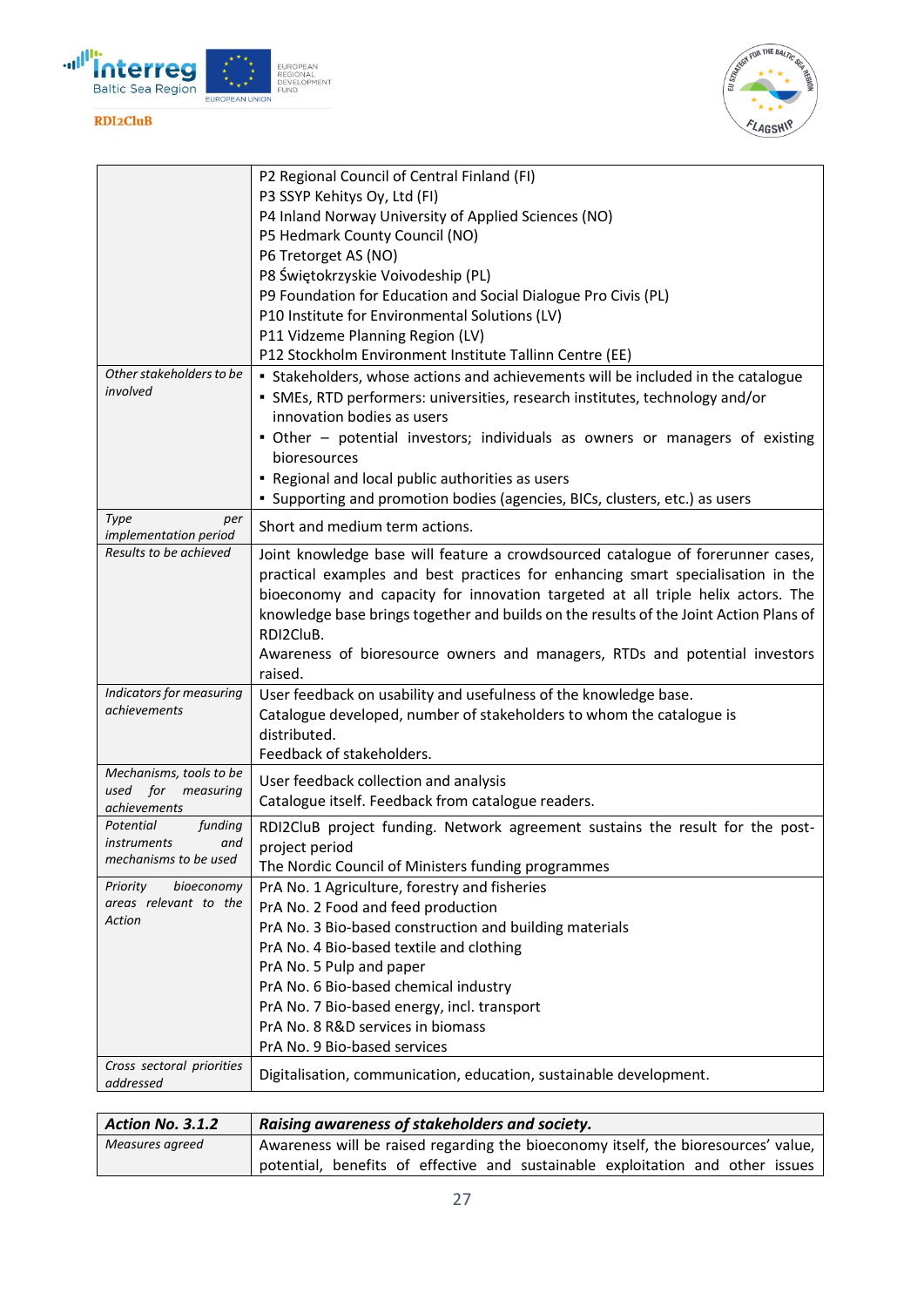



|                          | supporting the partners to encourage, motivate, involve any of the target groups                                                                  |
|--------------------------|---------------------------------------------------------------------------------------------------------------------------------------------------|
|                          | either to become bioeconomy actors or to support its development:<br>SMEs, including farms, especially in rural areas - how business can develop, |
|                          | benefit from the bioeconomy, integration of sustainability principles in their                                                                    |
|                          | agendas, etc.                                                                                                                                     |
|                          | RTDs - what present needs and future trends would bring for research and                                                                          |
|                          | innovation stakeholders, what they can bring to and how they can benefit from                                                                     |
|                          | the bioeconomy, etc.                                                                                                                              |
|                          | Investors - why bioeconomy development is significant, what the benefits would<br>$\overline{\phantom{0}}$                                        |
|                          | be from the perspective of investments, etc.                                                                                                      |
|                          | Society, especially the youth $-$ what the role of individuals, households in the                                                                 |
|                          | development of socio-economics is, where respect for nature and the                                                                               |
|                          | environment, sustainability, and care for future generations are observed, etc.                                                                   |
|                          | Data provided in the regional bioeconomy profiles, elaborated within the RDI2CluB                                                                 |
|                          | project for each involved region, will be used in the awareness raising measures                                                                  |
|                          | where possible. Profiles available: https://berst.databank.nl/dashboard.                                                                          |
|                          | Measures planned:                                                                                                                                 |
|                          | Development of joint awareness raising messages and presentations for each of<br>1.                                                               |
|                          | the defined target groups: SMEs, bioresource owners and managers, RTDs,                                                                           |
|                          | potential investors, and society.                                                                                                                 |
|                          | Translation of these messages and presentations into national languages and use<br>2.                                                             |
|                          | at regional/national events, as well dissemination via regional/national networks                                                                 |
|                          | and communication tools and types of media: websites, social networks, TV and                                                                     |
|                          | radio, newspapers, etc.                                                                                                                           |
|                          | Integration of awareness raising messages in all the RDI2CluB partnership's<br>3.                                                                 |
|                          | materials and tools addressing any of the defined target groups.                                                                                  |
|                          | In February 2019, P12 organised the transnational conference "Bioeconomy -                                                                        |
|                          | creativity and sustainability for all" in Estonia. The conference brought together                                                                |
|                          | industry, politicians, researchers and consumers for an important discussion on                                                                   |
|                          | bioeconomy development and its sustainability.                                                                                                    |
| Partners/partnerships    | Responsible partner: Each partner initiates measures and can address other partners                                                               |
|                          | and/or stakeholders to contribute with knowledge/experience.                                                                                      |
|                          |                                                                                                                                                   |
|                          | Interested partners:                                                                                                                              |
|                          | P1 JAMK University of Applied Sciences (FI)                                                                                                       |
|                          | P2 Regional Council of Central Finland (FI)                                                                                                       |
|                          | P3 SSYP Kehitys Oy, Ltd (FI)                                                                                                                      |
|                          | P4 Inland Norway University of Applied Sciences (NO)                                                                                              |
|                          | P5 Hedmark County Council (NO)                                                                                                                    |
|                          | P6 Tretorget AS (NO)<br>P7 Regional Science and Technology Centre (PL)                                                                            |
|                          | P8 Świętokrzyskie Voivodeship (PL)                                                                                                                |
|                          | P9 Foundation for Education and Social Dialogue Pro Civis (PL)                                                                                    |
|                          | P10 Institute for Environmental Solutions (LV)                                                                                                    |
|                          | P11 Vidzeme Planning Region (LV)                                                                                                                  |
|                          | P12 Stockholm Environment Institute Tallinn Centre (EE)                                                                                           |
| Other stakeholders to be | • SMEs, RTDs - target audience of measures                                                                                                        |
| involved                 | • Potential investors                                                                                                                             |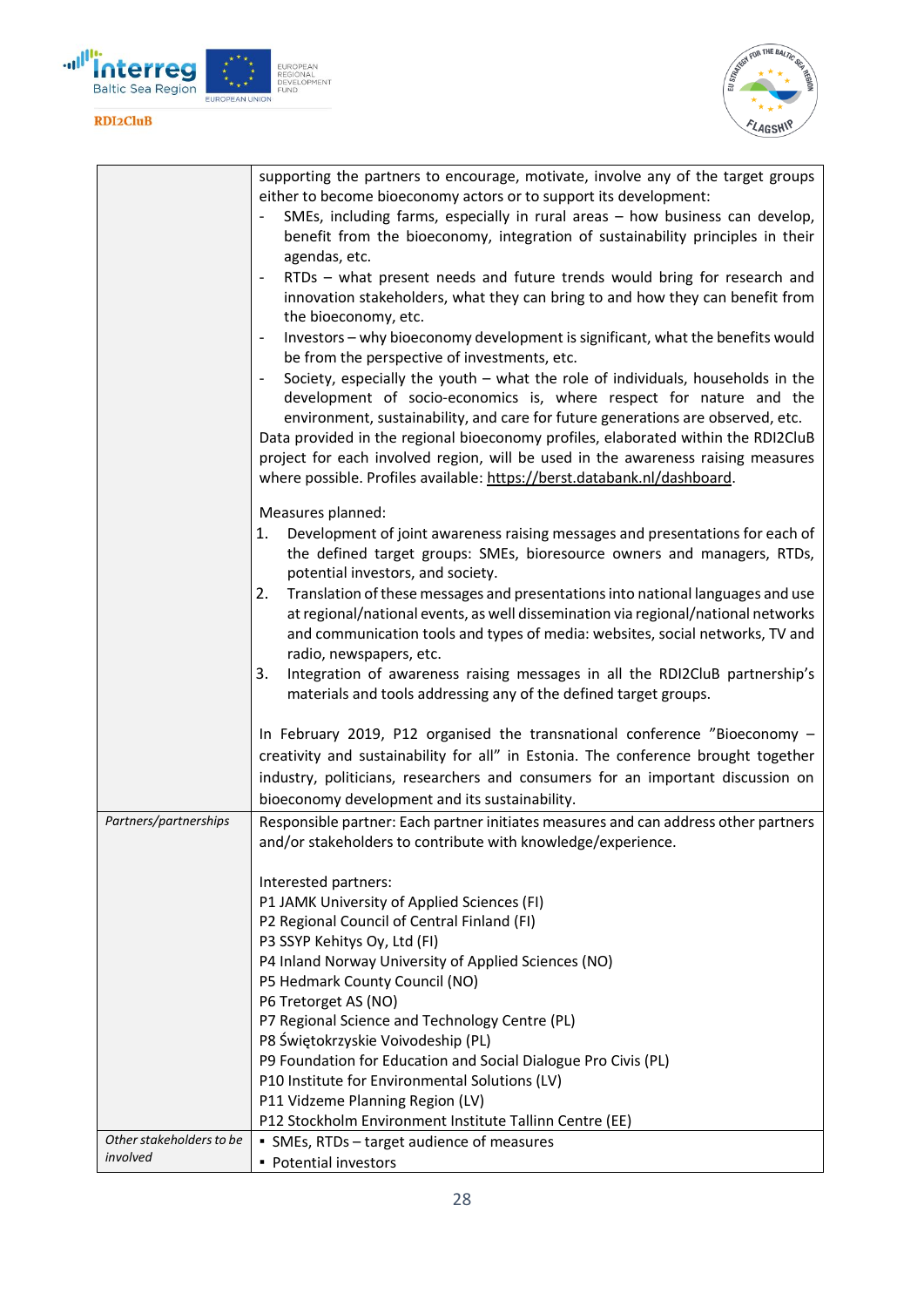



|                                                                            | Individuals as owners or managers of existing bioresources<br>• Society in general                                                                                                                                                                                                                                                        |
|----------------------------------------------------------------------------|-------------------------------------------------------------------------------------------------------------------------------------------------------------------------------------------------------------------------------------------------------------------------------------------------------------------------------------------|
| Type<br>per<br>implementation period                                       | Short term action.                                                                                                                                                                                                                                                                                                                        |
| Results to be achieved                                                     | Awareness of the bioeconomy of all addressed target groups increased.                                                                                                                                                                                                                                                                     |
| Indicators for measuring<br>achievements                                   | Increased interest in the bioeconomy among stakeholders of addressed target<br>groups.                                                                                                                                                                                                                                                    |
| Mechanisms, tools to be<br>used for measuring<br>achievements              | Feedback from target groups.<br>Opinion surveys.                                                                                                                                                                                                                                                                                          |
| Potential<br>funding<br><i>instruments</i><br>and<br>mechanisms to be used | RDI2CluB project funding<br>Interreg Programmes (ERDF)<br>The Nordic Council of Ministers funding programmes<br>Intelligent Energy Europe                                                                                                                                                                                                 |
| Priority<br>bioeconomy<br>areas relevant to the<br>Action                  | PrA No. 1 Agriculture, forestry and fisheries<br>PrA No. 2 Food and feed production<br>PrA No. 3 Bio-based construction and building materials<br>PrA No. 5 Pulp and paper<br>PrA No. 7 Bio-based energy, incl. transport<br>PrA No. 8 R&D services in biomass<br>PrA No. 9 Bio-based services (for example, green-care, eco-tourism etc) |
| Cross sectoral priorities<br>addressed                                     | Communication, education, sustainable development.                                                                                                                                                                                                                                                                                        |

### <span id="page-28-0"></span>*4. Assessment and Updating of Joint Action Plan Implementation*

JAP implementation will be assessed using the following approach:

1) During the implementation of the RDI2CluB project (till September 2020) each partner will develop and submit, together with a 6 month period report, a short summary on: a) activities/measures started and/or implemented by the specific partner (with reference to relevant actions/measures in the JAP), b) quantitative and qualitative results achieved.

2) Two months prior to the final meeting of the RDI2CluB project, each partner will assess the implementation of the JAP and will propose new actions and measures to be integrated in the JAP for the follow up period.

3) Updated edition of the JAP will be approved at the final project meeting.

<span id="page-28-1"></span>During the final RDI2CluB project meeting partners will agree on further assessment and updating procedures.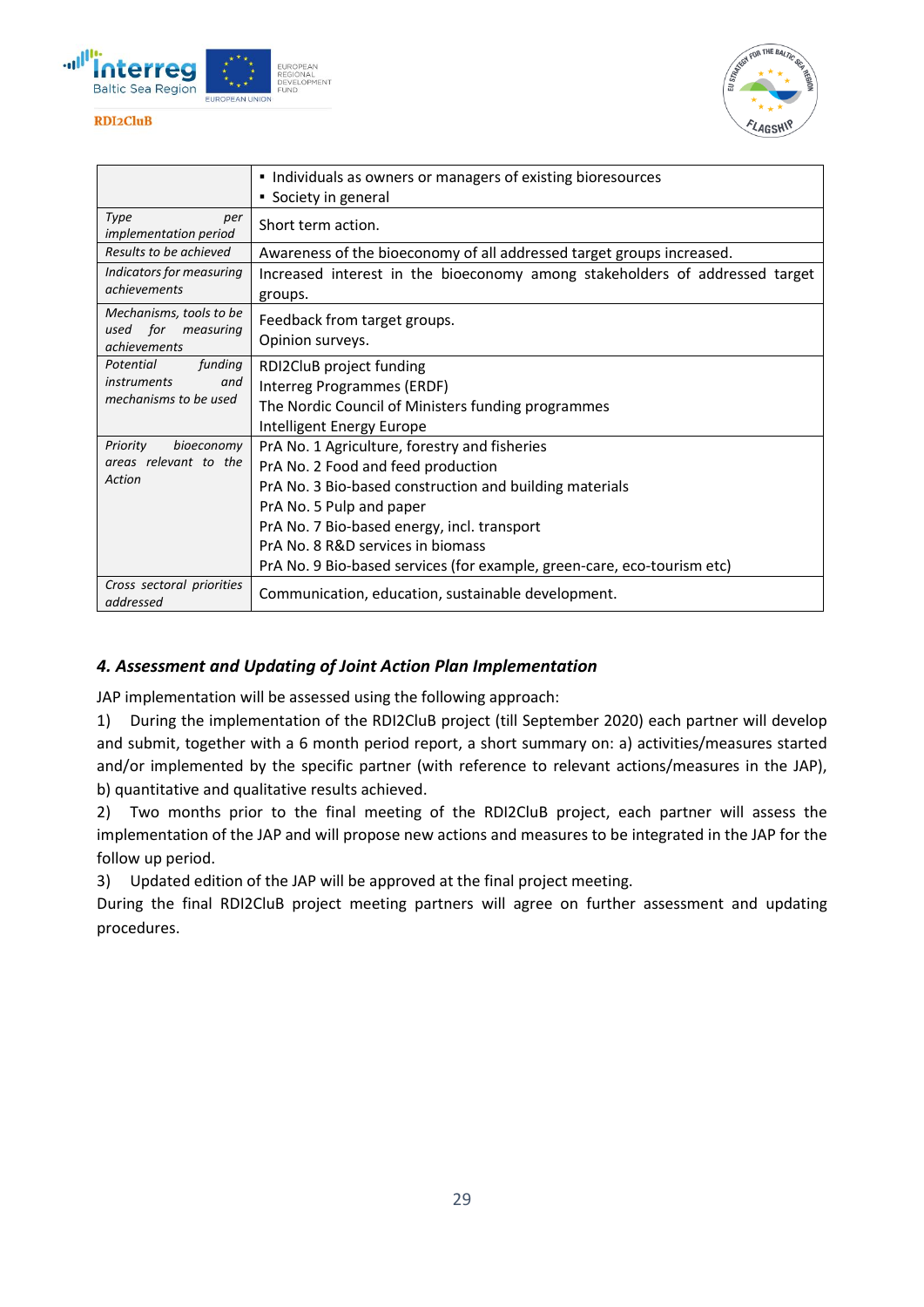



### *5. JAP elaboration process and lessons learnt*

The JAP elaboration process:

- 1) Starting from January 2018 till June 2018, RDI2CluB project partners organised regional workshops and discussed preconditions and challenges of the bioeconomy and its innovation ecosystem development with their regional and national stakeholders, and jointly identified preliminary actions and measures, necessary for progress at the regional level.
- 2) In April 2018, within the consortium, partners discussed and agreed the structure and format of the JAP.
- 3) Benchmarking visit to the Biobased Delta cluster (Noord-Brabant region in the Netherlands) was organised in April 2018. During the visit partners were introduced to the experiences and practices of how the biobased economy is realised in the region, what helped to define the actions for the JAP.
- 4) In the same year partners started the elaboration of regional action plans. The expert group at each involved region and the RDI2CluB project working group were established. Consultations with regional and national stakeholders were organised in order to discuss the most promising and challenging aspects and factors, other stakeholders to be involved, mechanisms and tools available for JAP implementation and to get recommendations for development of the bioeconomy innovation ecosystem. Data of bioeconomy profiles was used in the process.
- 5) In October 2018 a joint plan overview of regional aims, actions and measures was drafted and circulated among the partners. The draft plan included an overview of regional objectives and actions and helped partners to gain an idea of what other regions are intending to do for development of the bioeconomy innovation ecosystem, and which economy and RDI fields they are interested in. This created the preconditions for the identification of areas where the interests of regions are intersecting or are similar.
- 6) Identified joint interests were discussed in several bilateral and multilateral workshops during the partners' meeting in November 2018. Partners shared regional interests, needs and plans, had indepth conversations on joint aims, actions and measures. After the workshops the joint plan was amended according to the results of the negotiations.
- 7) Starting from December 2018 till February 2019, P11 Vidzeme Planning Region elaborated the expanded JAP, shared it with other partners, discussed aims, actions and measures and other issues having an impact on the content and implementation of the JAP. Consultations with regional stakeholders on their involvement in the specific actions were provided. At the same time partners finalised the elaboration of the regional action plans.
- 8) The JAP was presented to the Advisory Board in March 2019. Their recommendations are integrated in the JAP.
- 9) Elaboration of the JAP was completed in April 2019.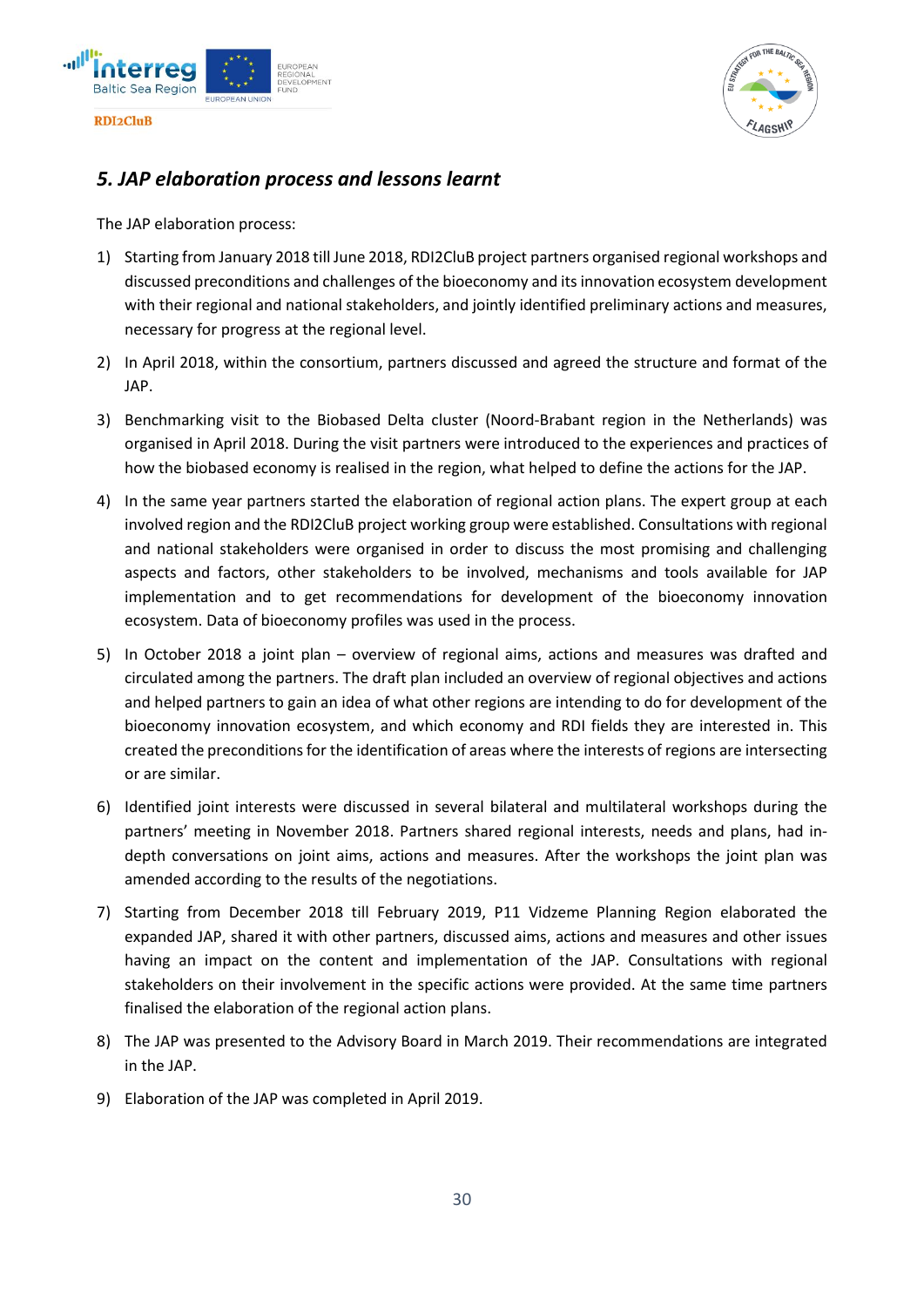

THE D

The JAP elaboration process gave partners the possibility to learn some lessons. The overview on the lessons learnt, elaborated from partners' feedback, is provided further.

The transnational approach in JAP elaboration, working in a cross-regional team, helped to gain greater, and in some cases in-depth insight in the bioeconomy development approaches of other partners, as well in their own region. Introduction to the activities successfully carried out in other regions and good practices, allowed one to recognise and perceive the bioeconomy potential in their own region.

Some partners have highlighted that joint work on the JAP helped to comprehend the broadness of the bioeconomy, to look at it not only from the perspective of a few smart specialisation areas, to discern innovative perspectives, many types of activities to be included in the topic, and resources. Acquaintance with partners' experience and best practices raised their own awareness of the bioeconomy potential within their own region and helped to identify regional business stakeholders already dealing with the bioeconomy activities. The role of networks, where SMEs, universities and research organisations cooperate and work together, is viewed as development potential. Networks are looked at as initiators and promoters of the bioeconomy clusters, relevant networks were identified by some partners, and negotiations on collaboration are already ongoing.

The joint planning process was recognised as a good knowledge source about the bioeconomy sector in general, as well about its specific areas, such as digitalisation in agriculture and forestry, wood construction and others. The partners' knowledge and best practices have demonstrated and encouraged other partners to include one or another sector in a region's bioeconomy agenda, have inspired the introduction and application of novel technologies, as well promoted awareness of soft measures, such as the evaluation of sustainable business models applied for maintenance and improvement of the condition of natural resources.

Joint work has raised partners' convictions regarding the importance of awareness raising measures in the development of the bioeconomy, its response to societal challenges and shaping of pathways towards a fossil-free economy. The significance and necessity of integrating sustainability aspects into the various measures of the JAP was highlighted. Awareness of the society, especially the youth, is emphasised as a precondition for new incentives and significant achievements in the bioeconomy regionally, nationally and in the BSR. All partners, also those more advanced in the field, see the need to boost interest in and awareness of the bioeconomy.

As several partners highlighted, joint planning is a continuing learning process, where the sharing and exchange of knowledge, best experience and practices, as well as information help to broaden views and understanding, and to become better prepared for the implementation of regional bioeconomy innovation ecosystem development plans.